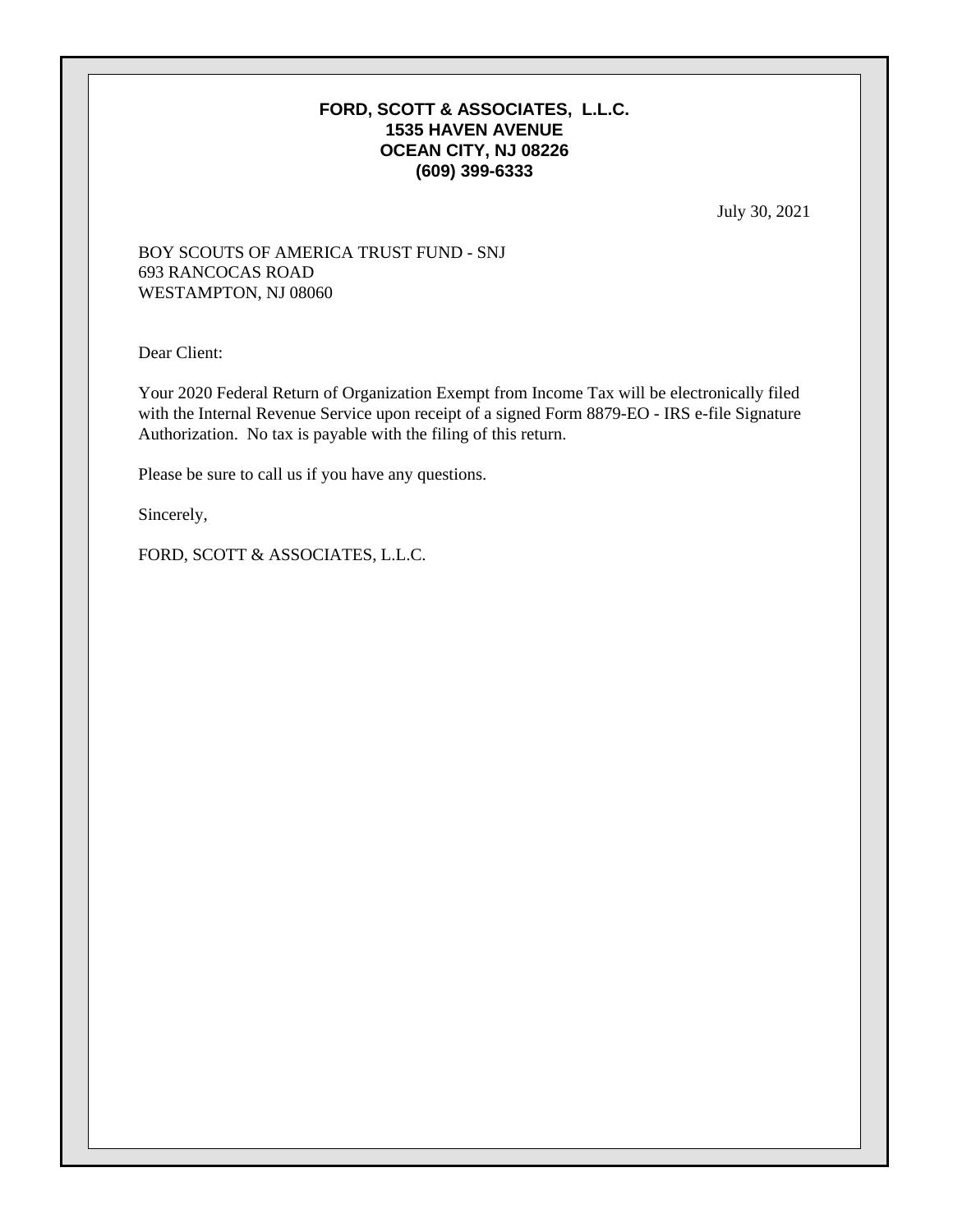| Form 8879-EO                                                                | <b>IRS e-file Signature Authorization</b><br>for an Exempt Organization                                                                                                                                                                                                                                                                                                                                                                                                                                                                                                                                                                                                                                                                                                                                                                                                                                                                                                                                                                                                                                                                                                                                                                                                                                                                                                                                                                                                                                                                                                                                                                                                                                                                                                                                                                                                                                                                       |                                                            | OMB No. 1545-0047                     |
|-----------------------------------------------------------------------------|-----------------------------------------------------------------------------------------------------------------------------------------------------------------------------------------------------------------------------------------------------------------------------------------------------------------------------------------------------------------------------------------------------------------------------------------------------------------------------------------------------------------------------------------------------------------------------------------------------------------------------------------------------------------------------------------------------------------------------------------------------------------------------------------------------------------------------------------------------------------------------------------------------------------------------------------------------------------------------------------------------------------------------------------------------------------------------------------------------------------------------------------------------------------------------------------------------------------------------------------------------------------------------------------------------------------------------------------------------------------------------------------------------------------------------------------------------------------------------------------------------------------------------------------------------------------------------------------------------------------------------------------------------------------------------------------------------------------------------------------------------------------------------------------------------------------------------------------------------------------------------------------------------------------------------------------------|------------------------------------------------------------|---------------------------------------|
|                                                                             | For calendar year 2020, or fiscal year beginning<br>, 2020, and ending<br>$   , 20$                                                                                                                                                                                                                                                                                                                                                                                                                                                                                                                                                                                                                                                                                                                                                                                                                                                                                                                                                                                                                                                                                                                                                                                                                                                                                                                                                                                                                                                                                                                                                                                                                                                                                                                                                                                                                                                           |                                                            |                                       |
| Department of the Treasury                                                  | ► Do not send to the IRS. Keep for your records.                                                                                                                                                                                                                                                                                                                                                                                                                                                                                                                                                                                                                                                                                                                                                                                                                                                                                                                                                                                                                                                                                                                                                                                                                                                                                                                                                                                                                                                                                                                                                                                                                                                                                                                                                                                                                                                                                              |                                                            | 2020                                  |
| Internal Revenue Service                                                    | ► Go to www.irs.gov/Form8879EO for the latest information.                                                                                                                                                                                                                                                                                                                                                                                                                                                                                                                                                                                                                                                                                                                                                                                                                                                                                                                                                                                                                                                                                                                                                                                                                                                                                                                                                                                                                                                                                                                                                                                                                                                                                                                                                                                                                                                                                    |                                                            |                                       |
| Name of exempt organization or person subject to tax                        |                                                                                                                                                                                                                                                                                                                                                                                                                                                                                                                                                                                                                                                                                                                                                                                                                                                                                                                                                                                                                                                                                                                                                                                                                                                                                                                                                                                                                                                                                                                                                                                                                                                                                                                                                                                                                                                                                                                                               |                                                            | Taxpayer identification number        |
| Name and title of officer or person subject to tax                          | BOY SCOUTS OF AMERICA TRUST FUND - SNJ                                                                                                                                                                                                                                                                                                                                                                                                                                                                                                                                                                                                                                                                                                                                                                                                                                                                                                                                                                                                                                                                                                                                                                                                                                                                                                                                                                                                                                                                                                                                                                                                                                                                                                                                                                                                                                                                                                        | 22-6069324                                                 |                                       |
| PATRICK LINFORS                                                             | EXECUTIVE DIRECTOR                                                                                                                                                                                                                                                                                                                                                                                                                                                                                                                                                                                                                                                                                                                                                                                                                                                                                                                                                                                                                                                                                                                                                                                                                                                                                                                                                                                                                                                                                                                                                                                                                                                                                                                                                                                                                                                                                                                            |                                                            |                                       |
| <b>Part I</b>                                                               | Type of Return and Return Information (Whole Dollars Only)                                                                                                                                                                                                                                                                                                                                                                                                                                                                                                                                                                                                                                                                                                                                                                                                                                                                                                                                                                                                                                                                                                                                                                                                                                                                                                                                                                                                                                                                                                                                                                                                                                                                                                                                                                                                                                                                                    |                                                            |                                       |
|                                                                             | Check the box for the return for which you are using this Form 8879-EO and enter the applicable amount, if any, from the return. If you<br>check the box on line 1a, 2a, 3a, 4a, 5a, 6a, or 7a below, and the amount on that line for the return being filed with this form was blank, then<br>leave line 1b, 2b, 3b, 4b, 5b, 6b, or 7b, whichever is applicable, blank (do not enter -0-). But, if you entered -0- on the return, then enter -0- on<br>the applicable line below. Do not complete more than one line in Part I.                                                                                                                                                                                                                                                                                                                                                                                                                                                                                                                                                                                                                                                                                                                                                                                                                                                                                                                                                                                                                                                                                                                                                                                                                                                                                                                                                                                                              |                                                            |                                       |
| 1 a Form 990 check here $\dots \rightarrow  X $                             | <b>b</b> Total revenue, if any (Form 990, Part VIII, column (A), line $12$ )                                                                                                                                                                                                                                                                                                                                                                                                                                                                                                                                                                                                                                                                                                                                                                                                                                                                                                                                                                                                                                                                                                                                                                                                                                                                                                                                                                                                                                                                                                                                                                                                                                                                                                                                                                                                                                                                  |                                                            | $1b$ 1, 846, 390.                     |
| 2 a Form 990-EZ check here $\ldots$                                         |                                                                                                                                                                                                                                                                                                                                                                                                                                                                                                                                                                                                                                                                                                                                                                                                                                                                                                                                                                                                                                                                                                                                                                                                                                                                                                                                                                                                                                                                                                                                                                                                                                                                                                                                                                                                                                                                                                                                               |                                                            | 2b                                    |
| <b>3a Form 1120-POL</b> check here                                          |                                                                                                                                                                                                                                                                                                                                                                                                                                                                                                                                                                                                                                                                                                                                                                                                                                                                                                                                                                                                                                                                                                                                                                                                                                                                                                                                                                                                                                                                                                                                                                                                                                                                                                                                                                                                                                                                                                                                               |                                                            | 3b                                    |
| 4 a Form 990-PF check here $\dots \rightarrow$                              | <b>b</b> Tax based on investment income (Form 990-PF, Part VI, line 5)                                                                                                                                                                                                                                                                                                                                                                                                                                                                                                                                                                                                                                                                                                                                                                                                                                                                                                                                                                                                                                                                                                                                                                                                                                                                                                                                                                                                                                                                                                                                                                                                                                                                                                                                                                                                                                                                        |                                                            | 4b.                                   |
| 5 a Form 8868 check here $\ldots \blacktriangleright$                       |                                                                                                                                                                                                                                                                                                                                                                                                                                                                                                                                                                                                                                                                                                                                                                                                                                                                                                                                                                                                                                                                                                                                                                                                                                                                                                                                                                                                                                                                                                                                                                                                                                                                                                                                                                                                                                                                                                                                               |                                                            | 5 b                                   |
| 6 a Form 990-T check here $\ldots$                                          |                                                                                                                                                                                                                                                                                                                                                                                                                                                                                                                                                                                                                                                                                                                                                                                                                                                                                                                                                                                                                                                                                                                                                                                                                                                                                                                                                                                                                                                                                                                                                                                                                                                                                                                                                                                                                                                                                                                                               |                                                            | 6b                                    |
| 7 a Form 4720 check here $\ldots$                                           |                                                                                                                                                                                                                                                                                                                                                                                                                                                                                                                                                                                                                                                                                                                                                                                                                                                                                                                                                                                                                                                                                                                                                                                                                                                                                                                                                                                                                                                                                                                                                                                                                                                                                                                                                                                                                                                                                                                                               |                                                            | 7 b                                   |
| <b>Part II</b>                                                              | Declaration and Signature Authorization of Officer or Person Subject to Tax                                                                                                                                                                                                                                                                                                                                                                                                                                                                                                                                                                                                                                                                                                                                                                                                                                                                                                                                                                                                                                                                                                                                                                                                                                                                                                                                                                                                                                                                                                                                                                                                                                                                                                                                                                                                                                                                   |                                                            |                                       |
| Under penalties of perjury, I declare that                                  | $ X $ I am an officer of the above organization or $ $   I am a person subject to tax with respect to                                                                                                                                                                                                                                                                                                                                                                                                                                                                                                                                                                                                                                                                                                                                                                                                                                                                                                                                                                                                                                                                                                                                                                                                                                                                                                                                                                                                                                                                                                                                                                                                                                                                                                                                                                                                                                         |                                                            |                                       |
| PIN: check one box only<br>authorize<br>FORD.<br>disclosure consent screen. | IRS and to receive from the IRS (a) an acknowledgement of receipt or reason for rejection of the transmission, (b) the reason for any delay in<br>processing the return or refund, and (c) the date of any refund. If applicable, I authorize the U.S. Treasury and its designated Financial Agent to<br>initiate an electronic funds withdrawal (direct debit) entry to the financial institution account indicated in the tax preparation software for payment<br>of the federal taxes owed on this return, and the financial institution to debit the entry to this account. To revoke a payment, I must contact the<br>U.S. Treasury Financial Agent at 1-888-353-4537 no later than 2 business days prior to the payment (settlement) date. I also authorize the<br>financial institutions involved in the processing of the electronic payment of taxes to receive confidential information necessary to answer<br>inquiries and resolve issues related to the payment. I have selected a personal identification number (PIN) as my signature for the electronic<br>return and, if applicable, the consent to electronic funds withdrawal.<br>SCOTT & ASSOCIATES,<br>to enter my PIN<br>L.L.C.<br><b>ERO</b> firm name<br>on the tax year 2020 electronically filed return. If I have indicated within this return that a copy of the return is being filed with a state agency<br>(ies) requiating charities as part of the IRS Fed/State program, I also authorize the aforementioned ERO to enter my PIN on the return's<br>As an officer or person subject to tax with respect to the organization, I will enter my PIN as my signature on the tax year 2020<br>electronically filed return. If I have indicated within this return that a copy of the return is being filed with a state agency(ies) regulating<br>charities as part of the IRS Fed/State program, I will enter my PIN on the return's disclosure consent screen. | 22606<br>Enter five numbers, but<br>do not enter all zeros | as my signature                       |
| Signature of officer or person subject to tax ►                             | Date $\blacktriangleright$<br><u> 1989 - Johann Barn, mars eta bainar eta idazlea (h. 1989).</u>                                                                                                                                                                                                                                                                                                                                                                                                                                                                                                                                                                                                                                                                                                                                                                                                                                                                                                                                                                                                                                                                                                                                                                                                                                                                                                                                                                                                                                                                                                                                                                                                                                                                                                                                                                                                                                              |                                                            |                                       |
| <b>Part III Certification and Authentication</b>                            |                                                                                                                                                                                                                                                                                                                                                                                                                                                                                                                                                                                                                                                                                                                                                                                                                                                                                                                                                                                                                                                                                                                                                                                                                                                                                                                                                                                                                                                                                                                                                                                                                                                                                                                                                                                                                                                                                                                                               |                                                            |                                       |
|                                                                             | <b>ERO's EFIN/PIN.</b> Enter your six-digit electronic filing identification<br>I certify that the above numeric entry is my PIN, which is my signature on the 2020 electronically filed return indicated above. I confirm that<br>I am submitting this return in accordance with the requirements of Pub. 4163, Modernized e-File (MeF) Information for Authorized IRS e-file                                                                                                                                                                                                                                                                                                                                                                                                                                                                                                                                                                                                                                                                                                                                                                                                                                                                                                                                                                                                                                                                                                                                                                                                                                                                                                                                                                                                                                                                                                                                                                |                                                            | 22873664299<br>Do not enter all zeros |
| Providers for Business Returns.                                             | Date $\blacktriangleright$                                                                                                                                                                                                                                                                                                                                                                                                                                                                                                                                                                                                                                                                                                                                                                                                                                                                                                                                                                                                                                                                                                                                                                                                                                                                                                                                                                                                                                                                                                                                                                                                                                                                                                                                                                                                                                                                                                                    |                                                            |                                       |
| ERO's signature                                                             |                                                                                                                                                                                                                                                                                                                                                                                                                                                                                                                                                                                                                                                                                                                                                                                                                                                                                                                                                                                                                                                                                                                                                                                                                                                                                                                                                                                                                                                                                                                                                                                                                                                                                                                                                                                                                                                                                                                                               |                                                            |                                       |
|                                                                             | <b>ERO Must Retain This Form - See Instructions</b><br>Do Not Submit This Form to the IRS Unless Requested To Do So                                                                                                                                                                                                                                                                                                                                                                                                                                                                                                                                                                                                                                                                                                                                                                                                                                                                                                                                                                                                                                                                                                                                                                                                                                                                                                                                                                                                                                                                                                                                                                                                                                                                                                                                                                                                                           |                                                            |                                       |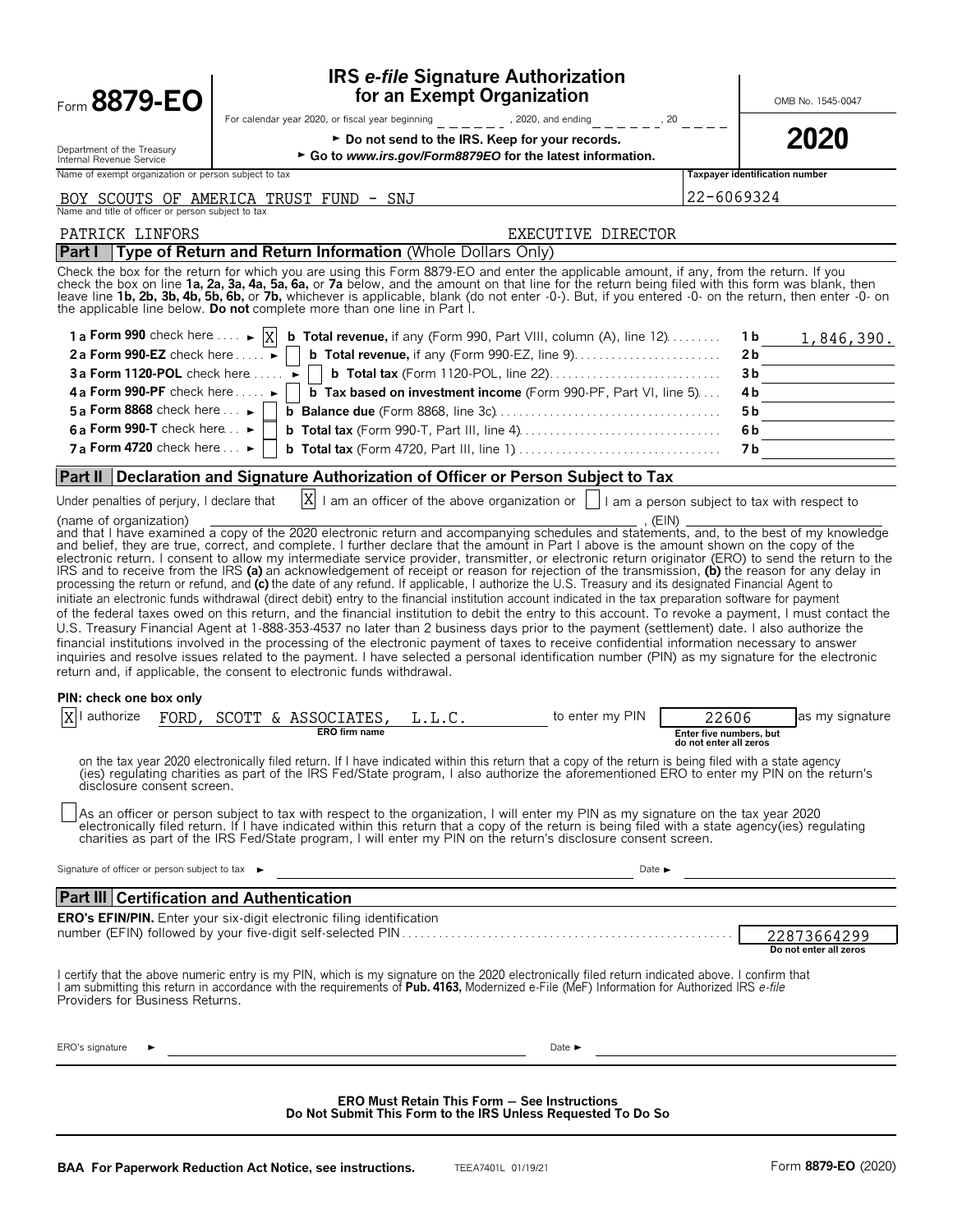|      | Ω<br>◠       |        |
|------|--------------|--------|
| ⊦orm | 0<br>T.<br>c | ı<br>0 |

Department of the Treasury<br>Internal Revenue Service

# **Application for Automatic Extension of Time To File an Form B8668 Exempt Organization Return** CRESC COMB No. 1545-0047

01

File a separate application for each return.

### ► Go to *www.irs.gov/Form8868* for the latest information.

**Electronic filing** *(e-file).* You can electronically file Form 8868 to request a 6-month automatic extension of time to file any of the forms listed below with the exception of Form 8870, Information Return for Transfers Associated With Certain Personal Benefit Contracts, for which an extension request must be sent to the IRS in paper format (see instructions). For more details on the electronic filing of this form, visit *www.irs.gov/e*-*file*-*providers/e-file-for-charities-and-non-profits*.

### **Automatic 6-Month Extension of Time.** Only submit original (no copies needed).

All corporations required to file an income tax return other than Form 990-T (including 1120-C filers), partnerships, REMICs, and trusts must use Form 7004 to request an extension of time to file income tax returns. Name of exempt organization or other filer, see instructions. The magnetic exercise of the contraction number (TIN)

|                                                                                                                                         | 22-6069324                                                                                                                                                          |  |  |  |  |  |  |  |
|-----------------------------------------------------------------------------------------------------------------------------------------|---------------------------------------------------------------------------------------------------------------------------------------------------------------------|--|--|--|--|--|--|--|
|                                                                                                                                         |                                                                                                                                                                     |  |  |  |  |  |  |  |
|                                                                                                                                         |                                                                                                                                                                     |  |  |  |  |  |  |  |
| filing your<br>City, town or post office, state, and ZIP code. For a foreign address, see instructions.<br>return. See<br>instructions. |                                                                                                                                                                     |  |  |  |  |  |  |  |
|                                                                                                                                         |                                                                                                                                                                     |  |  |  |  |  |  |  |
|                                                                                                                                         | IBOY SCOUTS OF AMERICA TRUST FUND - SNJ<br>Number, street, and room or suite number. If a P.O. box, see instructions.<br>1693 RANCOCAS ROAD<br>WESTAMPTON, NJ 08060 |  |  |  |  |  |  |  |

Enter the Return Code for the return that this application is for (file a separate application for each return). . . . . . . . . . . . . . . . . . . . . . . . . . .

| Application<br>Is For                               | Code | Return Application<br>lls For     | Return<br>Code  |
|-----------------------------------------------------|------|-----------------------------------|-----------------|
| Form 990 or Form 990-EZ                             | 01   | Form 990-T (corporation)          | 07              |
| Form 990-BL                                         | 02   | Form 1041-A                       | 08              |
| Form 4720 (individual)                              | 03   | Form 4720 (other than individual) | 09              |
| Form 990-PF                                         | 04   | Form 5227                         | 10 <sup>1</sup> |
| Form $990 - T$ (section $401(a)$ or $408(a)$ trust) | 05   | Form 6069                         |                 |
| Form 990-T (trust other than above)                 | 06   | Form 8870                         | 12              |

| $\bullet$<br>The books are in the care of $\blacktriangleright$ | GARDEN . | CDR | NINCTI<br>_ _ _ _ _ _ _ _ _ | and the state of the state of | . . | _______ |  | <u>the company's company's programs of the company's programs of the company's programs of the company's programs of the company's programs of the company's programs of the company's programs of the company's programs of the</u> |  |  |
|-----------------------------------------------------------------|----------|-----|-----------------------------|-------------------------------|-----|---------|--|--------------------------------------------------------------------------------------------------------------------------------------------------------------------------------------------------------------------------------------|--|--|
|-----------------------------------------------------------------|----------|-----|-----------------------------|-------------------------------|-----|---------|--|--------------------------------------------------------------------------------------------------------------------------------------------------------------------------------------------------------------------------------------|--|--|

the extension is for.

Fax No.  $\blacktriangleright$ 

| • If this is for a Group Return, enter the organization's four digit Group Exemption Number (GEN)                                                                    | . If this is for the whole group, |
|----------------------------------------------------------------------------------------------------------------------------------------------------------------------|-----------------------------------|
| check this box $\blacktriangleright$ . If it is for part of the group, check this box $\blacktriangleright$ and attach a list with the names and TINs of all members |                                   |

1 I request an automatic 6-month extension of time until  $11/15$ , 20 21, to file the exempt organization return for the organization named above. The extension is for the organization's return for:  $11/15$ 

 $\blacktriangleright$   $\mathbf{X}$  calendar year 20 20 or

| tax year beginning<br>20<br>, and ending                                                                                       |              |  |
|--------------------------------------------------------------------------------------------------------------------------------|--------------|--|
| Initial return<br>2 If the tax year entered in line 1 is for less than 12 months, check reason:<br>Change in accounting period | Final return |  |
| 3a If this application is for Forms 990-BL, 990-PF, 990-T, 4720, or 6069, enter the tentative tax, less any                    | 3alS         |  |
|                                                                                                                                | 3bs          |  |
|                                                                                                                                | 3clS         |  |

**Caution:** If you are going to make an electronic funds withdrawal (direct debit) with this Form 8868, see Form 8453-EO and Form 8879-EO for payment instructions.

**BAA For Privacy Act and Paperwork Reduction Act Notice, see instructions. Form 8868 (Rev. 1-2020)**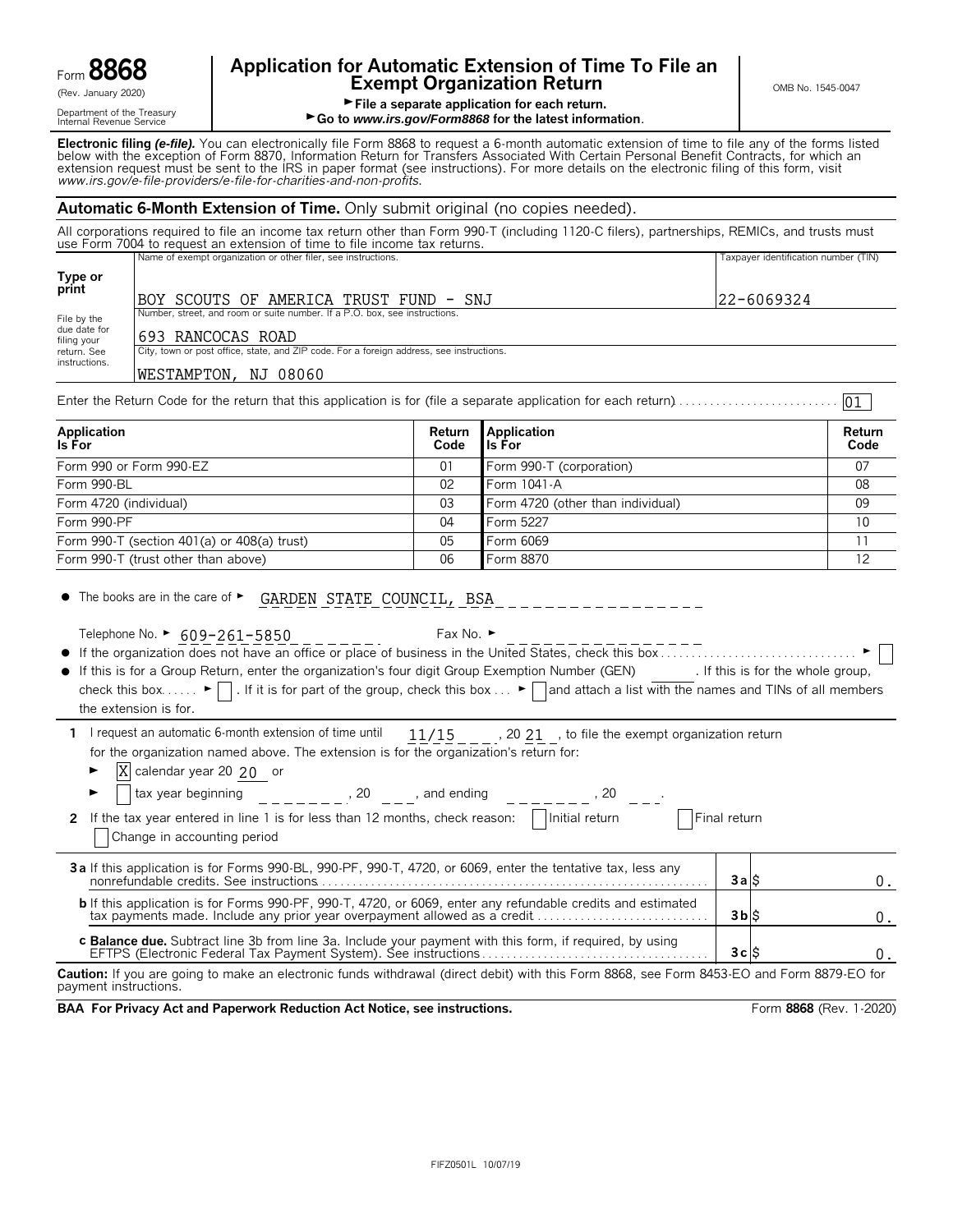| Form $\bm{J}$ | 990 |
|---------------|-----|
|---------------|-----|

# **Return of Organization Exempt From Income Tax 2020**

**Under section 501(c), 527, or 4947(a)(1) of the Internal Revenue Code (except private foundations)**

Department of the Treasury **and Exercic Connect of the Treasury Connect Connect Connect Connect Connect Connect Connect Connect Connect Connect Connect Connect Connect Connect Connect Connect Connection <b>Connection**<br>Inter

OMB No. 1545-0047

| А                                      |               | For the 2020 calendar year, or tax year beginning                                        |                                          |                             |            |                            |                                                                        |               | ad to www.ii.s.gov/i orifliced its inicial detions and the latest implifiation.<br>, 2020, and ending |                    |                                                                                 |                 | , 20                                                                                                                                                                                                                              |                       |
|----------------------------------------|---------------|------------------------------------------------------------------------------------------|------------------------------------------|-----------------------------|------------|----------------------------|------------------------------------------------------------------------|---------------|-------------------------------------------------------------------------------------------------------|--------------------|---------------------------------------------------------------------------------|-----------------|-----------------------------------------------------------------------------------------------------------------------------------------------------------------------------------------------------------------------------------|-----------------------|
| в                                      |               | Check if applicable:                                                                     | C                                        |                             |            |                            |                                                                        |               |                                                                                                       |                    |                                                                                 |                 | D Employer identification number                                                                                                                                                                                                  |                       |
|                                        |               |                                                                                          |                                          |                             |            |                            |                                                                        |               |                                                                                                       |                    |                                                                                 |                 |                                                                                                                                                                                                                                   |                       |
|                                        |               | Address change                                                                           | 693 RANCOCAS ROAD                        |                             |            |                            | BOY SCOUTS OF AMERICA TRUST FUND - SNJ                                 |               |                                                                                                       |                    | E Telephone number                                                              | 22-6069324      |                                                                                                                                                                                                                                   |                       |
|                                        |               | Name change                                                                              | WESTAMPTON, NJ 08060                     |                             |            |                            |                                                                        |               |                                                                                                       |                    |                                                                                 |                 |                                                                                                                                                                                                                                   |                       |
|                                        |               | Initial return                                                                           |                                          |                             |            |                            |                                                                        |               |                                                                                                       |                    |                                                                                 |                 | 609-261-5850                                                                                                                                                                                                                      |                       |
|                                        |               | Final return/terminated                                                                  |                                          |                             |            |                            |                                                                        |               |                                                                                                       |                    |                                                                                 |                 |                                                                                                                                                                                                                                   |                       |
|                                        |               | Amended return                                                                           |                                          |                             |            |                            |                                                                        |               |                                                                                                       |                    | G Gross receipts $\varsigma$<br>H(a) Is this a group return for subordinates?   |                 | 5, 170, 773.                                                                                                                                                                                                                      |                       |
|                                        |               | Application pending                                                                      | F Name and address of principal officer: |                             |            |                            |                                                                        |               |                                                                                                       |                    |                                                                                 |                 | Yes<br>Yes                                                                                                                                                                                                                        | $X_{\text{No}}$<br>No |
|                                        |               |                                                                                          | SAME AS C ABOVE                          |                             |            |                            |                                                                        |               |                                                                                                       |                    | H(b) Are all subordinates included?<br>If "No," attach a list. See instructions |                 |                                                                                                                                                                                                                                   |                       |
|                                        |               | Tax-exempt status:                                                                       | $\overline{X}$ 501(c)(3)                 |                             | $501(c)$ ( | )◄                         | (insert no.)                                                           | 4947(a)(1) or | 527                                                                                                   |                    |                                                                                 |                 |                                                                                                                                                                                                                                   |                       |
| J                                      |               | Website: ►<br>NA                                                                         |                                          |                             |            |                            |                                                                        |               |                                                                                                       |                    | $H(c)$ Group exemption number $\blacktriangleright$                             |                 |                                                                                                                                                                                                                                   |                       |
| Κ                                      |               | Form of organization:                                                                    | X Corporation                            |                             | Trust      | Association                | Other $\blacktriangleright$                                            |               | L Year of formation: 1967                                                                             |                    |                                                                                 |                 | M State of legal domicile: NJ                                                                                                                                                                                                     |                       |
|                                        | <b>Part I</b> | <b>Summary</b>                                                                           |                                          |                             |            |                            |                                                                        |               |                                                                                                       |                    |                                                                                 |                 |                                                                                                                                                                                                                                   |                       |
|                                        | 1             |                                                                                          |                                          |                             |            |                            |                                                                        |               |                                                                                                       |                    |                                                                                 |                 | Briefly describe the organization's mission or most significant activities: THE ENDOWMENT FUND ENSURES THAT THE                                                                                                                   |                       |
|                                        |               |                                                                                          |                                          |                             |            |                            |                                                                        |               |                                                                                                       |                    |                                                                                 |                 | SOUTHERN NEW JERSEY COUNCIL CAN CONTINUE TO OFFER THE OUTSTANDING PROGRAMS WE NOW<br>HAVE AND ALSO GROW TO MEET THE NEEDS OF OUR YOUTH AND COMMUNITY. THE FUND IS AN                                                              |                       |
| Governance                             |               |                                                                                          |                                          |                             |            |                            |                                                                        |               | OPPORTUNITY TO LEAVE A LEGACY FOR SCOUTING IN SOUTHERN NJ.                                            |                    |                                                                                 |                 |                                                                                                                                                                                                                                   |                       |
|                                        | 2             | Check this box $\blacktriangleright$                                                     |                                          |                             |            |                            |                                                                        |               | if the organization discontinued its operations or disposed of more than 25% of its net assets.       |                    |                                                                                 |                 |                                                                                                                                                                                                                                   |                       |
|                                        | 3             |                                                                                          |                                          |                             |            |                            |                                                                        |               | Number of voting members of the governing body (Part VI, line 1a)                                     |                    |                                                                                 | 3               |                                                                                                                                                                                                                                   | 92                    |
|                                        | 4             |                                                                                          |                                          |                             |            |                            |                                                                        |               | Number of independent voting members of the governing body (Part VI, line 1b)                         |                    |                                                                                 | 4               |                                                                                                                                                                                                                                   | 92                    |
|                                        | 5             |                                                                                          |                                          |                             |            |                            |                                                                        |               | Total number of individuals employed in calendar year 2020 (Part V, line 2a)                          |                    |                                                                                 | 5               |                                                                                                                                                                                                                                   | 0                     |
| <b>Activities &amp;</b>                |               |                                                                                          |                                          |                             |            |                            |                                                                        |               |                                                                                                       |                    |                                                                                 | $6\overline{6}$ |                                                                                                                                                                                                                                   | 86                    |
|                                        |               |                                                                                          |                                          |                             |            |                            |                                                                        |               |                                                                                                       |                    |                                                                                 | 7a              |                                                                                                                                                                                                                                   | 0.                    |
|                                        |               |                                                                                          |                                          |                             |            |                            |                                                                        |               |                                                                                                       |                    |                                                                                 | 7b              |                                                                                                                                                                                                                                   | $0$ .                 |
|                                        |               |                                                                                          |                                          |                             |            |                            |                                                                        |               |                                                                                                       |                    | <b>Prior Year</b>                                                               |                 | <b>Current Year</b>                                                                                                                                                                                                               |                       |
|                                        | 8<br>9        |                                                                                          |                                          |                             |            |                            |                                                                        |               |                                                                                                       |                    |                                                                                 |                 |                                                                                                                                                                                                                                   |                       |
| Revenue                                | 10            |                                                                                          |                                          |                             |            |                            |                                                                        |               |                                                                                                       |                    | 220,580.                                                                        |                 |                                                                                                                                                                                                                                   | 1,846,390.            |
|                                        | 11            |                                                                                          |                                          |                             |            |                            |                                                                        |               | Other revenue (Part VIII, column (A), lines 5, 6d, 8c, 9c, 10c, and 11e)                              |                    |                                                                                 |                 |                                                                                                                                                                                                                                   |                       |
|                                        | 12            |                                                                                          |                                          |                             |            |                            |                                                                        |               | Total revenue - add lines 8 through 11 (must equal Part VIII, column (A), line 12)                    |                    | 220,580.                                                                        |                 |                                                                                                                                                                                                                                   | 1,846,390.            |
|                                        | 13            |                                                                                          |                                          |                             |            |                            |                                                                        |               | Grants and similar amounts paid (Part IX, column (A), lines 1-3)                                      |                    |                                                                                 |                 |                                                                                                                                                                                                                                   |                       |
|                                        | 14            |                                                                                          |                                          |                             |            |                            |                                                                        |               | Benefits paid to or for members (Part IX, column (A), line 4)                                         |                    |                                                                                 |                 |                                                                                                                                                                                                                                   |                       |
|                                        | 15            |                                                                                          |                                          |                             |            |                            |                                                                        |               | Salaries, other compensation, employee benefits (Part IX, column (A), lines 5-10)                     |                    |                                                                                 |                 |                                                                                                                                                                                                                                   |                       |
| Expenses                               |               |                                                                                          |                                          |                             |            |                            |                                                                        |               | <b>16a</b> Professional fundraising fees (Part IX, column (A), line 11e)                              |                    |                                                                                 |                 |                                                                                                                                                                                                                                   |                       |
|                                        |               | <b>b</b> Total fundraising expenses (Part IX, column (D), line 25) $\blacktriangleright$ |                                          |                             |            |                            |                                                                        |               |                                                                                                       |                    |                                                                                 |                 |                                                                                                                                                                                                                                   |                       |
|                                        | 17            |                                                                                          |                                          |                             |            |                            |                                                                        |               |                                                                                                       |                    |                                                                                 |                 |                                                                                                                                                                                                                                   |                       |
|                                        | 18            |                                                                                          |                                          |                             |            |                            |                                                                        |               | Total expenses. Add lines 13-17 (must equal Part IX, column (A), line 25)                             |                    | 30,172.<br>30,172.                                                              |                 |                                                                                                                                                                                                                                   | 23, 147.              |
|                                        | 19            |                                                                                          |                                          |                             |            |                            |                                                                        |               | Revenue less expenses. Subtract line 18 from line 12                                                  |                    |                                                                                 |                 |                                                                                                                                                                                                                                   | 23, 147.              |
|                                        |               |                                                                                          |                                          |                             |            |                            |                                                                        |               |                                                                                                       |                    | 190,408.<br><b>Beginning of Current Year</b>                                    |                 | <b>End of Year</b>                                                                                                                                                                                                                | 1,823,243.            |
|                                        | 20            |                                                                                          |                                          |                             |            |                            |                                                                        |               |                                                                                                       |                    | 6,223,506.                                                                      |                 |                                                                                                                                                                                                                                   | 6,485,974.            |
|                                        | 21            |                                                                                          |                                          |                             |            |                            |                                                                        |               |                                                                                                       |                    |                                                                                 | 0.              |                                                                                                                                                                                                                                   | 0.                    |
| <b>Net Assets or<br/>Fund Balances</b> | 22            |                                                                                          |                                          |                             |            |                            |                                                                        |               | Net assets or fund balances. Subtract line 21 from line 20                                            |                    | 6, 223, 506.                                                                    |                 |                                                                                                                                                                                                                                   | 6,485,974.            |
|                                        | Part II       | <b>Signature Block</b>                                                                   |                                          |                             |            |                            |                                                                        |               |                                                                                                       |                    |                                                                                 |                 |                                                                                                                                                                                                                                   |                       |
|                                        |               |                                                                                          |                                          |                             |            |                            |                                                                        |               |                                                                                                       |                    |                                                                                 |                 |                                                                                                                                                                                                                                   |                       |
|                                        |               |                                                                                          |                                          |                             |            |                            |                                                                        |               |                                                                                                       |                    |                                                                                 |                 | Under penalties of perjury, I declare that I have examined this return, including accompanying schedules and statements, and to the best of my knowledge and belief, it is true, correct, and<br>complete. Declaration of prepare |                       |
|                                        |               |                                                                                          |                                          |                             |            |                            |                                                                        |               |                                                                                                       |                    |                                                                                 |                 |                                                                                                                                                                                                                                   |                       |
| Sign                                   |               |                                                                                          | Signature of officer                     |                             |            |                            |                                                                        |               |                                                                                                       |                    | Date                                                                            |                 |                                                                                                                                                                                                                                   |                       |
| Here                                   |               |                                                                                          | PATRICK LINFORS                          |                             |            |                            |                                                                        |               |                                                                                                       |                    | EXECUTIVE DIRECTOR                                                              |                 |                                                                                                                                                                                                                                   |                       |
|                                        |               |                                                                                          | Type or print name and title             |                             |            |                            |                                                                        |               |                                                                                                       |                    |                                                                                 |                 |                                                                                                                                                                                                                                   |                       |
|                                        |               |                                                                                          | Print/Type preparer's name               |                             |            | Preparer's signature       |                                                                        |               | Date                                                                                                  |                    | Check                                                                           | if              | PTIN                                                                                                                                                                                                                              |                       |
| Paid                                   |               |                                                                                          | TERRYANN MARION, CPA                     |                             |            |                            |                                                                        |               |                                                                                                       |                    | self-employed                                                                   |                 | P00187788                                                                                                                                                                                                                         |                       |
|                                        | Preparer      | Firm's name                                                                              |                                          | $\blacktriangleright$ FORD, |            | SCOTT & ASSOCIATES,        |                                                                        | L.L.C.        |                                                                                                       |                    |                                                                                 |                 |                                                                                                                                                                                                                                   |                       |
|                                        | Use Only      | Firm's address                                                                           |                                          |                             |            | <b>- 1535 HAVEN AVENUE</b> |                                                                        |               |                                                                                                       |                    | Firm's EIN ▶                                                                    |                 | 22-2087086                                                                                                                                                                                                                        |                       |
|                                        |               |                                                                                          |                                          |                             |            | OCEAN CITY, NJ 08226       |                                                                        |               |                                                                                                       |                    | Phone no.                                                                       | (609)           | 399-6333                                                                                                                                                                                                                          |                       |
|                                        |               |                                                                                          |                                          |                             |            |                            |                                                                        |               | May the IRS discuss this return with the preparer shown above? See instructions                       |                    |                                                                                 |                 | X<br>Yes                                                                                                                                                                                                                          | No                    |
|                                        |               |                                                                                          |                                          |                             |            |                            | BAA For Paperwork Reduction Act Notice, see the separate instructions. |               |                                                                                                       | TEEA0101L 01/19/21 |                                                                                 |                 |                                                                                                                                                                                                                                   | Form 990 (2020)       |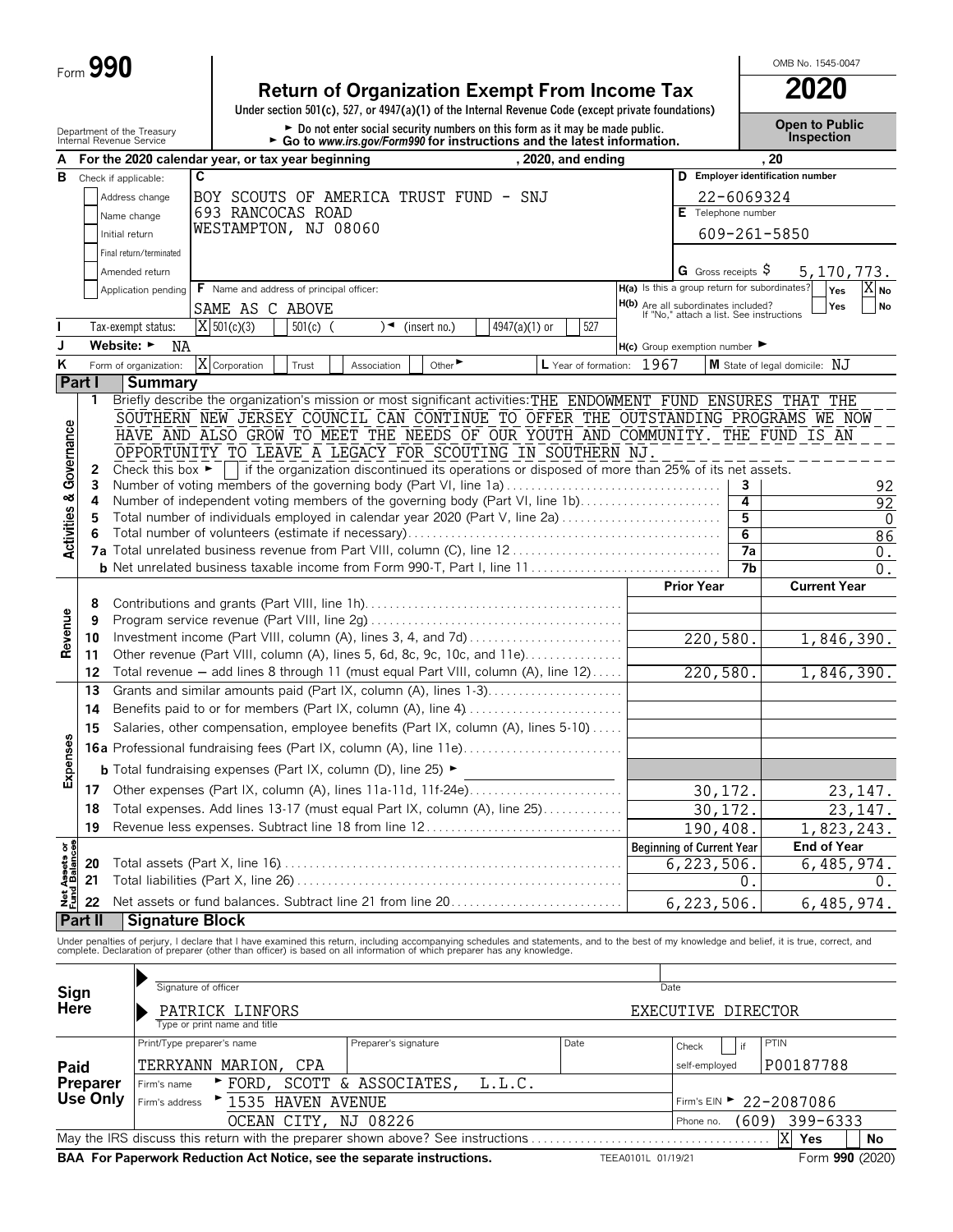|                 | Form 990 (2020)                                          | BOY SCOUTS OF AMERICA TRUST FUND - SNJ                  |                                                                                                                                                                                                                                                                                  |               | 22-6069324 | Page 2          |
|-----------------|----------------------------------------------------------|---------------------------------------------------------|----------------------------------------------------------------------------------------------------------------------------------------------------------------------------------------------------------------------------------------------------------------------------------|---------------|------------|-----------------|
| <b>Part III</b> |                                                          | <b>Statement of Program Service Accomplishments</b>     |                                                                                                                                                                                                                                                                                  |               |            |                 |
|                 |                                                          |                                                         | Check if Schedule O contains a response or note to any line in this Part III                                                                                                                                                                                                     |               |            |                 |
| 1               | Briefly describe the organization's mission:             |                                                         |                                                                                                                                                                                                                                                                                  |               |            |                 |
|                 |                                                          |                                                         | THE ENDOWMENT FUND ENSURES THAT THE SOUTHERN NEW JERSEY COUNCIL CAN CONTINUE TO OFFER                                                                                                                                                                                            |               |            |                 |
|                 |                                                          |                                                         | THE OUTSTANDING PROGRAMS WE NOW HAVE AND ALSO GROW TO MEET THE NEEDS OF OUR YOUTH AND                                                                                                                                                                                            |               |            |                 |
|                 |                                                          |                                                         | COMMUNITY. THE FUND IS AN OPPORTUNITY TO LEAVE A LEGACY FOR SCOUTING IN SOUTHERN NJ.                                                                                                                                                                                             |               |            |                 |
|                 |                                                          |                                                         |                                                                                                                                                                                                                                                                                  |               |            |                 |
|                 |                                                          |                                                         | 2 Did the organization undertake any significant program services during the year which were not listed on the prior                                                                                                                                                             |               |            |                 |
|                 |                                                          |                                                         |                                                                                                                                                                                                                                                                                  |               | Yes        | ΙX<br>No        |
|                 |                                                          | If "Yes," describe these new services on Schedule O.    |                                                                                                                                                                                                                                                                                  |               |            |                 |
| 3               |                                                          |                                                         | Did the organization cease conducting, or make significant changes in how it conducts, any program services?                                                                                                                                                                     |               | Yes        | X<br>No         |
|                 | If "Yes," describe these changes on Schedule O.          |                                                         |                                                                                                                                                                                                                                                                                  |               |            |                 |
| 4               |                                                          |                                                         | Describe the organization's program service accomplishments for each of its three largest program services, as measured by expenses.<br>Section 501(c)(3) and 501(c)(4) organizations are required to report the amount of grants and allocations to others, the total expenses, |               |            |                 |
|                 |                                                          | and revenue, if any, for each program service reported. |                                                                                                                                                                                                                                                                                  |               |            |                 |
|                 |                                                          |                                                         |                                                                                                                                                                                                                                                                                  |               |            |                 |
|                 | 4a (Code:                                                | ) (Expenses \$                                          | including grants of $\sqrt{5}$                                                                                                                                                                                                                                                   | ) (Revenue \$ |            |                 |
|                 |                                                          |                                                         | SCHOLARSHIPS TO EAGLE SCOUTS WHO HAVE DISPLAYED LEADERSHIP ABILITIES, EXPERIENCED                                                                                                                                                                                                |               |            |                 |
|                 |                                                          |                                                         | ACADEMIC SUCCESS AND HAVE STRONG RECORD OF COMMUNITY PARTICIPATION.                                                                                                                                                                                                              |               |            |                 |
|                 |                                                          |                                                         |                                                                                                                                                                                                                                                                                  |               |            |                 |
|                 |                                                          |                                                         |                                                                                                                                                                                                                                                                                  |               |            |                 |
|                 |                                                          |                                                         |                                                                                                                                                                                                                                                                                  |               |            |                 |
|                 |                                                          |                                                         |                                                                                                                                                                                                                                                                                  |               |            |                 |
|                 |                                                          |                                                         |                                                                                                                                                                                                                                                                                  |               |            |                 |
|                 |                                                          |                                                         |                                                                                                                                                                                                                                                                                  |               |            |                 |
|                 |                                                          |                                                         |                                                                                                                                                                                                                                                                                  |               |            |                 |
|                 |                                                          |                                                         |                                                                                                                                                                                                                                                                                  |               |            |                 |
|                 |                                                          |                                                         |                                                                                                                                                                                                                                                                                  |               |            |                 |
|                 |                                                          |                                                         |                                                                                                                                                                                                                                                                                  |               |            |                 |
|                 |                                                          | ) (Expenses $\frac{1}{2}$                               | including grants of $\frac{1}{5}$                                                                                                                                                                                                                                                | ) (Revenue    |            |                 |
|                 | $4b$ (Code:                                              |                                                         |                                                                                                                                                                                                                                                                                  |               |            |                 |
|                 |                                                          |                                                         |                                                                                                                                                                                                                                                                                  |               |            |                 |
|                 |                                                          |                                                         |                                                                                                                                                                                                                                                                                  |               |            |                 |
|                 |                                                          |                                                         |                                                                                                                                                                                                                                                                                  |               |            |                 |
|                 |                                                          |                                                         |                                                                                                                                                                                                                                                                                  |               |            |                 |
|                 |                                                          |                                                         |                                                                                                                                                                                                                                                                                  |               |            |                 |
|                 |                                                          |                                                         |                                                                                                                                                                                                                                                                                  |               |            |                 |
|                 |                                                          |                                                         |                                                                                                                                                                                                                                                                                  |               |            |                 |
|                 |                                                          |                                                         |                                                                                                                                                                                                                                                                                  |               |            |                 |
|                 |                                                          |                                                         |                                                                                                                                                                                                                                                                                  |               |            |                 |
|                 |                                                          |                                                         |                                                                                                                                                                                                                                                                                  |               |            |                 |
|                 |                                                          |                                                         |                                                                                                                                                                                                                                                                                  |               |            |                 |
|                 |                                                          |                                                         |                                                                                                                                                                                                                                                                                  |               |            |                 |
|                 | 4c (Code:                                                | ) (Expenses \$                                          | including grants of $\beta$ (Revenue $\beta$                                                                                                                                                                                                                                     |               |            |                 |
|                 |                                                          |                                                         |                                                                                                                                                                                                                                                                                  |               |            |                 |
|                 |                                                          |                                                         |                                                                                                                                                                                                                                                                                  |               |            |                 |
|                 |                                                          |                                                         |                                                                                                                                                                                                                                                                                  |               |            |                 |
|                 |                                                          |                                                         |                                                                                                                                                                                                                                                                                  |               |            |                 |
|                 |                                                          |                                                         |                                                                                                                                                                                                                                                                                  |               |            |                 |
|                 |                                                          |                                                         |                                                                                                                                                                                                                                                                                  |               |            |                 |
|                 |                                                          |                                                         |                                                                                                                                                                                                                                                                                  |               |            |                 |
|                 |                                                          |                                                         |                                                                                                                                                                                                                                                                                  |               |            |                 |
|                 |                                                          |                                                         |                                                                                                                                                                                                                                                                                  |               |            |                 |
|                 |                                                          |                                                         |                                                                                                                                                                                                                                                                                  |               |            |                 |
|                 |                                                          |                                                         |                                                                                                                                                                                                                                                                                  |               |            |                 |
|                 |                                                          |                                                         |                                                                                                                                                                                                                                                                                  |               |            |                 |
|                 |                                                          | 4d Other program services (Describe on Schedule O.)     |                                                                                                                                                                                                                                                                                  |               |            |                 |
|                 | \$<br>(Expenses                                          |                                                         | including grants of $\frac{1}{2}$                                                                                                                                                                                                                                                | ) (Revenue \$ |            |                 |
|                 | 4 e Total program service expenses $\blacktriangleright$ |                                                         | 0.                                                                                                                                                                                                                                                                               |               |            |                 |
| <b>BAA</b>      |                                                          |                                                         | TEEA0102L 10/07/20                                                                                                                                                                                                                                                               |               |            | Form 990 (2020) |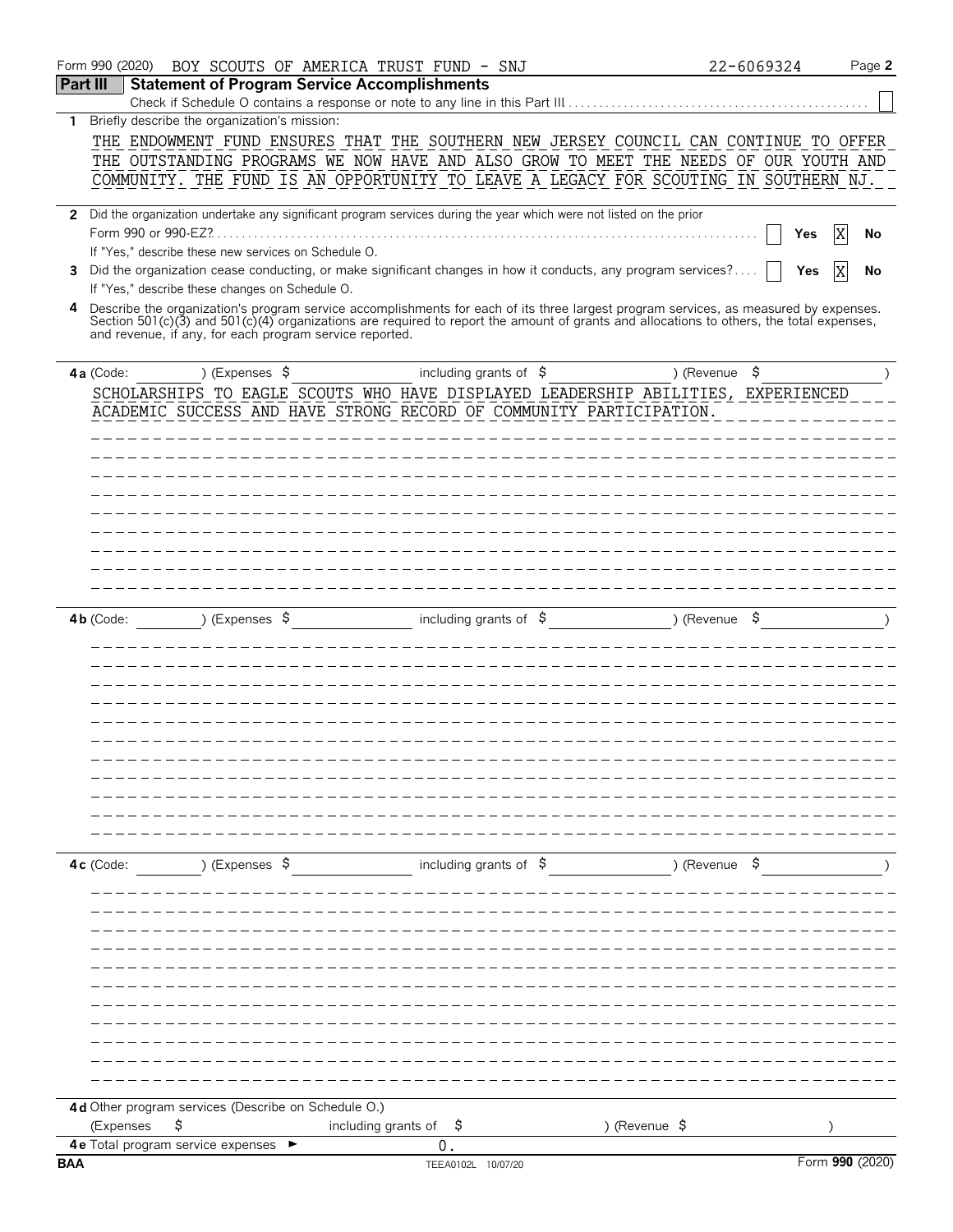| Form 990 (2020) |  |  | BOY SCOUTS OF AMERICA TRUST FUND - SNJ         |  |  | 22-6069324 | Page 3 |
|-----------------|--|--|------------------------------------------------|--|--|------------|--------|
|                 |  |  | <b>Part IV Checklist of Required Schedules</b> |  |  |            |        |

|            |                                                                                                                                                                                                                                                     |                 | <b>Yes</b> | No              |
|------------|-----------------------------------------------------------------------------------------------------------------------------------------------------------------------------------------------------------------------------------------------------|-----------------|------------|-----------------|
|            | Is the organization described in section 501(c)(3) or 4947(a)(1) (other than a private foundation)? If 'Yes,' complete                                                                                                                              | 1.              | X          |                 |
| 2          | Is the organization required to complete Schedule B, Schedule of Contributors See instructions?                                                                                                                                                     | $\overline{2}$  |            | Χ               |
| 3          | Did the organization engage in direct or indirect political campaign activities on behalf of or in opposition to candidates                                                                                                                         | 3               |            | Χ               |
|            | Section 501(c)(3) organizations. Did the organization engage in lobbying activities, or have a section 501(h) election in effect during the tax year? If 'Yes,' complete Schedule C, Part II                                                        | 4               |            | Χ               |
| 5          | Is the organization a section 501(c)(4), 501(c)(5), or 501(c)(6) organization that receives membership dues,<br>assessments, or similar amounts as defined in Revenue Procedure 98-19? If 'Yes,' complete Schedule C, Part III                      | 5               |            | Χ               |
| 6          | Did the organization maintain any donor advised funds or any similar funds or accounts for which donors have the right<br>to provide advice on the distribution or investment of amounts in such funds or accounts? If 'Yes,' complete Schedule D,  | 6               |            | X               |
| 7          | Did the organization receive or hold a conservation easement, including easements to preserve open space, the environment, historic land areas, or historic structures? If 'Yes,' complete Schedule D, Part II                                      | $\overline{7}$  |            | Χ               |
| 8          | Did the organization maintain collections of works of art, historical treasures, or other similar assets? If 'Yes,'                                                                                                                                 | 8               |            | Χ               |
| 9          | Did the organization report an amount in Part X, line 21, for escrow or custodial account liability, serve as a custodian<br>for amounts not listed in Part X; or provide credit counseling, debt management, credit repair, or debt negotiation    | 9               |            | Χ               |
| 10         | Did the organization, directly or through a related organization, hold assets in donor-restricted endowments                                                                                                                                        | 10              |            | X               |
| 11         | If the organization's answer to any of the following questions is 'Yes', then complete Schedule D, Parts VI, VII, VIII, IX,<br>or X as applicable.                                                                                                  |                 |            |                 |
|            | a Did the organization report an amount for land, buildings, and equipment in Part X, line 10? If 'Yes,' complete Schedule                                                                                                                          | 11 a            |            | Χ               |
|            | <b>b</b> Did the organization report an amount for investments - other securities in Part X, line 12, that is 5% or more of its total                                                                                                               | 11 <sub>b</sub> |            | Χ               |
|            | c Did the organization report an amount for investments - program related in Part X, line 13, that is 5% or more of its total                                                                                                                       | 11c             |            | Χ               |
|            | d Did the organization report an amount for other assets in Part X, line 15, that is 5% or more of its total assets reported                                                                                                                        | 11d             |            | Χ               |
|            | e Did the organization report an amount for other liabilities in Part X, line 25? If 'Yes,' complete Schedule D, Part X                                                                                                                             | 11e             |            | X               |
|            | f Did the organization's separate or consolidated financial statements for the tax year include a footnote that addresses<br>the organization's liability for uncertain tax positions under FIN 48 (ASC 740)? If 'Yes,' complete Schedule D, Part X | 11f             | Χ          |                 |
|            | 12a Did the organization obtain separate, independent audited financial statements for the tax year? If 'Yes,' complete                                                                                                                             | 12a             | X          |                 |
|            | <b>b</b> Was the organization included in consolidated, independent audited financial statements for the tax year? If 'Yes,' and<br>if the organization answered 'No' to line 12a, then completing Schedule D, Parts XI and XII is optional         | 12 <sub>b</sub> |            | X               |
|            |                                                                                                                                                                                                                                                     | 13              |            | Χ               |
|            | 14a Did the organization maintain an office, employees, or agents outside of the United States?                                                                                                                                                     | 14a             |            | Χ               |
|            | <b>b</b> Did the organization have aggregate revenues or expenses of more than \$10,000 from grantmaking, fundraising,<br>business, investment, and program service activities outside the United States, or aggregate foreign investments valued   | 14b             |            | Χ               |
|            | 15 Did the organization report on Part IX, column (A), line 3, more than \$5,000 of grants or other assistance to or for any foreign organization? If 'Yes,' complete Schedule F, Parts II and IV                                                   | 15              |            | Χ               |
|            | 16 Did the organization report on Part IX, column (A), line 3, more than \$5,000 of aggregate grants or other assistance to or for foreign individuals? If 'Yes,' complete Schedule F, Parts III and IV                                             | 16              |            | X               |
|            | 17 Did the organization report a total of more than \$15,000 of expenses for professional fundraising services on Part IX,                                                                                                                          | 17              |            | Χ               |
|            | 18 Did the organization report more than \$15,000 total of fundraising event gross income and contributions on Part VIII,                                                                                                                           | 18              |            | Χ               |
|            | 19 Did the organization report more than \$15,000 of gross income from gaming activities on Part VIII, line 9a? If 'Yes,'                                                                                                                           | 19              |            | Χ               |
|            |                                                                                                                                                                                                                                                     | 20a             |            | X               |
|            | <b>b</b> If 'Yes' to line 20a, did the organization attach a copy of its audited financial statements to this return?                                                                                                                               | 20 <sub>b</sub> |            |                 |
| 21         | Did the organization report more than \$5,000 of grants or other assistance to any domestic organization or                                                                                                                                         | 21              |            | Χ               |
| <b>BAA</b> | TEEA0103L 10/07/20                                                                                                                                                                                                                                  |                 |            | Form 990 (2020) |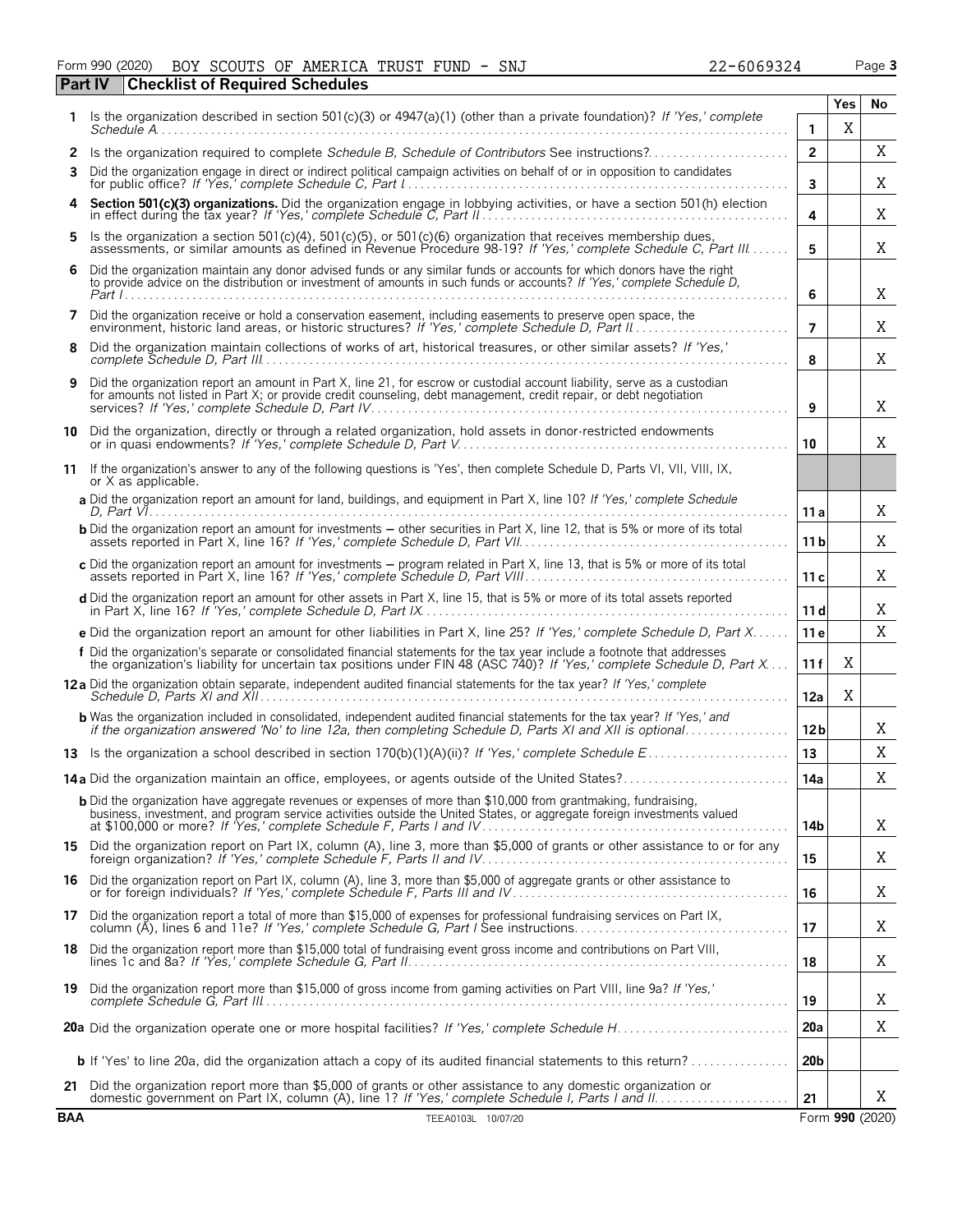Form 990 (2020) BOY SCOUTS OF AMERICA TRUST FUND - SNJ 22-6069324 Page **4** BOY SCOUTS OF AMERICA TRUST FUND - SNJ 22-6069324

|            | Part IV | <b>Checklist of Required Schedules</b> (continued)                                                                                                                                                                                                                                                                                    |                 |            |                         |
|------------|---------|---------------------------------------------------------------------------------------------------------------------------------------------------------------------------------------------------------------------------------------------------------------------------------------------------------------------------------------|-----------------|------------|-------------------------|
|            |         | 22 Did the organization report more than \$5,000 of grants or other assistance to or for domestic individuals on Part IX,                                                                                                                                                                                                             |                 | Yes        | No                      |
|            |         |                                                                                                                                                                                                                                                                                                                                       | 22              |            | X                       |
|            |         | 23 Did the organization answer 'Yes' to Part VII, Section A, line 3, 4, or 5 about compensation of the organization's current<br>and former officers, directors, trustees, key employees, and highest compensated employees? If 'Yes,' complete                                                                                       | 23              |            | X                       |
|            |         | 24 a Did the organization have a tax-exempt bond issue with an outstanding principal amount of more than \$100,000 as of the last day of the year, that was issued after December 31, 2002? If 'Yes,' answer lines 24b through                                                                                                        | 24a             |            | X                       |
|            |         | <b>b</b> Did the organization invest any proceeds of tax-exempt bonds beyond a temporary period exception?                                                                                                                                                                                                                            | 24 <sub>b</sub> |            |                         |
|            |         | c Did the organization maintain an escrow account other than a refunding escrow at any time during the year to defease                                                                                                                                                                                                                | 24с             |            |                         |
|            |         | d Did the organization act as an 'on behalf of' issuer for bonds outstanding at any time during the year?                                                                                                                                                                                                                             | 24d             |            |                         |
|            |         | 25 a Section 501(c)(3), 501(c)(4), and 501(c)(29) organizations. Did the organization engage in an excess benefit                                                                                                                                                                                                                     | 25a             |            | X                       |
|            |         | <b>b</b> Is the organization aware that it engaged in an excess benefit transaction with a disqualified person in a prior year, and<br>that the transaction has not been reported on any of the organization's prior Forms 990 or 990-EZ? If 'Yes,' complete                                                                          | 25b             |            | X                       |
|            |         | 26 Did the organization report any amount on Part X, line 5 or 22, for receivables from or payables to any current or former officer, director, trustee, key employee, creator or founder, substantial contributor, or 35% con                                                                                                        | 26              |            | Χ                       |
| 27         |         | Did the organization provide a grant or other assistance to any current or former officer, director, trustee, key<br>employee, creator or founder, substantial contributor or employee thereof, a grant selection committee<br>member, or to a 35% controlled entity (including an employee thereof) or family member of any of these | 27              |            | Χ                       |
| 28         |         | Was the organization a party to a business transaction with one of the following parties (see Schedule L, Part IV<br>instructions, for applicable filing thresholds, conditions, and exceptions):                                                                                                                                     |                 |            |                         |
|            |         | a A current or former officer, director, trustee, key employee, creator or founder, or substantial contributor? If                                                                                                                                                                                                                    | 28a             |            | Χ                       |
|            |         | <b>b</b> A family member of any individual described in line 28a? If 'Yes,' complete Schedule L, Part IV                                                                                                                                                                                                                              | 28 <sub>b</sub> |            | X                       |
|            |         | c A 35% controlled entity of one or more individuals and/or organizations described in lines 28a or 28b? If                                                                                                                                                                                                                           | 28c             |            | Χ                       |
| 29         |         | Did the organization receive more than \$25,000 in non-cash contributions? If 'Yes,' complete Schedule M                                                                                                                                                                                                                              | 29              |            | $\overline{\text{X}}$   |
| 30         |         | Did the organization receive contributions of art, historical treasures, or other similar assets, or qualified conservation                                                                                                                                                                                                           | 30              |            | Χ                       |
| 31         |         | Did the organization liquidate, terminate, or dissolve and cease operations? If 'Yes,' complete Schedule N, Part I                                                                                                                                                                                                                    | 31              |            | $\overline{\mathrm{X}}$ |
| 32         |         | Did the organization sell, exchange, dispose of, or transfer more than 25% of its net assets? If 'Yes,' complete                                                                                                                                                                                                                      | 32 <sub>2</sub> |            | Χ                       |
| 33         |         | Did the organization own 100% of an entity disregarded as separate from the organization under Regulations sections                                                                                                                                                                                                                   | 33              |            | Χ                       |
| 34         |         | Was the organization related to any tax-exempt or taxable entity? If 'Yes,' complete Schedule R, Part II, III, or IV,                                                                                                                                                                                                                 | 34              | X          |                         |
|            |         |                                                                                                                                                                                                                                                                                                                                       | 35a             |            | Χ                       |
|            |         | b If 'Yes' to line 35a, did the organization receive any payment from or engage in any transaction with a controlled<br>entity within the meaning of section 512(b)(13)? If 'Yes,' complete Schedule R, Part V, line 2                                                                                                                | 35 <sub>b</sub> |            |                         |
|            |         |                                                                                                                                                                                                                                                                                                                                       | 36              |            | Χ                       |
| 37         |         | Did the organization conduct more than 5% of its activities through an entity that is not a related organization and that is treated as a partnership for federal income tax purposes? If 'Yes,' complete Schedule R, Part VI.                                                                                                        | 37              |            | Χ                       |
| 38         |         | Did the organization complete Schedule O and provide explanations in Schedule O for Part VI, lines 11b and 19?                                                                                                                                                                                                                        | 38              | X          |                         |
|            |         | Part V Statements Regarding Other IRS Filings and Tax Compliance                                                                                                                                                                                                                                                                      |                 |            |                         |
|            |         |                                                                                                                                                                                                                                                                                                                                       |                 | <b>Yes</b> | No                      |
|            |         | 0.                                                                                                                                                                                                                                                                                                                                    |                 |            |                         |
|            |         | <b>b</b> Enter the number of Forms W-2G included in line 1a. Enter -0- if not applicable<br>1 <sub>b</sub><br>0                                                                                                                                                                                                                       |                 |            |                         |
|            |         | C Did the organization comply with backup withholding rules for reportable payments to vendors and reportable gaming<br>(gambling) winnings to prize winners?<br>TEEA0104L 10/07/20                                                                                                                                                   | 1 <sub>c</sub>  |            |                         |
| <b>BAA</b> |         |                                                                                                                                                                                                                                                                                                                                       |                 |            | Form 990 (2020)         |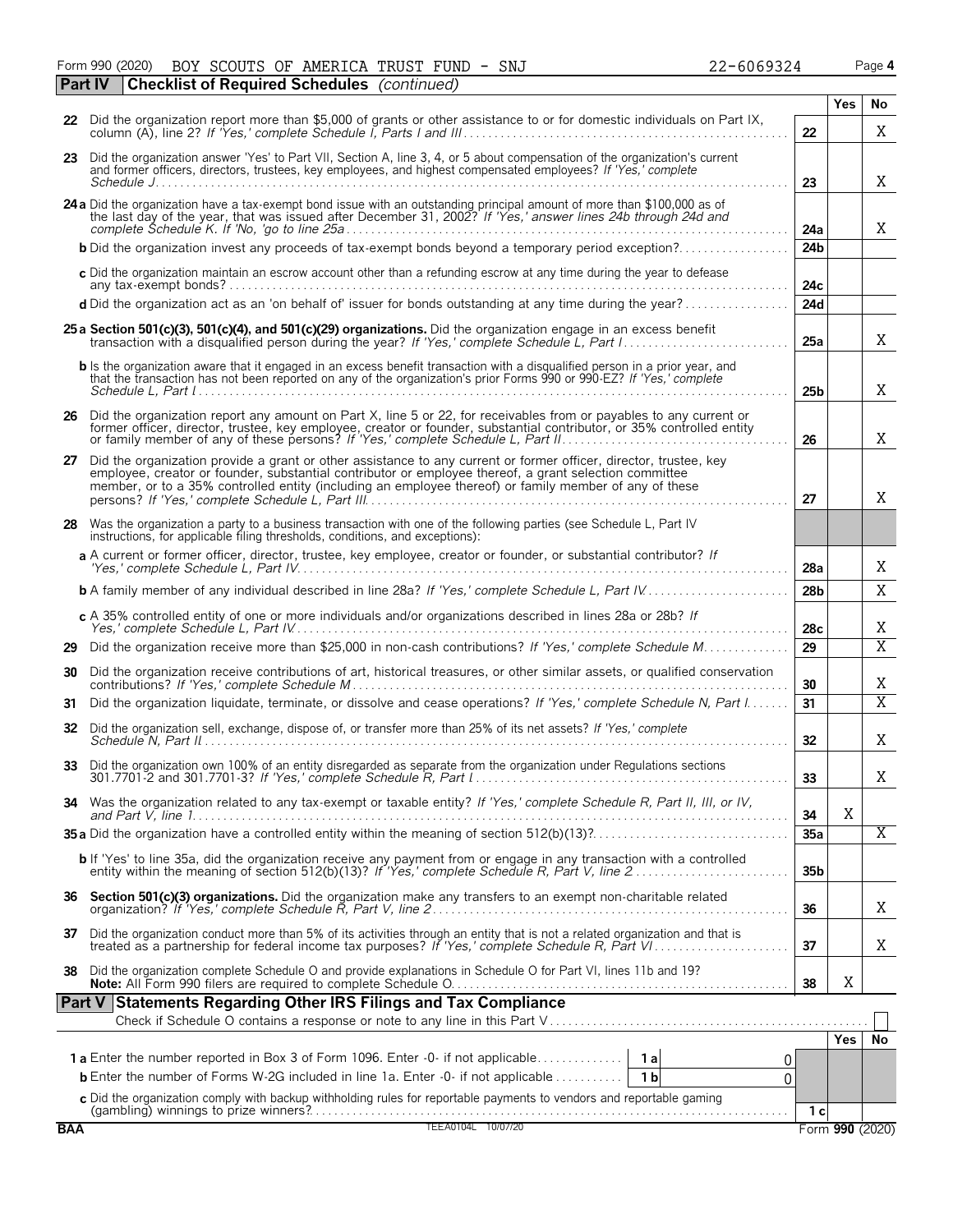|               | Form 990 (2020)<br>BOY SCOUTS OF AMERICA TRUST FUND - SNJ<br>22-6069324                                                                                                                                                                          |                 |     | Page 5          |
|---------------|--------------------------------------------------------------------------------------------------------------------------------------------------------------------------------------------------------------------------------------------------|-----------------|-----|-----------------|
| <b>Part V</b> | Statements Regarding Other IRS Filings and Tax Compliance (continued)                                                                                                                                                                            |                 |     |                 |
|               |                                                                                                                                                                                                                                                  |                 | Yes | No.             |
|               | 2a Enter the number of employees reported on Form W-3, Transmittal of Wage and Tax State-<br>ments, filed for the calendar year ending with or within the year covered by this return<br>2a<br>0                                                 |                 |     |                 |
|               | <b>b</b> If at least one is reported on line 2a, did the organization file all required federal employment tax returns?                                                                                                                          | 2 <sub>b</sub>  |     |                 |
|               | Note: If the sum of lines 1a and 2a is greater than 250, you may be required to e-file (see instructions)                                                                                                                                        |                 |     |                 |
|               | 3a Did the organization have unrelated business gross income of \$1,000 or more during the year?                                                                                                                                                 | 3a              |     | X               |
|               |                                                                                                                                                                                                                                                  | 3 <sub>b</sub>  |     |                 |
|               | 4a At any time during the calendar year, did the organization have an interest in, or a signature or other authority over, a<br>financial account in a foreign country (such as a bank account, securities account, or other financial account)? | 4a              |     | X               |
|               | b If 'Yes,' enter the name of the foreign country                                                                                                                                                                                                |                 |     |                 |
|               | See instructions for filing requirements for FinCEN Form 114, Report of Foreign Bank and Financial Accounts (FBAR).                                                                                                                              |                 |     |                 |
|               | <b>5a</b> Was the organization a party to a prohibited tax shelter transaction at any time during the tax year?                                                                                                                                  | 5a              |     | Χ<br>X          |
|               | <b>b</b> Did any taxable party notify the organization that it was or is a party to a prohibited tax shelter transaction?                                                                                                                        | 5b              |     |                 |
|               |                                                                                                                                                                                                                                                  | 5c              |     |                 |
|               | 6 a Does the organization have annual gross receipts that are normally greater than \$100,000, and did the organization solicit any contributions that were not tax deductible as charitable contributions?                                      | 6a              |     | X               |
|               | b If 'Yes,' did the organization include with every solicitation an express statement that such contributions or gifts were                                                                                                                      | 6b              |     |                 |
|               | 7 Organizations that may receive deductible contributions under section 170(c).                                                                                                                                                                  |                 |     |                 |
|               | a Did the organization receive a payment in excess of \$75 made partly as a contribution and partly for goods and                                                                                                                                | <b>7a</b>       |     | $\overline{X}$  |
|               |                                                                                                                                                                                                                                                  | 7 <sub>b</sub>  |     |                 |
|               | c Did the organization sell, exchange, or otherwise dispose of tangible personal property for which it was required to file                                                                                                                      |                 |     | X               |
|               |                                                                                                                                                                                                                                                  | 7 с             |     |                 |
|               | e Did the organization receive any funds, directly or indirectly, to pay premiums on a personal benefit contract?                                                                                                                                | 7e              |     | Χ               |
|               | f Did the organization, during the year, pay premiums, directly or indirectly, on a personal benefit contract?                                                                                                                                   | 7f              |     | Χ               |
|               | g If the organization received a contribution of qualified intellectual property, did the organization file Form 8899                                                                                                                            |                 |     |                 |
|               | h If the organization received a contribution of cars, boats, airplanes, or other vehicles, did the organization file a                                                                                                                          | 7 g             |     |                 |
| 8             | Sponsoring organizations maintaining donor advised funds. Did a donor advised fund maintained by the sponsoring                                                                                                                                  | 7 h             |     |                 |
|               |                                                                                                                                                                                                                                                  | 8               |     |                 |
| 9             | Sponsoring organizations maintaining donor advised funds.                                                                                                                                                                                        |                 |     |                 |
|               |                                                                                                                                                                                                                                                  | 9a              |     |                 |
|               | <b>b</b> Did the sponsoring organization make a distribution to a donor, donor advisor, or related person?                                                                                                                                       | 9 b             |     |                 |
|               | 10 Section 501(c)(7) organizations. Enter:                                                                                                                                                                                                       |                 |     |                 |
|               | 10 a                                                                                                                                                                                                                                             |                 |     |                 |
|               | <b>b</b> Gross receipts, included on Form 990, Part VIII, line 12, for public use of club facilities<br>10 <sub>b</sub>                                                                                                                          |                 |     |                 |
|               | 11 Section 501(c)(12) organizations. Enter:                                                                                                                                                                                                      |                 |     |                 |
|               | 11a                                                                                                                                                                                                                                              |                 |     |                 |
|               | <b>b</b> Gross income from other sources (Do not net amounts due or paid to other sources<br>11 b                                                                                                                                                |                 |     |                 |
|               | 12a Section 4947(a)(1) non-exempt charitable trusts. Is the organization filing Form 990 in lieu of Form 1041?                                                                                                                                   | 12a             |     |                 |
|               | 12 <sub>b</sub><br><b>b</b> If 'Yes,' enter the amount of tax-exempt interest received or accrued during the year                                                                                                                                |                 |     |                 |
|               | 13 Section 501(c)(29) qualified nonprofit health insurance issuers.                                                                                                                                                                              |                 |     |                 |
|               |                                                                                                                                                                                                                                                  | 13a             |     |                 |
|               | Note: See the instructions for additional information the organization must report on Schedule O.                                                                                                                                                |                 |     |                 |
|               | <b>b</b> Enter the amount of reserves the organization is required to maintain by the states in<br>which the organization is licensed to issue qualified health plans<br>13 <sub>b</sub>                                                         |                 |     |                 |
|               | 13c                                                                                                                                                                                                                                              |                 |     |                 |
|               |                                                                                                                                                                                                                                                  | 14 a            |     | Χ               |
|               | b If 'Yes,' has it filed a Form 720 to report these payments? If 'No,' provide an explanation on Schedule O                                                                                                                                      | 14 <sub>b</sub> |     |                 |
|               | 15 Is the organization subject to the section 4960 tax on payment(s) of more than \$1,000,000 in remuneration or                                                                                                                                 | 15              |     | Χ               |
|               | If 'Yes,' see instructions and file Form 4720, Schedule N.                                                                                                                                                                                       |                 |     |                 |
|               | 16 Is the organization an educational institution subject to the section 4968 excise tax on net investment income?<br>If 'Yes,' complete Form 4720, Schedule O.                                                                                  | 16              |     | Χ               |
| <b>BAA</b>    | TEEA0105L 10/07/20                                                                                                                                                                                                                               |                 |     | Form 990 (2020) |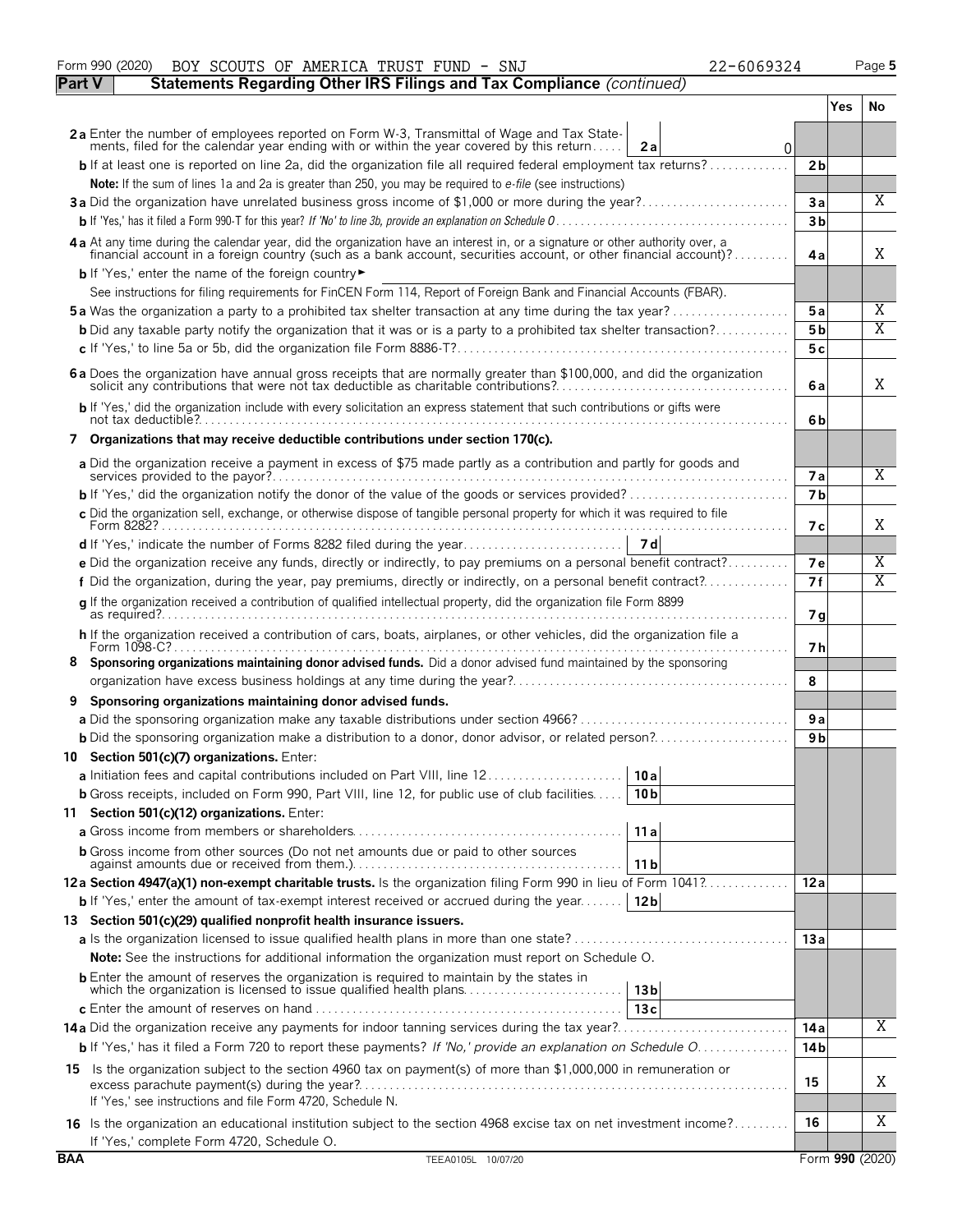**Part VI Governance, Management, and Disclosure** *For each 'Yes' response to lines 2 through 7b below, and for a 'No' response to line 8a, 8b, or 10b below, describe the circumstances, processes, or changes on Schedule O. See instructions.*

|--|--|

|                                                                                                                                        | <b>Section A. Governing Body and Management</b>                                                                                                                                                                                            |                 |                |                       |  |  |  |  |  |
|----------------------------------------------------------------------------------------------------------------------------------------|--------------------------------------------------------------------------------------------------------------------------------------------------------------------------------------------------------------------------------------------|-----------------|----------------|-----------------------|--|--|--|--|--|
|                                                                                                                                        |                                                                                                                                                                                                                                            |                 | Yes            | No                    |  |  |  |  |  |
|                                                                                                                                        | <b>1a</b> Enter the number of voting members of the governing body at the end of the tax year<br>1 a<br>92<br>If there are material differences in voting rights among members                                                             |                 |                |                       |  |  |  |  |  |
|                                                                                                                                        | of the governing body, or if the governing body delegated broad<br>authority to an executive committee or similar committee, explain on Schedule O.                                                                                        |                 |                |                       |  |  |  |  |  |
|                                                                                                                                        | <b>b</b> Enter the number of voting members included on line 1a, above, who are independent   1b<br>92                                                                                                                                     |                 |                |                       |  |  |  |  |  |
|                                                                                                                                        | 2 Did any officer, director, trustee, or key employee have a family relationship or a business relationship with any other                                                                                                                 |                 |                |                       |  |  |  |  |  |
|                                                                                                                                        |                                                                                                                                                                                                                                            | $\overline{2}$  |                | Χ                     |  |  |  |  |  |
|                                                                                                                                        | 3 Did the organization delegate control over management duties customarily performed by or under the direct supervision<br>of officers, directors, trustees, or key employees to a management company or other person?                     | 3               |                | Χ                     |  |  |  |  |  |
|                                                                                                                                        | Did the organization make any significant changes to its governing documents<br>4                                                                                                                                                          | 4               |                | Χ                     |  |  |  |  |  |
|                                                                                                                                        | Did the organization become aware during the year of a significant diversion of the organization's assets?                                                                                                                                 | 5               |                | $\overline{\text{X}}$ |  |  |  |  |  |
| 5.<br>6.                                                                                                                               |                                                                                                                                                                                                                                            |                 |                |                       |  |  |  |  |  |
|                                                                                                                                        | 7 a Did the organization have members, stockholders, or other persons who had the power to elect or appoint one or more                                                                                                                    | 6<br>7 a        |                | $\overline{X}$<br>X   |  |  |  |  |  |
|                                                                                                                                        | <b>b</b> Are any governance decisions of the organization reserved to (or subject to approval by) members,                                                                                                                                 |                 |                |                       |  |  |  |  |  |
|                                                                                                                                        |                                                                                                                                                                                                                                            | 7 b             |                | X                     |  |  |  |  |  |
| 8 Did the organization contemporaneously document the meetings held or written actions undertaken during the year by<br>the following: |                                                                                                                                                                                                                                            |                 |                |                       |  |  |  |  |  |
|                                                                                                                                        |                                                                                                                                                                                                                                            | 8 a             | Χ              |                       |  |  |  |  |  |
|                                                                                                                                        |                                                                                                                                                                                                                                            | 8 <sub>b</sub>  | $\overline{X}$ |                       |  |  |  |  |  |
|                                                                                                                                        | 9 Is there any officer, director, trustee, or key employee listed in Part VII, Section A, who cannot be reached at the                                                                                                                     |                 |                |                       |  |  |  |  |  |
|                                                                                                                                        |                                                                                                                                                                                                                                            |                 |                |                       |  |  |  |  |  |
| <b>Section B. Policies</b> (This Section B requests information about policies not required by the Internal Revenue Code.)             |                                                                                                                                                                                                                                            |                 |                |                       |  |  |  |  |  |
|                                                                                                                                        |                                                                                                                                                                                                                                            |                 | <b>Yes</b>     | No                    |  |  |  |  |  |
|                                                                                                                                        |                                                                                                                                                                                                                                            | 10a             |                | $\overline{X}$        |  |  |  |  |  |
|                                                                                                                                        | b If 'Yes,' did the organization have written policies and procedures governing the activities of such chapters, affiliates, and branches to ensure their                                                                                  | 10 <sub>b</sub> |                |                       |  |  |  |  |  |
|                                                                                                                                        |                                                                                                                                                                                                                                            | 11a             | $\overline{X}$ |                       |  |  |  |  |  |
|                                                                                                                                        | <b>b</b> Describe in Schedule O the process, if any, used by the organization to review this Form 990. SEE SCHEDULE O                                                                                                                      |                 |                |                       |  |  |  |  |  |
|                                                                                                                                        |                                                                                                                                                                                                                                            | 12a             | Χ              |                       |  |  |  |  |  |
|                                                                                                                                        | <b>b</b> Were officers, directors, or trustees, and key employees required to disclose annually interests that could give rise                                                                                                             | 12 <sub>b</sub> | Χ              |                       |  |  |  |  |  |
|                                                                                                                                        | c Did the organization regularly and consistently monitor and enforce compliance with the policy? If 'Yes,' describe in                                                                                                                    | 12c             | Χ              |                       |  |  |  |  |  |
|                                                                                                                                        |                                                                                                                                                                                                                                            | 13              | $\overline{X}$ |                       |  |  |  |  |  |
| 14                                                                                                                                     |                                                                                                                                                                                                                                            | 14              | $\overline{X}$ |                       |  |  |  |  |  |
|                                                                                                                                        | 15 Did the process for determining compensation of the following persons include a review and approval by independent<br>persons, comparability data, and contemporaneous substantiation of the deliberation and decision?                 |                 |                |                       |  |  |  |  |  |
|                                                                                                                                        |                                                                                                                                                                                                                                            | 15 a            |                | Χ                     |  |  |  |  |  |
|                                                                                                                                        |                                                                                                                                                                                                                                            | 15 <sub>b</sub> |                | $\overline{X}$        |  |  |  |  |  |
|                                                                                                                                        | If 'Yes' to line 15a or 15b, describe the process in Schedule O (see instructions).                                                                                                                                                        |                 |                |                       |  |  |  |  |  |
|                                                                                                                                        | 16 a Did the organization invest in, contribute assets to, or participate in a joint venture or similar arrangement with a                                                                                                                 | 16 a            |                | X                     |  |  |  |  |  |
|                                                                                                                                        | b If 'Yes,' did the organization follow a written policy or procedure requiring the organization to evaluate its                                                                                                                           |                 |                |                       |  |  |  |  |  |
|                                                                                                                                        | participation in joint venture arrangements under applicable federal tax law, and take steps to safeguard the                                                                                                                              | 16 <sub>b</sub> |                |                       |  |  |  |  |  |
|                                                                                                                                        | <b>Section C. Disclosure</b>                                                                                                                                                                                                               |                 |                |                       |  |  |  |  |  |
|                                                                                                                                        | 17 List the states with which a copy of this Form 990 is required to be filed $\blacktriangleright$<br>ΝJ                                                                                                                                  |                 |                |                       |  |  |  |  |  |
|                                                                                                                                        | 18 Section 6104 requires an organization to make its Forms 1023 (1024 or 1024-A, if applicable), 990, and 990-T (Section 501(c)(3)s only)<br>available for public inspection. Indicate how you made these available. Check all that apply. |                 |                |                       |  |  |  |  |  |
|                                                                                                                                        | X<br>Another's website<br>Other (explain on Schedule O)<br>Own website<br>X<br>Upon request                                                                                                                                                |                 |                |                       |  |  |  |  |  |
|                                                                                                                                        | 19 Describe on Schedule O whether (and if so, how) the organization made its governing documents, conflict of interest policy, and financial statements available to<br>the public during the tax year.<br>SEE SCHEDULE O                  |                 |                |                       |  |  |  |  |  |
| 20                                                                                                                                     | State the name, address, and telephone number of the person who possesses the organization's books and records ►                                                                                                                           |                 |                |                       |  |  |  |  |  |

|  |  |  |  | Le bidio tho hanno, dadress, and tolophone hannon or the porson mile possesses the organization's books and roomas |  |  |  |
|--|--|--|--|--------------------------------------------------------------------------------------------------------------------|--|--|--|
|  |  |  |  | GARDEN STATE COUNCIL, BSA 693 RANCOCAS ROAD WESTAMPTON NJ 08060 609-261-5850                                       |  |  |  |

X

| AWEKICH IKUDI LUND - DNJ |  |  |  |  |
|--------------------------|--|--|--|--|
|                          |  |  |  |  |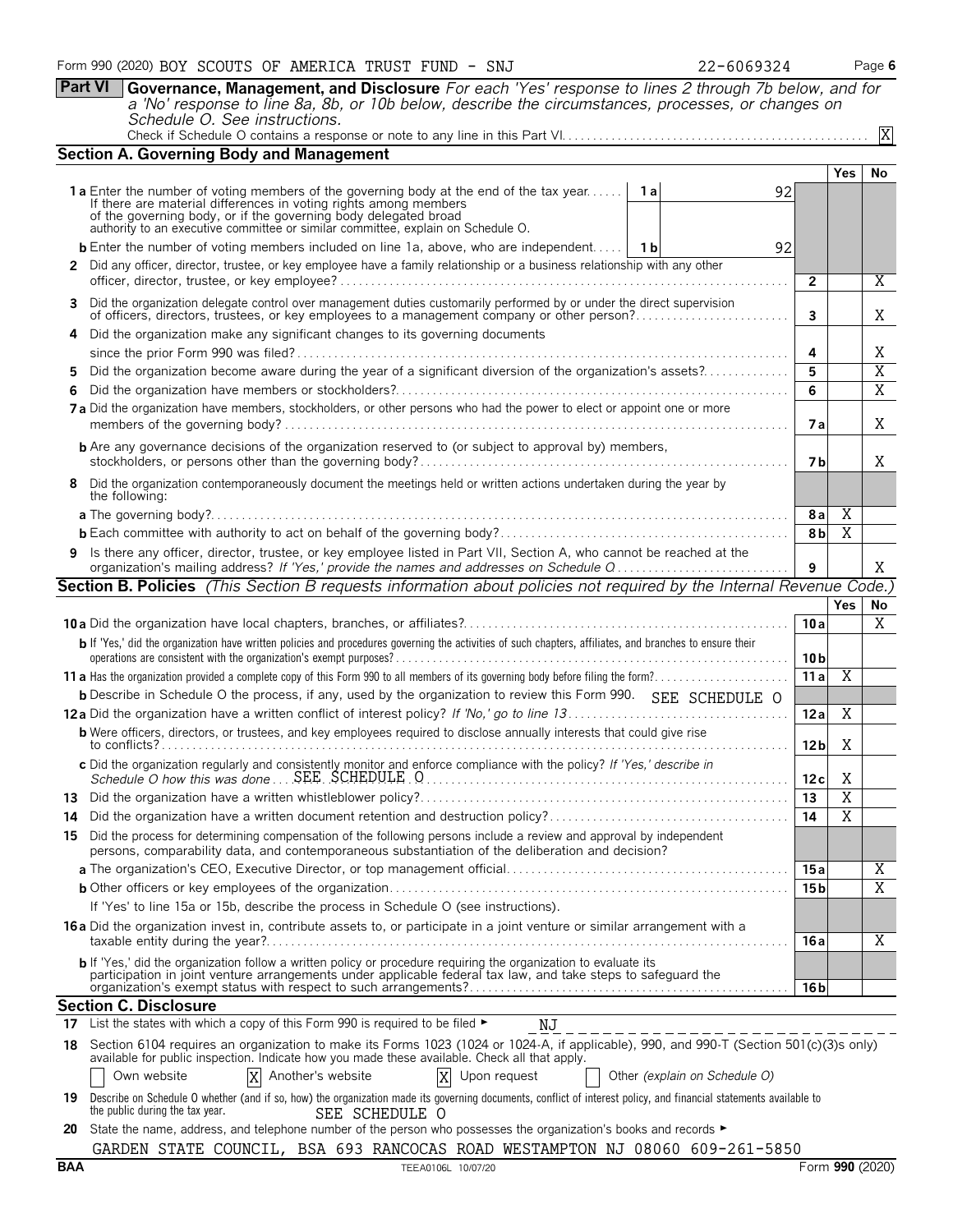| Form 990 (2020) BOY SCOUTS OF AMERICA TRUST FUND - SNJ                                                                                                                                                                                | 22-6069324 | Page 7 |  |  |  |  |  |  |
|---------------------------------------------------------------------------------------------------------------------------------------------------------------------------------------------------------------------------------------|------------|--------|--|--|--|--|--|--|
| <b>Part VII</b><br>Compensation of Officers, Directors, Trustees, Key Employees, Highest Compensated Employees, and<br><b>Independent Contractors</b>                                                                                 |            |        |  |  |  |  |  |  |
|                                                                                                                                                                                                                                       |            |        |  |  |  |  |  |  |
| Section A. Officers, Directors, Trustees, Key Employees, and Highest Compensated Employees                                                                                                                                            |            |        |  |  |  |  |  |  |
| <b>1 a</b> Complete this table for all persons required to be listed. Report compensation for the calendar year ending with or within the<br>organization's tax year.                                                                 |            |        |  |  |  |  |  |  |
| • List all of the organization's <b>current</b> officers, directors, trustees (whether individuals or organizations), regardless of amount of<br>compensation. Enter $-0$ - in columns (D), (E), and (F) if no compensation was paid. |            |        |  |  |  |  |  |  |

? List all of the organization's **current** key employees, if any. See instructions for definition of 'key employee.'

? List the organization's five **current** highest compensated employees (other than an officer, director, trustee, or key employee) who received reportable compensation (Box 5 of Form W-2 and/or Box 7 of Form 1099-MISC) of more than \$100,000 from the organization and any related organizations.

? List all of the organization's **former** officers, key employees, and highest compensated employees who received more than \$100,000 of reportable compensation from the organization and any related organizations.

? List all of the organization's **former directors or trustees** that received, in the capacity as a former director or trustee of the

organization, more than \$10,000 of reportable compensation from the organization and any related organizations.

See instructions for the order in which to list the persons above.

Check this box if neither the organization nor any related organization compensated any current officer, director, or trustee. X

|                                         |                                                                                                                                          | (C) |                       |         |              |                                                                                                             |        |                                                                               |                                          |                                                                                   |
|-----------------------------------------|------------------------------------------------------------------------------------------------------------------------------------------|-----|-----------------------|---------|--------------|-------------------------------------------------------------------------------------------------------------|--------|-------------------------------------------------------------------------------|------------------------------------------|-----------------------------------------------------------------------------------|
| (A)<br>Name and title                   |                                                                                                                                          |     |                       |         |              | Position (do not check more<br>than one box, unless person<br>is both an officer and a<br>director/trustee) |        | (D)<br>Reportable<br>compensation from<br>the organization<br>(W-2/1099-MISC) | (E)<br>Reportable<br>compensation from   | (F)<br>Estimated amount<br>of other                                               |
|                                         | per<br>per<br>(list any Graph<br>(list any Graph<br>hours for pelated<br>related<br>tions<br>below<br>dotted<br>line)<br>(line)<br>line) |     | Institutional trustee | Officer | Key employee | Highest compensated<br>employee                                                                             | Former |                                                                               | related organizations<br>(W-2/1099-MISC) | of other<br>compensation from<br>the organization<br>and related<br>organizations |
| (1) SEE ATTACHED LIST<br><b>TRUSTEE</b> | $\boldsymbol{0}$<br>$\mathbf 0$                                                                                                          | X   |                       |         |              |                                                                                                             |        | $\mathbf 0$                                                                   | $\boldsymbol{0}$                         | $0$ .                                                                             |
| (2)                                     |                                                                                                                                          |     |                       |         |              |                                                                                                             |        |                                                                               |                                          |                                                                                   |
| (3)                                     |                                                                                                                                          |     |                       |         |              |                                                                                                             |        |                                                                               |                                          |                                                                                   |
| (4)                                     |                                                                                                                                          |     |                       |         |              |                                                                                                             |        |                                                                               |                                          |                                                                                   |
| (5)                                     |                                                                                                                                          |     |                       |         |              |                                                                                                             |        |                                                                               |                                          |                                                                                   |
| (6)                                     |                                                                                                                                          |     |                       |         |              |                                                                                                             |        |                                                                               |                                          |                                                                                   |
| (7)                                     |                                                                                                                                          |     |                       |         |              |                                                                                                             |        |                                                                               |                                          |                                                                                   |
| (8)                                     |                                                                                                                                          |     |                       |         |              |                                                                                                             |        |                                                                               |                                          |                                                                                   |
| (9)                                     |                                                                                                                                          |     |                       |         |              |                                                                                                             |        |                                                                               |                                          |                                                                                   |
| (10)                                    |                                                                                                                                          |     |                       |         |              |                                                                                                             |        |                                                                               |                                          |                                                                                   |
| (11)                                    |                                                                                                                                          |     |                       |         |              |                                                                                                             |        |                                                                               |                                          |                                                                                   |
| (12)                                    |                                                                                                                                          |     |                       |         |              |                                                                                                             |        |                                                                               |                                          |                                                                                   |
| (13)                                    |                                                                                                                                          |     |                       |         |              |                                                                                                             |        |                                                                               |                                          |                                                                                   |
| (14)                                    |                                                                                                                                          |     |                       |         |              |                                                                                                             |        |                                                                               |                                          |                                                                                   |
| <b>BAA</b>                              | TEEA0107L 10/07/20                                                                                                                       |     |                       |         |              |                                                                                                             |        |                                                                               |                                          | Form 990 (2020)                                                                   |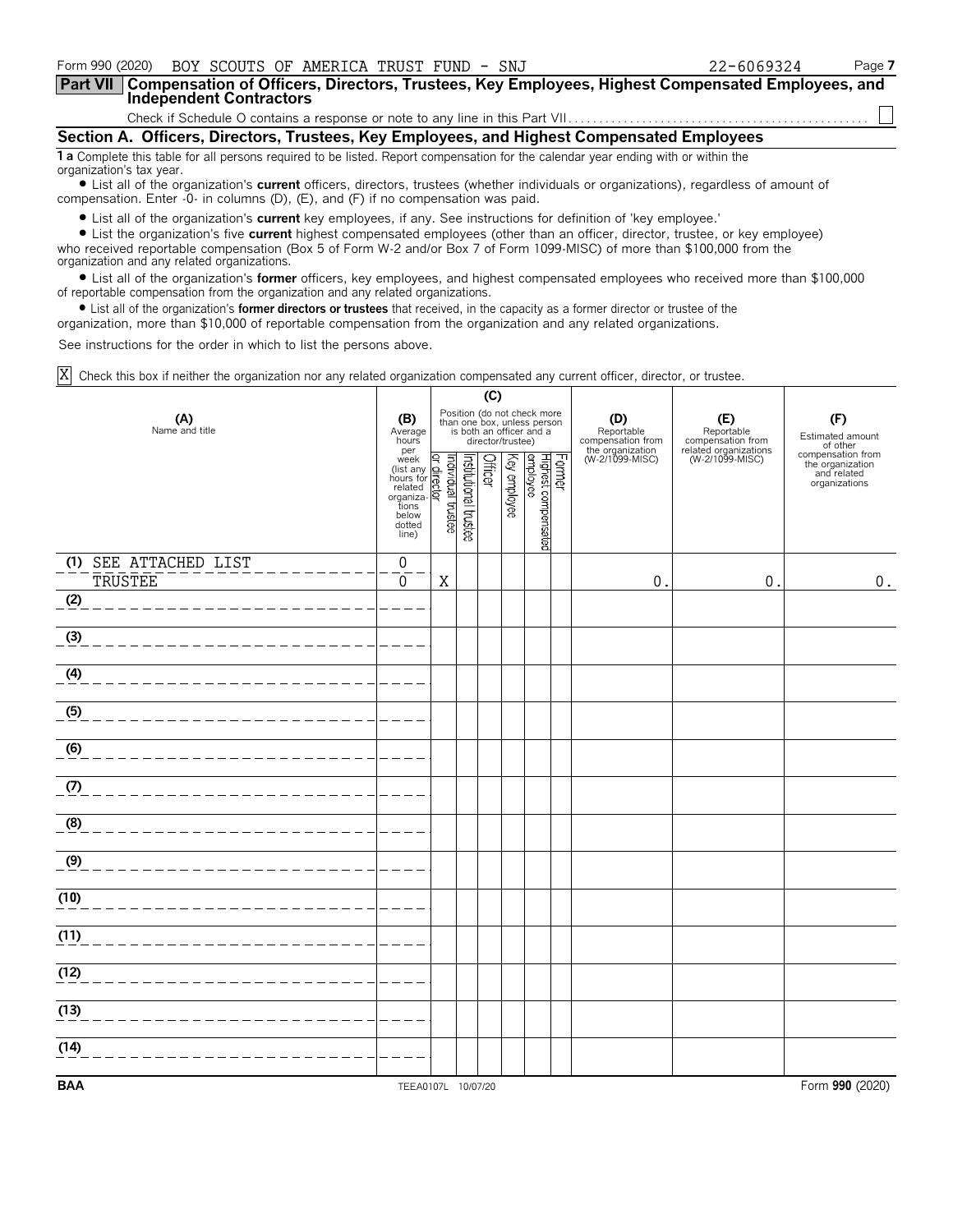| Part VII   Section A. Officers, Directors, Trustees, Key Employees, and Highest Compensated Employees (continued)                                                                                                                                      |                                                              |                              |                      |              |                                                                                                             |        |                                                                               |                                                                                    |                     |                                                                                             |                    |
|--------------------------------------------------------------------------------------------------------------------------------------------------------------------------------------------------------------------------------------------------------|--------------------------------------------------------------|------------------------------|----------------------|--------------|-------------------------------------------------------------------------------------------------------------|--------|-------------------------------------------------------------------------------|------------------------------------------------------------------------------------|---------------------|---------------------------------------------------------------------------------------------|--------------------|
|                                                                                                                                                                                                                                                        | (B)                                                          |                              |                      | (C)          |                                                                                                             |        |                                                                               |                                                                                    |                     |                                                                                             |                    |
| (A)<br>Name and title                                                                                                                                                                                                                                  | Average<br>hours<br>per<br>week<br>(list any<br>hours<br>for |                              | Officer              |              | Position<br>(do not check more than one<br>box, unless person is both an<br>officer and a director/trustee) | Former | (D)<br>Reportable<br>compensation from<br>the organization<br>(W-2/1099-MISC) | (E)<br>Reportable<br>compensation from<br>related organizations<br>(W-2/1099-MISC) |                     | (F)<br>Estimated amount<br>of other<br>compensation from<br>the organization<br>and related |                    |
|                                                                                                                                                                                                                                                        | related<br>organiza<br>- tions<br>below<br>dotted<br>line)   | ndividual trustee<br>irector | nstitutional trustee | Key employee | Highest compensated<br>employee                                                                             |        |                                                                               |                                                                                    |                     | organizations                                                                               |                    |
| (15)                                                                                                                                                                                                                                                   |                                                              |                              |                      |              |                                                                                                             |        |                                                                               |                                                                                    |                     |                                                                                             |                    |
| (16)                                                                                                                                                                                                                                                   |                                                              |                              |                      |              |                                                                                                             |        |                                                                               |                                                                                    |                     |                                                                                             |                    |
| (17)                                                                                                                                                                                                                                                   |                                                              |                              |                      |              |                                                                                                             |        |                                                                               |                                                                                    |                     |                                                                                             |                    |
| (18)                                                                                                                                                                                                                                                   |                                                              |                              |                      |              |                                                                                                             |        |                                                                               |                                                                                    |                     |                                                                                             |                    |
| (19)                                                                                                                                                                                                                                                   |                                                              |                              |                      |              |                                                                                                             |        |                                                                               |                                                                                    |                     |                                                                                             |                    |
| (20)                                                                                                                                                                                                                                                   |                                                              |                              |                      |              |                                                                                                             |        |                                                                               |                                                                                    |                     |                                                                                             |                    |
| (21)                                                                                                                                                                                                                                                   |                                                              |                              |                      |              |                                                                                                             |        |                                                                               |                                                                                    |                     |                                                                                             |                    |
| (22)                                                                                                                                                                                                                                                   |                                                              |                              |                      |              |                                                                                                             |        |                                                                               |                                                                                    |                     |                                                                                             |                    |
| (23)                                                                                                                                                                                                                                                   |                                                              |                              |                      |              |                                                                                                             |        |                                                                               |                                                                                    |                     |                                                                                             |                    |
| (24)                                                                                                                                                                                                                                                   |                                                              |                              |                      |              |                                                                                                             |        |                                                                               |                                                                                    |                     |                                                                                             |                    |
| (25)                                                                                                                                                                                                                                                   |                                                              |                              |                      |              |                                                                                                             |        |                                                                               |                                                                                    |                     |                                                                                             |                    |
| 1 b Subtotal                                                                                                                                                                                                                                           |                                                              |                              |                      |              |                                                                                                             |        | $0$ .                                                                         | $0$ .                                                                              |                     |                                                                                             | 0.                 |
|                                                                                                                                                                                                                                                        |                                                              |                              |                      |              |                                                                                                             |        | $\boldsymbol{0}$ .                                                            | $0$ .                                                                              |                     |                                                                                             | $\boldsymbol{0}$ . |
|                                                                                                                                                                                                                                                        |                                                              |                              |                      |              |                                                                                                             |        | 0.                                                                            | 0.                                                                                 |                     |                                                                                             | $\boldsymbol{0}$ . |
| 2 Total number of individuals (including but not limited to those listed above) who received more than \$100,000 of reportable compensation                                                                                                            |                                                              |                              |                      |              |                                                                                                             |        |                                                                               |                                                                                    |                     |                                                                                             |                    |
| from the organization $\blacktriangleright$<br>0                                                                                                                                                                                                       |                                                              |                              |                      |              |                                                                                                             |        |                                                                               |                                                                                    |                     |                                                                                             |                    |
|                                                                                                                                                                                                                                                        |                                                              |                              |                      |              |                                                                                                             |        |                                                                               |                                                                                    |                     | Yes                                                                                         | No                 |
| Did the organization list any former officer, director, trustee, key employee, or highest compensated employee                                                                                                                                         |                                                              |                              |                      |              |                                                                                                             |        |                                                                               |                                                                                    | 3                   |                                                                                             | Χ                  |
| 4 For any individual listed on line 1a, is the sum of reportable compensation and other compensation from<br>the organization and related organizations greater than \$150,000? If 'Yes,' complete Schedule J for                                      |                                                              |                              |                      |              |                                                                                                             |        |                                                                               |                                                                                    |                     |                                                                                             |                    |
| Did any person listed on line 1a receive or accrue compensation from any unrelated organization or individual<br>5.                                                                                                                                    |                                                              |                              |                      |              |                                                                                                             |        |                                                                               |                                                                                    | 4<br>5              |                                                                                             | X                  |
| <b>Section B. Independent Contractors</b>                                                                                                                                                                                                              |                                                              |                              |                      |              |                                                                                                             |        |                                                                               |                                                                                    |                     |                                                                                             | X                  |
| Complete this table for your five highest compensated independent contractors that received more than \$100,000 of<br>compensation from the organization. Report compensation for the calendar year ending with or within the organization's tax year. |                                                              |                              |                      |              |                                                                                                             |        |                                                                               |                                                                                    |                     |                                                                                             |                    |
| (A)<br>Name and business address                                                                                                                                                                                                                       |                                                              |                              |                      |              |                                                                                                             |        | (B)<br>Description of services                                                |                                                                                    | (C)<br>Compensation |                                                                                             |                    |
|                                                                                                                                                                                                                                                        |                                                              |                              |                      |              |                                                                                                             |        |                                                                               |                                                                                    |                     |                                                                                             |                    |
|                                                                                                                                                                                                                                                        |                                                              |                              |                      |              |                                                                                                             |        |                                                                               |                                                                                    |                     |                                                                                             |                    |
|                                                                                                                                                                                                                                                        |                                                              |                              |                      |              |                                                                                                             |        |                                                                               |                                                                                    |                     |                                                                                             |                    |
| 2 Total number of independent contractors (including but not limited to those listed above) who received more than                                                                                                                                     |                                                              |                              |                      |              |                                                                                                             |        |                                                                               |                                                                                    |                     |                                                                                             |                    |
| \$100,000 of compensation from the organization $\blacktriangleright$ 0                                                                                                                                                                                |                                                              |                              |                      |              |                                                                                                             |        |                                                                               |                                                                                    |                     |                                                                                             |                    |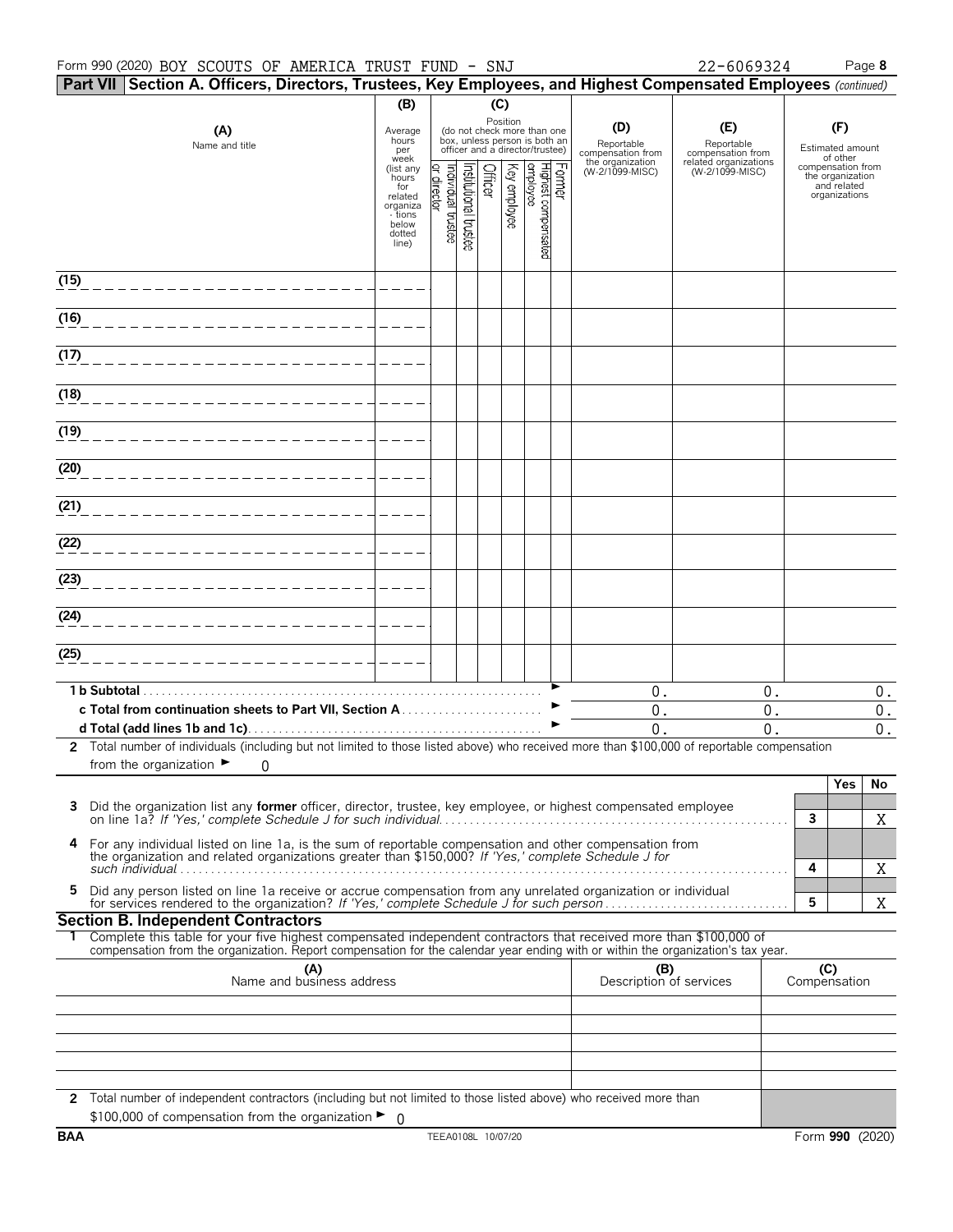**Part VIII Statement of Revenue**

|                                                           |                                                                                                             |                                                                                      |                |                       | (A)<br>Total revenue | (B)<br>Related or<br>exempt<br>function<br>revenue | (C)<br>Unrelated<br>business<br>revenue | (D)<br>Revenue<br>excluded from tax<br>under sections<br>512-514 |
|-----------------------------------------------------------|-------------------------------------------------------------------------------------------------------------|--------------------------------------------------------------------------------------|----------------|-----------------------|----------------------|----------------------------------------------------|-----------------------------------------|------------------------------------------------------------------|
|                                                           |                                                                                                             | 1a Federated campaigns                                                               | 1 a            |                       |                      |                                                    |                                         |                                                                  |
| Contributions, Gifts, Grants<br>and Other Similar Amounts |                                                                                                             | <b>b</b> Membership dues                                                             | $\overline{1}$ |                       |                      |                                                    |                                         |                                                                  |
|                                                           |                                                                                                             | c Fundraising events                                                                 | 1 <sub>c</sub> |                       |                      |                                                    |                                         |                                                                  |
|                                                           |                                                                                                             | d Related organizations                                                              | 1 <sub>d</sub> |                       |                      |                                                    |                                         |                                                                  |
|                                                           |                                                                                                             | e Government grants (contributions)<br>f All other contributions, gifts, grants, and | 1e             |                       |                      |                                                    |                                         |                                                                  |
|                                                           |                                                                                                             | similar amounts not included above                                                   | 1f             |                       |                      |                                                    |                                         |                                                                  |
|                                                           |                                                                                                             | g Noncash contributions included in                                                  |                |                       |                      |                                                    |                                         |                                                                  |
|                                                           |                                                                                                             |                                                                                      | 1 <sub>q</sub> | ٠                     |                      |                                                    |                                         |                                                                  |
|                                                           |                                                                                                             |                                                                                      |                | <b>Business Code</b>  |                      |                                                    |                                         |                                                                  |
| Program Service Revenue                                   | 2a                                                                                                          |                                                                                      |                |                       |                      |                                                    |                                         |                                                                  |
|                                                           | b                                                                                                           |                                                                                      |                |                       |                      |                                                    |                                         |                                                                  |
|                                                           | C                                                                                                           |                                                                                      |                |                       |                      |                                                    |                                         |                                                                  |
|                                                           |                                                                                                             |                                                                                      |                |                       |                      |                                                    |                                         |                                                                  |
|                                                           |                                                                                                             |                                                                                      |                |                       |                      |                                                    |                                         |                                                                  |
|                                                           |                                                                                                             | f All other program service revenue                                                  |                |                       |                      |                                                    |                                         |                                                                  |
|                                                           |                                                                                                             |                                                                                      |                | $\blacktriangleright$ |                      |                                                    |                                         |                                                                  |
|                                                           | 3                                                                                                           | Investment income (including dividends, interest, and                                |                |                       |                      |                                                    |                                         |                                                                  |
|                                                           | 4                                                                                                           | Income from investment of tax-exempt bond proceeds ▶                                 |                |                       | 141,274.             | 141,274.                                           |                                         |                                                                  |
|                                                           | 5                                                                                                           |                                                                                      |                |                       |                      |                                                    |                                         |                                                                  |
|                                                           |                                                                                                             | (i) Real                                                                             |                | (ii) Personal         |                      |                                                    |                                         |                                                                  |
|                                                           |                                                                                                             | 6a<br><b>6a</b> Gross rents $\ldots$                                                 |                |                       |                      |                                                    |                                         |                                                                  |
|                                                           |                                                                                                             | <b>b</b> Less: rental expenses<br>6 <sub>b</sub>                                     |                |                       |                      |                                                    |                                         |                                                                  |
|                                                           |                                                                                                             | c Rental income or (loss) $6c$                                                       |                |                       |                      |                                                    |                                         |                                                                  |
|                                                           |                                                                                                             | d Net rental income or (loss)                                                        |                |                       |                      |                                                    |                                         |                                                                  |
|                                                           |                                                                                                             | (i) Securities<br><b>7 a</b> Gross amount from                                       |                | (ii) Other            |                      |                                                    |                                         |                                                                  |
|                                                           |                                                                                                             | sales of assets<br>7a 5, 029, 499.<br>other than inventory                           |                |                       |                      |                                                    |                                         |                                                                  |
|                                                           |                                                                                                             | <b>b</b> Less: cost or other basis<br>and sales expenses                             |                |                       |                      |                                                    |                                         |                                                                  |
|                                                           |                                                                                                             | $7b$ 3, 324, 383.<br>7c 1,705,116.<br><b>c</b> Gain or (loss) $\ldots$ .             |                |                       |                      |                                                    |                                         |                                                                  |
|                                                           |                                                                                                             |                                                                                      |                |                       | 1,705,116.           | 1,705,116.                                         |                                         |                                                                  |
| Φ                                                         |                                                                                                             | 8 a Gross income from fundraising events                                             |                |                       |                      |                                                    |                                         |                                                                  |
|                                                           |                                                                                                             | (not including $\zeta$                                                               |                |                       |                      |                                                    |                                         |                                                                  |
|                                                           |                                                                                                             | of contributions reported on line 1c).                                               |                |                       |                      |                                                    |                                         |                                                                  |
|                                                           |                                                                                                             | See Part IV, line 18                                                                 | 8а             |                       |                      |                                                    |                                         |                                                                  |
| <b>Other Revenu</b>                                       |                                                                                                             | <b>b</b> Less: direct expenses                                                       | 8b             |                       |                      |                                                    |                                         |                                                                  |
|                                                           |                                                                                                             | c Net income or (loss) from fundraising events                                       |                |                       |                      |                                                    |                                         |                                                                  |
|                                                           |                                                                                                             | 9 a Gross income from gaming activities.<br>See Part IV, line 19.                    | 9a             |                       |                      |                                                    |                                         |                                                                  |
|                                                           |                                                                                                             | <b>b</b> Less: direct expenses                                                       | 9 <sub>b</sub> |                       |                      |                                                    |                                         |                                                                  |
|                                                           |                                                                                                             | c Net income or (loss) from gaming activities                                        |                |                       |                      |                                                    |                                         |                                                                  |
|                                                           |                                                                                                             |                                                                                      |                |                       |                      |                                                    |                                         |                                                                  |
|                                                           |                                                                                                             | <b>10a</b> Gross sales of inventory, less<br>returns and allowances                  | 10a            |                       |                      |                                                    |                                         |                                                                  |
|                                                           |                                                                                                             | <b>b</b> Less: cost of goods sold                                                    | 10 b           |                       |                      |                                                    |                                         |                                                                  |
|                                                           |                                                                                                             | c Net income or (loss) from sales of inventory                                       |                |                       |                      |                                                    |                                         |                                                                  |
|                                                           |                                                                                                             |                                                                                      |                | <b>Business Code</b>  |                      |                                                    |                                         |                                                                  |
|                                                           |                                                                                                             |                                                                                      |                |                       |                      |                                                    |                                         |                                                                  |
|                                                           |                                                                                                             |                                                                                      |                |                       |                      |                                                    |                                         |                                                                  |
| Miscellaneous                                             | $\begin{array}{c}\n\hline\n\text{Revalue} \\ \hline\n\text{or} \\ \hline\n\text{or} \\ \hline\n\end{array}$ | <b>d</b> All other revenue $\ldots \ldots \ldots \ldots \ldots$                      |                |                       |                      |                                                    |                                         |                                                                  |
|                                                           |                                                                                                             |                                                                                      |                |                       |                      |                                                    |                                         |                                                                  |
|                                                           | 12                                                                                                          | Total revenue. See instructions                                                      |                |                       | 1,846,390.           | 1,846,390                                          | $0$ .                                   | $0$ .                                                            |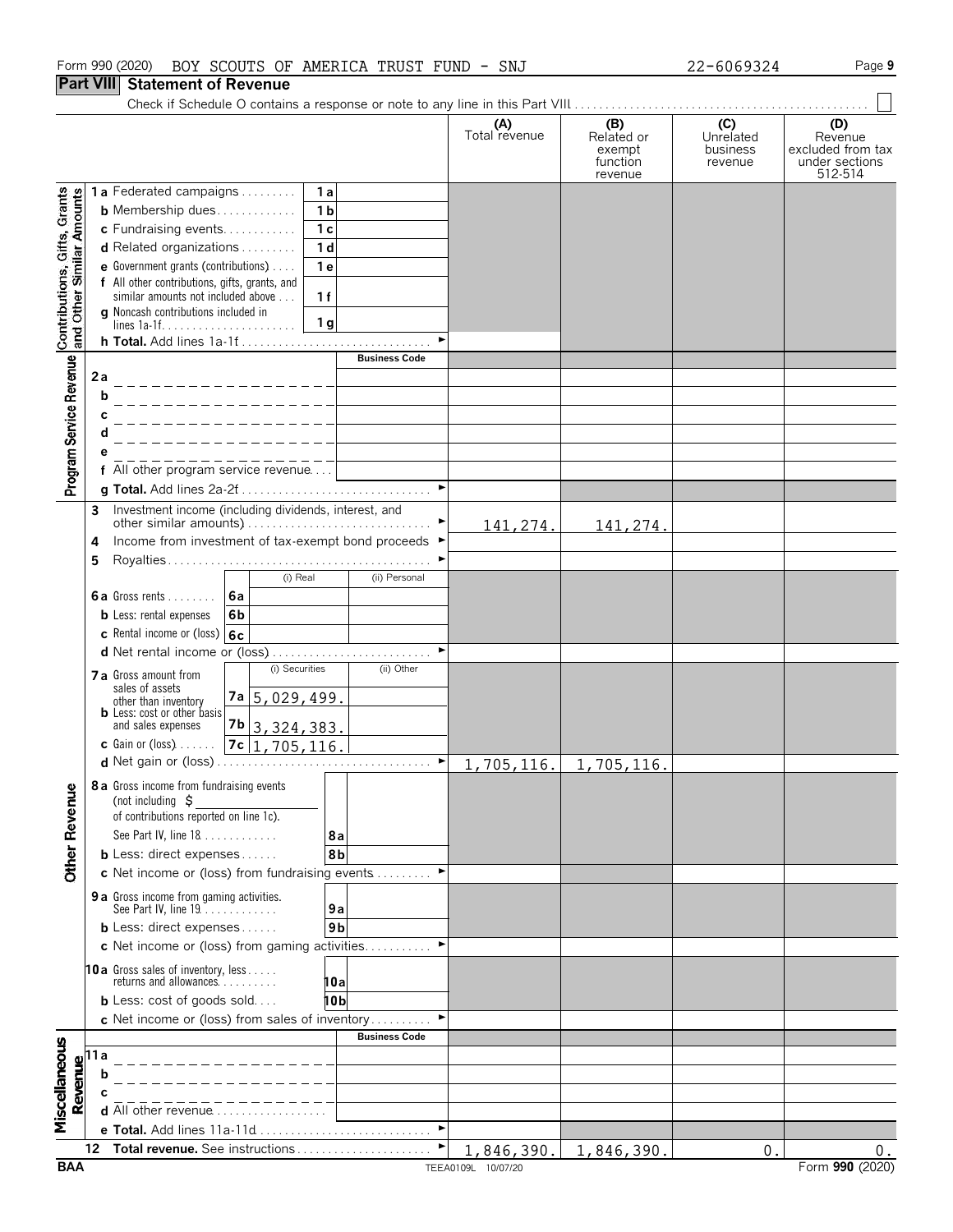|               | Section 501(c)(3) and 501(c)(4) organizations must complete all columns. All other organizations must complete column (A).                                                                                                                                        |                       |                                    |                                                      |                                |
|---------------|-------------------------------------------------------------------------------------------------------------------------------------------------------------------------------------------------------------------------------------------------------------------|-----------------------|------------------------------------|------------------------------------------------------|--------------------------------|
|               |                                                                                                                                                                                                                                                                   |                       |                                    |                                                      |                                |
|               | Do not include amounts reported on lines<br>6b, 7b, 8b, 9b, and 10b of Part VIII.                                                                                                                                                                                 | (A)<br>Total expenses | (B)<br>Program service<br>expenses | $\overline{C}$<br>Management and<br>general expenses | (D)<br>Fundraising<br>expenses |
| 1.            | Grants and other assistance to domestic<br>organizations and domestic governments.                                                                                                                                                                                |                       |                                    |                                                      |                                |
| $\mathcal{P}$ | Grants and other assistance to domestic<br>individuals. See Part IV, line 22                                                                                                                                                                                      |                       |                                    |                                                      |                                |
| 3.            | Grants and other assistance to foreign<br>organizations, foreign governments, and for-<br>eign individuals. See Part IV, lines 15 and 16                                                                                                                          |                       |                                    |                                                      |                                |
| 4             | Benefits paid to or for members                                                                                                                                                                                                                                   |                       |                                    |                                                      |                                |
| 5             | Compensation of current officers, directors,<br>trustees, and key employees                                                                                                                                                                                       | 0.                    | 0.                                 | 0.                                                   | $\boldsymbol{0}$ .             |
| 6             | Compensation not included above to<br>disqualified persons (as defined under<br>section 4958(f)(1)) and persons described                                                                                                                                         | 0.                    | 0.                                 | 0.                                                   | 0.                             |
| 7             | Other salaries and wages                                                                                                                                                                                                                                          |                       |                                    |                                                      |                                |
| 8             | Pension plan accruals and contributions<br>(include section $401(k)$ and $403(b)$                                                                                                                                                                                 |                       |                                    |                                                      |                                |
| 9             | Other employee benefits                                                                                                                                                                                                                                           |                       |                                    |                                                      |                                |
| 10            | Payroll taxes                                                                                                                                                                                                                                                     |                       |                                    |                                                      |                                |
| 11            | Fees for services (nonemployees):                                                                                                                                                                                                                                 |                       |                                    |                                                      |                                |
|               |                                                                                                                                                                                                                                                                   |                       |                                    |                                                      |                                |
|               |                                                                                                                                                                                                                                                                   |                       |                                    |                                                      |                                |
|               |                                                                                                                                                                                                                                                                   |                       |                                    |                                                      |                                |
|               |                                                                                                                                                                                                                                                                   |                       |                                    |                                                      |                                |
|               |                                                                                                                                                                                                                                                                   |                       |                                    |                                                      |                                |
|               | <b>e</b> Professional fundraising services. See Part IV, line $17$                                                                                                                                                                                                |                       |                                    |                                                      |                                |
|               | f Investment management fees                                                                                                                                                                                                                                      |                       |                                    |                                                      |                                |
|               | <b>g</b> Other. (If line 11g amount exceeds 10% of line 25, column<br>(A) amount, list line 11g expenses on Schedule $0.$ )                                                                                                                                       |                       |                                    |                                                      |                                |
|               |                                                                                                                                                                                                                                                                   |                       |                                    |                                                      |                                |
| 13            |                                                                                                                                                                                                                                                                   |                       |                                    |                                                      |                                |
| 14            | Information technology                                                                                                                                                                                                                                            |                       |                                    |                                                      |                                |
| 15            |                                                                                                                                                                                                                                                                   |                       |                                    |                                                      |                                |
| 16            | Occupancy                                                                                                                                                                                                                                                         |                       |                                    |                                                      |                                |
| 17            |                                                                                                                                                                                                                                                                   |                       |                                    |                                                      |                                |
| 18            | Payments of travel or entertainment<br>expenses for any federal, state, or local                                                                                                                                                                                  |                       |                                    |                                                      |                                |
| 19<br>20      | Conferences, conventions, and meetings                                                                                                                                                                                                                            |                       |                                    |                                                      |                                |
| 21            | Payments to affiliates                                                                                                                                                                                                                                            |                       |                                    |                                                      |                                |
| 22            | Depreciation, depletion, and amortization                                                                                                                                                                                                                         |                       |                                    |                                                      |                                |
| 23            | Insurance                                                                                                                                                                                                                                                         |                       |                                    |                                                      |                                |
|               | 24 Other expenses. Itemize expenses not<br>covered above (List miscellaneous expenses<br>on line 24e. If line 24e amount exceeds 10%<br>of line 25, column (A) amount, list line 24e<br>expenses on Schedule O.)                                                  |                       |                                    |                                                      |                                |
| b             | a INVESTMENT FEES<br>.                                                                                                                                                                                                                                            | 23, 147.              |                                    | 23, 147.                                             |                                |
| С             |                                                                                                                                                                                                                                                                   |                       |                                    |                                                      |                                |
|               |                                                                                                                                                                                                                                                                   |                       |                                    |                                                      |                                |
|               | ____________                                                                                                                                                                                                                                                      |                       |                                    |                                                      |                                |
|               |                                                                                                                                                                                                                                                                   |                       |                                    |                                                      |                                |
| 25            | Total functional expenses. Add lines 1 through 24e.                                                                                                                                                                                                               | 23, 147.              | 0.                                 | 23, 147.                                             | $\mathbf 0$ .                  |
| 26            | Joint costs. Complete this line only if<br>the organization reported in column (B)<br>joint costs from a combined educational<br>campaign and fundraising solicitation.<br>Check here $\blacktriangleright$ $\blacksquare$ if following<br>SOP 98-2 (ASC 958-720) |                       |                                    |                                                      |                                |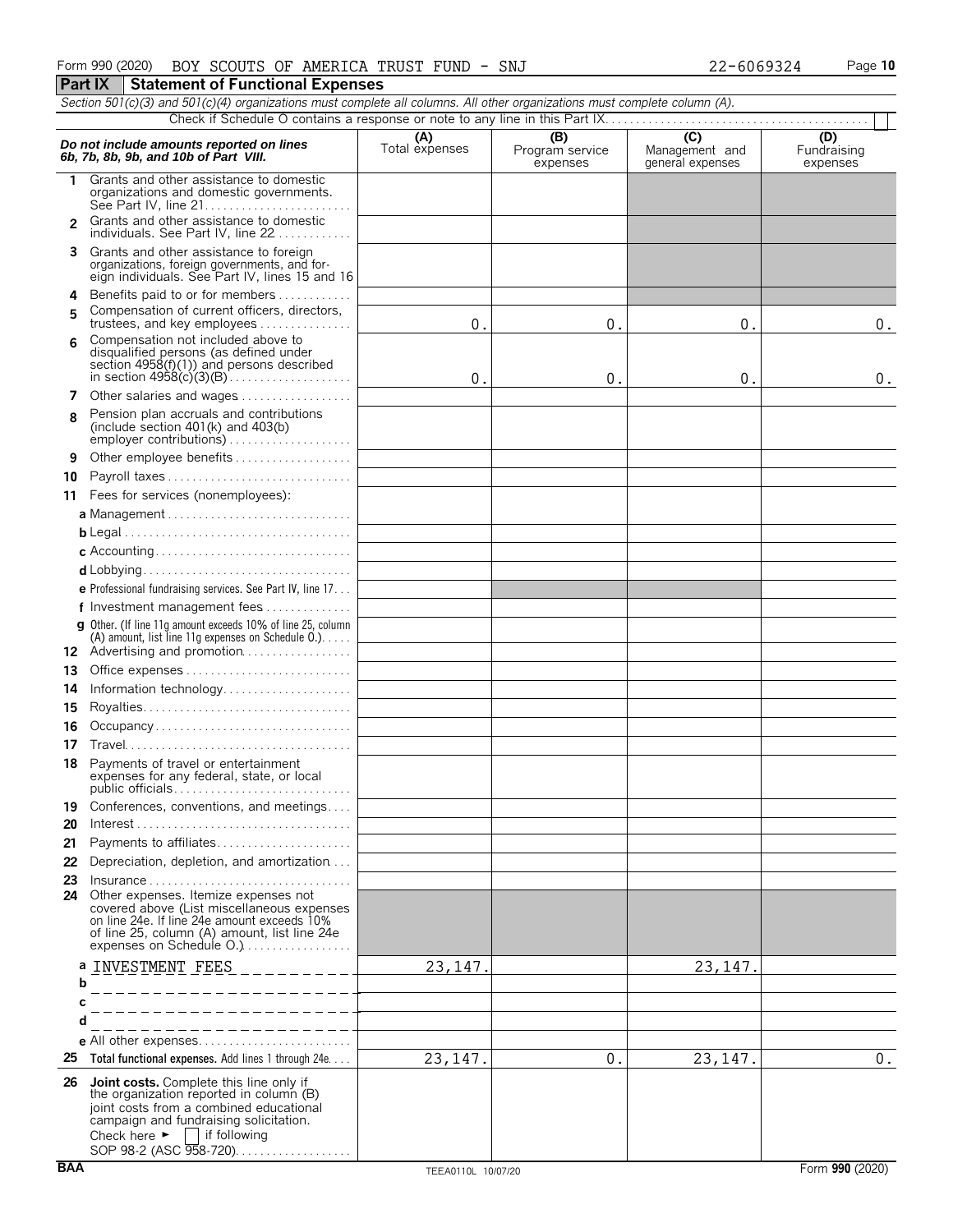|                             |               | Form 990 (2020)<br>BOY SCOUTS OF AMERICA TRUST FUND - SNJ                                                                                                                                                       |                            | 22-6069324      | Page 11            |
|-----------------------------|---------------|-----------------------------------------------------------------------------------------------------------------------------------------------------------------------------------------------------------------|----------------------------|-----------------|--------------------|
|                             | <b>Part X</b> | <b>Balance Sheet</b>                                                                                                                                                                                            |                            |                 |                    |
|                             |               |                                                                                                                                                                                                                 |                            |                 |                    |
|                             |               |                                                                                                                                                                                                                 | (A)<br>Beginning of year   |                 | (B)<br>End of year |
|                             | 1.            |                                                                                                                                                                                                                 |                            | 1               |                    |
|                             | 2             |                                                                                                                                                                                                                 |                            | $\overline{2}$  |                    |
|                             | 3             |                                                                                                                                                                                                                 |                            | 3               |                    |
|                             | 4             |                                                                                                                                                                                                                 |                            | 4               |                    |
|                             |               |                                                                                                                                                                                                                 |                            |                 |                    |
|                             |               | Loans and other receivables from any current or former officer, director, trustee, key employee, creator or founder, substantial contributor, or 35% controlled entity or family member of any of these persons |                            |                 |                    |
|                             |               |                                                                                                                                                                                                                 |                            | 5               |                    |
|                             | 6             | Loans and other receivables from other disqualified persons (as defined under<br>section $4958(f)(1)$ , and persons described in section $4958(c)(3)(B)$                                                        |                            | 6               |                    |
|                             |               |                                                                                                                                                                                                                 |                            |                 |                    |
|                             | 7             |                                                                                                                                                                                                                 |                            | 7               |                    |
|                             | 8             |                                                                                                                                                                                                                 |                            | 8<br>9          |                    |
| Assets                      | 9             |                                                                                                                                                                                                                 |                            |                 |                    |
|                             |               |                                                                                                                                                                                                                 |                            |                 |                    |
|                             |               |                                                                                                                                                                                                                 |                            | 10c             |                    |
|                             | 11            |                                                                                                                                                                                                                 | 6,094,891.                 | 11              | 6, 357, 359.       |
|                             | 12            |                                                                                                                                                                                                                 |                            | 12              |                    |
|                             | 13            | Investments – program-related. See Part IV, line 11                                                                                                                                                             |                            | 13              |                    |
|                             | 14            |                                                                                                                                                                                                                 |                            | 14              |                    |
|                             | 15            |                                                                                                                                                                                                                 | 128,615.                   | 15              | <u>128,615.</u>    |
|                             | 16            |                                                                                                                                                                                                                 | $\overline{6}$ , 223, 506. | 16              | 6,485,974.         |
|                             |               |                                                                                                                                                                                                                 |                            |                 |                    |
|                             | 17<br>18      |                                                                                                                                                                                                                 |                            | 17<br>18        |                    |
|                             | 19            |                                                                                                                                                                                                                 |                            | $\overline{19}$ |                    |
|                             | 20            |                                                                                                                                                                                                                 |                            | 20              |                    |
|                             | 21            | Escrow or custodial account liability. Complete Part IV of Schedule D.                                                                                                                                          |                            | 21              |                    |
| Liabilities                 | 22            |                                                                                                                                                                                                                 |                            |                 |                    |
|                             |               | Loans and other payables to any current or former officer, director, trustee, key employee, creator or founder, substantial contributor, or 35%<br>controlled entity or family member of any of these persons   |                            | 22              |                    |
|                             | 23            | Secured mortgages and notes payable to unrelated third parties                                                                                                                                                  |                            | 23              |                    |
|                             | 24            | Unsecured notes and loans payable to unrelated third parties                                                                                                                                                    |                            | 24              |                    |
|                             | 25            |                                                                                                                                                                                                                 |                            |                 |                    |
|                             |               | Other liabilities (including federal income tax, payables to related third parties, and other liabilities not included on lines 17-24). Complete Part X of Schedule D.                                          |                            | 25              |                    |
|                             | 26            |                                                                                                                                                                                                                 | $\mathbf 0$ .              | 26              | $0$ .              |
|                             |               | X<br>Organizations that follow FASB ASC 958, check here ►                                                                                                                                                       |                            |                 |                    |
|                             |               | and complete lines 27, 28, 32, and 33.                                                                                                                                                                          |                            |                 |                    |
|                             | 27            |                                                                                                                                                                                                                 | 3,998,538.                 | 27              | 4,261,006.         |
|                             | 28            | Organizations that do not follow FASB ASC 958, check here ►                                                                                                                                                     | 2,224,968.                 | 28              | 2,224,968.         |
|                             |               | and complete lines 29 through 33.                                                                                                                                                                               |                            |                 |                    |
| Net Assets or Fund Balances | 29            |                                                                                                                                                                                                                 |                            | 29              |                    |
|                             | 30            | Paid-in or capital surplus, or land, building, or equipment fund                                                                                                                                                |                            | 30              |                    |
|                             | 31            | Retained earnings, endowment, accumulated income, or other funds                                                                                                                                                |                            | 31              |                    |
|                             | 32            |                                                                                                                                                                                                                 | 6, 223, 506.               | 32              | 6,485,974.         |
|                             | 33            | Total liabilities and net assets/fund balances                                                                                                                                                                  | 6,223,506.                 | 33              | 6,485,974.         |
| <b>BAA</b>                  |               | TEEA0111L 10/07/20                                                                                                                                                                                              |                            |                 | Form 990 (2020)    |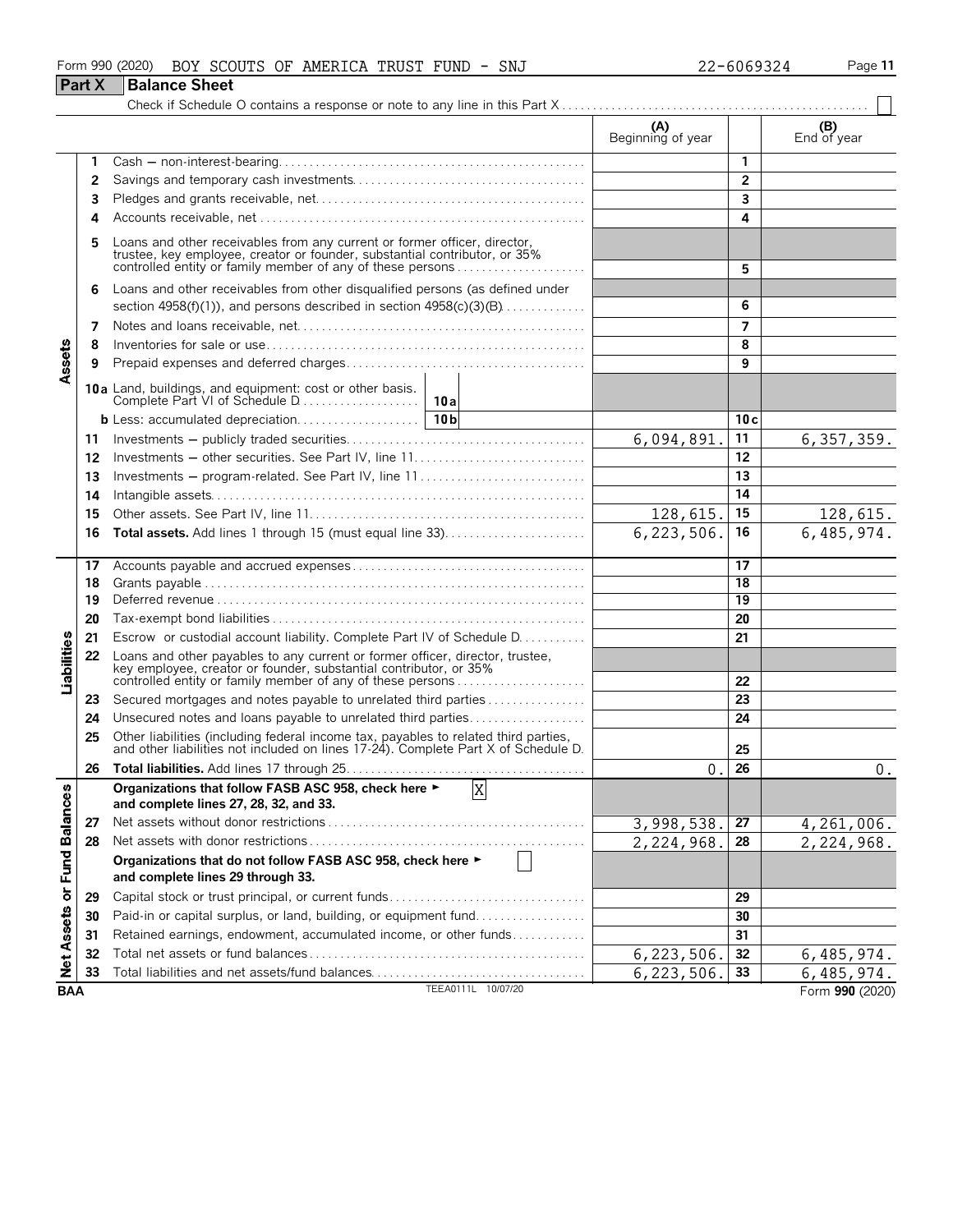|            | Form 990 (2020)<br>BOY SCOUTS OF AMERICA TRUST FUND - SNJ                                                                                                                                                                                            | 22-6069324     |                 |       | Page 12         |
|------------|------------------------------------------------------------------------------------------------------------------------------------------------------------------------------------------------------------------------------------------------------|----------------|-----------------|-------|-----------------|
|            | <b>Part XI</b><br>Reconciliation of Net Assets                                                                                                                                                                                                       |                |                 |       |                 |
|            |                                                                                                                                                                                                                                                      |                |                 |       |                 |
| 1          |                                                                                                                                                                                                                                                      | $\overline{1}$ |                 |       | 1,846,390.      |
| 2          |                                                                                                                                                                                                                                                      | $\overline{2}$ |                 |       | 23, 147.        |
| 3          |                                                                                                                                                                                                                                                      | $\overline{3}$ |                 |       | 1,823,243.      |
| 4          | Net assets or fund balances at beginning of year (must equal Part X, line 32, column (A))                                                                                                                                                            | 4              |                 |       | 6,223,506.      |
| 5          |                                                                                                                                                                                                                                                      | 5              | $-1, 387, 121.$ |       |                 |
| 6          |                                                                                                                                                                                                                                                      | 6              |                 |       |                 |
| 7          |                                                                                                                                                                                                                                                      | 7              |                 |       |                 |
| 8          |                                                                                                                                                                                                                                                      | 8              |                 |       |                 |
| 9          | Other changes in net assets or fund balances (explain on Schedule O). SEE SCHEDULE O                                                                                                                                                                 | 9              |                 |       | $-173,654.$     |
| 10         | Net assets or fund balances at end of year. Combine lines 3 through 9 (must equal Part X, line 32,                                                                                                                                                   |                |                 |       |                 |
|            |                                                                                                                                                                                                                                                      | 10             |                 |       | 6,485,974.      |
|            | <b>Part XII Financial Statements and Reporting</b>                                                                                                                                                                                                   |                |                 |       |                 |
|            |                                                                                                                                                                                                                                                      |                |                 |       |                 |
|            |                                                                                                                                                                                                                                                      |                |                 | Yes I | No              |
|            | X Accrual<br>1 Accounting method used to prepare the Form 990:   Cash<br>Other                                                                                                                                                                       |                |                 |       |                 |
|            | If the organization changed its method of accounting from a prior year or checked 'Other,' explain<br>in Schedule O.                                                                                                                                 |                |                 |       |                 |
|            | 2a Were the organization's financial statements compiled or reviewed by an independent accountant?                                                                                                                                                   |                | 2a              |       | X               |
|            | If 'Yes,' check a box below to indicate whether the financial statements for the year were compiled or reviewed on a<br>separate basis, consolidated basis, or both:<br>Separate basis<br>Consolidated basis<br>Both consolidated and separate basis |                |                 |       |                 |
|            |                                                                                                                                                                                                                                                      |                | 2 <sub>b</sub>  | X     |                 |
|            | If 'Yes,' check a box below to indicate whether the financial statements for the year were audited on a separate<br>basis, consolidated basis, or both:<br>X Consolidated basis<br>Separate basis<br>Both consolidated and separate basis            |                |                 |       |                 |
|            | c If 'Yes' to line 2a or 2b, does the organization have a committee that assumes responsibility for oversight of the audit,<br>review, or compilation of its financial statements and selection of an independent accountant?                        |                | 2c              | X     |                 |
|            | If the organization changed either its oversight process or selection process during the tax year, explain<br>on Schedule O.                                                                                                                         |                |                 |       |                 |
|            | 3a As a result of a federal award, was the organization required to undergo an audit or audits as set forth in the Single                                                                                                                            |                | 3a              |       | X               |
|            | <b>b</b> If 'Yes,' did the organization undergo the required audit or audits? If the organization did not undergo the required audit<br>or audits, explain why on Schedule O and describe any steps taken to undergo such audits                     |                | 3b              |       |                 |
| <b>BAA</b> | TEEA0112L 10/19/20                                                                                                                                                                                                                                   |                |                 |       | Form 990 (2020) |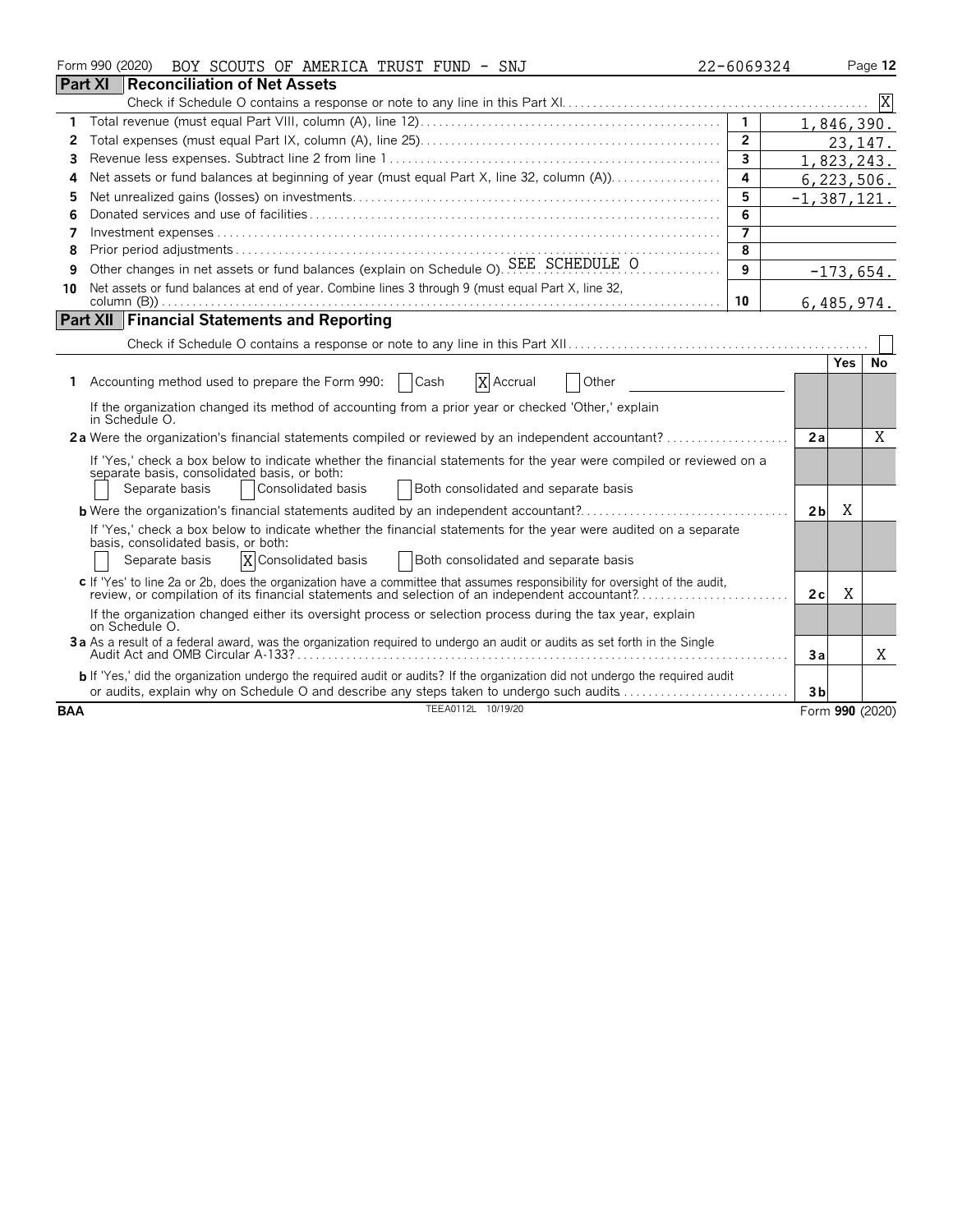| <b>SCHEDULE A</b>    |  |
|----------------------|--|
| (Form 990 or 990.FZ) |  |

# **Public Charity Status and Public Support SUPPOR ADDING. 1545-0047**

**COMPOSCHEDULE A**<br>(Form 990 or 990-EZ) Complete if the organization is a section 501(c)(3) organization or a section<br>4947(a)(1) nonexempt charitable trust.

Attach to Form 990 or Form 990-EZ.

| 2020                                |  |
|-------------------------------------|--|
| <b>Open to Public</b><br>Inchection |  |

|        | Internal Revenue Service                                                                                                                                                                   | Department of the Treasury         |                                          |                                                            | ► Go to www.irs.gov/Form990 for instructions and the latest information.                                       |     |                                                       |                                                                                                                                                                                                                                                                                                                                                                                                                    | Inspection                 |
|--------|--------------------------------------------------------------------------------------------------------------------------------------------------------------------------------------------|------------------------------------|------------------------------------------|------------------------------------------------------------|----------------------------------------------------------------------------------------------------------------|-----|-------------------------------------------------------|--------------------------------------------------------------------------------------------------------------------------------------------------------------------------------------------------------------------------------------------------------------------------------------------------------------------------------------------------------------------------------------------------------------------|----------------------------|
|        | Name of the organization                                                                                                                                                                   |                                    |                                          |                                                            |                                                                                                                |     |                                                       | <b>Employer identification number</b>                                                                                                                                                                                                                                                                                                                                                                              |                            |
|        |                                                                                                                                                                                            |                                    |                                          | BOY SCOUTS OF AMERICA TRUST FUND - SNJ                     |                                                                                                                |     |                                                       | 22-6069324                                                                                                                                                                                                                                                                                                                                                                                                         |                            |
| Part I |                                                                                                                                                                                            |                                    |                                          |                                                            |                                                                                                                |     |                                                       | <b>Reason for Public Charity Status.</b> (All organizations must complete this part.) See instructions.                                                                                                                                                                                                                                                                                                            |                            |
|        |                                                                                                                                                                                            |                                    |                                          |                                                            | The organization is not a private foundation because it is: (For lines 1 through 12, check only one box.)      |     |                                                       |                                                                                                                                                                                                                                                                                                                                                                                                                    |                            |
| 1      |                                                                                                                                                                                            |                                    |                                          |                                                            | A church, convention of churches, or association of churches described in <b>section 170(b)(1)(A)(i).</b>      |     |                                                       |                                                                                                                                                                                                                                                                                                                                                                                                                    |                            |
| 2<br>3 |                                                                                                                                                                                            |                                    |                                          |                                                            | A school described in section 170(b)(1)(A)(ii). (Attach Schedule E (Form 990 or 990-EZ).)                      |     |                                                       |                                                                                                                                                                                                                                                                                                                                                                                                                    |                            |
| 4      |                                                                                                                                                                                            |                                    |                                          |                                                            | A hospital or a cooperative hospital service organization described in section 170(b)(1)(A)(iii).              |     |                                                       | A medical research organization operated in conjunction with a hospital described in section 170(b)(1)(A)(iii). Enter the hospital's                                                                                                                                                                                                                                                                               |                            |
|        |                                                                                                                                                                                            | name, city, and state:             |                                          |                                                            |                                                                                                                |     |                                                       |                                                                                                                                                                                                                                                                                                                                                                                                                    |                            |
| 5      |                                                                                                                                                                                            |                                    |                                          | section 170(b)(1)(A)(iv). (Complete Part II.)              | ------------------------------                                                                                 |     |                                                       | An organization operated for the benefit of a college or university owned or operated by a governmental unit described in                                                                                                                                                                                                                                                                                          |                            |
| 6      | A federal, state, or local government or governmental unit described in section 170(b)(1)(A)(v).                                                                                           |                                    |                                          |                                                            |                                                                                                                |     |                                                       |                                                                                                                                                                                                                                                                                                                                                                                                                    |                            |
| 7      | An organization that normally receives a substantial part of its support from a governmental unit or from the general public described<br>in section 170(b)(1)(A)(vi). (Complete Part II.) |                                    |                                          |                                                            |                                                                                                                |     |                                                       |                                                                                                                                                                                                                                                                                                                                                                                                                    |                            |
| 8      |                                                                                                                                                                                            |                                    |                                          |                                                            | A community trust described in section 170(b)(1)(A)(vi). (Complete Part II.)                                   |     |                                                       |                                                                                                                                                                                                                                                                                                                                                                                                                    |                            |
| 9      |                                                                                                                                                                                            |                                    |                                          |                                                            |                                                                                                                |     |                                                       | An agricultural research organization described in <b>section 170(b)(1)(A)(ix)</b> operated in conjunction with a land-grant college                                                                                                                                                                                                                                                                               |                            |
|        |                                                                                                                                                                                            |                                    |                                          |                                                            |                                                                                                                |     |                                                       | or university or a non-land-grant college of agriculture (see instructions). Enter the name, city, and state of the college or                                                                                                                                                                                                                                                                                     |                            |
|        |                                                                                                                                                                                            | university:                        |                                          |                                                            | ________________________________                                                                               |     |                                                       |                                                                                                                                                                                                                                                                                                                                                                                                                    |                            |
| 10     |                                                                                                                                                                                            |                                    |                                          | June 30, 1975. See section 509(a)(2). (Complete Part III.) |                                                                                                                |     |                                                       | An organization that normally receives (1) more than 33-1/3% of its support from contributions, membership fees, and gross receipts<br>from activities related to its exempt functions, subject to certain exceptions; and (2) no more than 33-1/3% of its support from gross<br>investment income and unrelated business taxable income (less section 511 tax) from businesses acquired by the organization after |                            |
| 11     |                                                                                                                                                                                            |                                    |                                          |                                                            | An organization organized and operated exclusively to test for public safety. See section 509(a)(4).           |     |                                                       |                                                                                                                                                                                                                                                                                                                                                                                                                    |                            |
| 12     | X                                                                                                                                                                                          |                                    |                                          |                                                            | lines 12a through 12d that describes the type of supporting organization and complete lines 12e, 12f, and 12g. |     |                                                       | An organization organized and operated exclusively for the benefit of, to perform the functions of, or to carry out the purposes of one<br>or more publicly supported organizations described in section 509(a)(1) or section 509(a)(2). See section 509(a)(3). Check the box in                                                                                                                                   |                            |
| а      |                                                                                                                                                                                            |                                    | complete Part IV, Sections A and B.      |                                                            |                                                                                                                |     |                                                       | Type I. A supporting organization operated, supervised, or controlled by its supported organization(s), typically by giving the supported organization(s) the power to regularly appoint or elect a majority of the directors                                                                                                                                                                                      |                            |
| b      | X                                                                                                                                                                                          |                                    | must complete Part IV, Sections A and C. |                                                            |                                                                                                                |     |                                                       | Type II. A supporting organization supervised or controlled in connection with its supported organization(s), by having control or<br>management of the supporting organization vested in the same persons that control or manage the supported organization(s). You                                                                                                                                               |                            |
| С      |                                                                                                                                                                                            |                                    |                                          |                                                            | organization(s) (see instructions). You must complete Part IV, Sections A, D, and E.                           |     |                                                       | Type III functionally integrated. A supporting organization operated in connection with, and functionally integrated with, its supported                                                                                                                                                                                                                                                                           |                            |
| d      |                                                                                                                                                                                            |                                    |                                          |                                                            |                                                                                                                |     |                                                       | Type III non-functionally integrated. A supporting organization operated in connection with its supported organization(s) that is not<br>functionally integrated. The organization generally must satisfy a distribution requirement and an attentiveness requirement (see<br>instructions). You must complete Part IV, Sections A and D, and Part V.                                                              |                            |
| е      |                                                                                                                                                                                            |                                    |                                          |                                                            | integrated, or Type III non-functionally integrated supporting organization.                                   |     |                                                       | Check this box if the organization received a written determination from the IRS that it is a Type I, Type II, Type III functionally                                                                                                                                                                                                                                                                               |                            |
|        |                                                                                                                                                                                            |                                    |                                          |                                                            | g Provide the following information about the supported organization(s).                                       |     |                                                       |                                                                                                                                                                                                                                                                                                                                                                                                                    | $1\vert$                   |
|        |                                                                                                                                                                                            | (i) Name of supported organization |                                          | $(ii)$ $EIN$                                               |                                                                                                                |     | $(iv)$ is the                                         | (v) Amount of monetary                                                                                                                                                                                                                                                                                                                                                                                             | (vi) Amount of other       |
|        |                                                                                                                                                                                            |                                    |                                          |                                                            | (iii) Type of organization<br>(described on lines 1-10<br>above (see instructions))                            |     | organization listed<br>in your governing<br>document? | support (see instructions)                                                                                                                                                                                                                                                                                                                                                                                         | support (see instructions) |
|        |                                                                                                                                                                                            |                                    |                                          |                                                            |                                                                                                                | Yes | No                                                    |                                                                                                                                                                                                                                                                                                                                                                                                                    |                            |
|        |                                                                                                                                                                                            |                                    | GARDEN STATE COUNCIL                     | <b>INC</b>                                                 |                                                                                                                |     |                                                       |                                                                                                                                                                                                                                                                                                                                                                                                                    |                            |
| (A)    |                                                                                                                                                                                            |                                    |                                          | 21-0634574                                                 | 10                                                                                                             |     |                                                       | 173,656.                                                                                                                                                                                                                                                                                                                                                                                                           | 0.                         |
| (B)    |                                                                                                                                                                                            |                                    |                                          |                                                            |                                                                                                                |     |                                                       |                                                                                                                                                                                                                                                                                                                                                                                                                    |                            |
| (C)    |                                                                                                                                                                                            |                                    |                                          |                                                            |                                                                                                                |     |                                                       |                                                                                                                                                                                                                                                                                                                                                                                                                    |                            |
| (D)    |                                                                                                                                                                                            |                                    |                                          |                                                            |                                                                                                                |     |                                                       |                                                                                                                                                                                                                                                                                                                                                                                                                    |                            |
| (E)    |                                                                                                                                                                                            |                                    |                                          |                                                            |                                                                                                                |     |                                                       |                                                                                                                                                                                                                                                                                                                                                                                                                    |                            |
|        |                                                                                                                                                                                            |                                    |                                          |                                                            |                                                                                                                |     |                                                       |                                                                                                                                                                                                                                                                                                                                                                                                                    |                            |

**Total**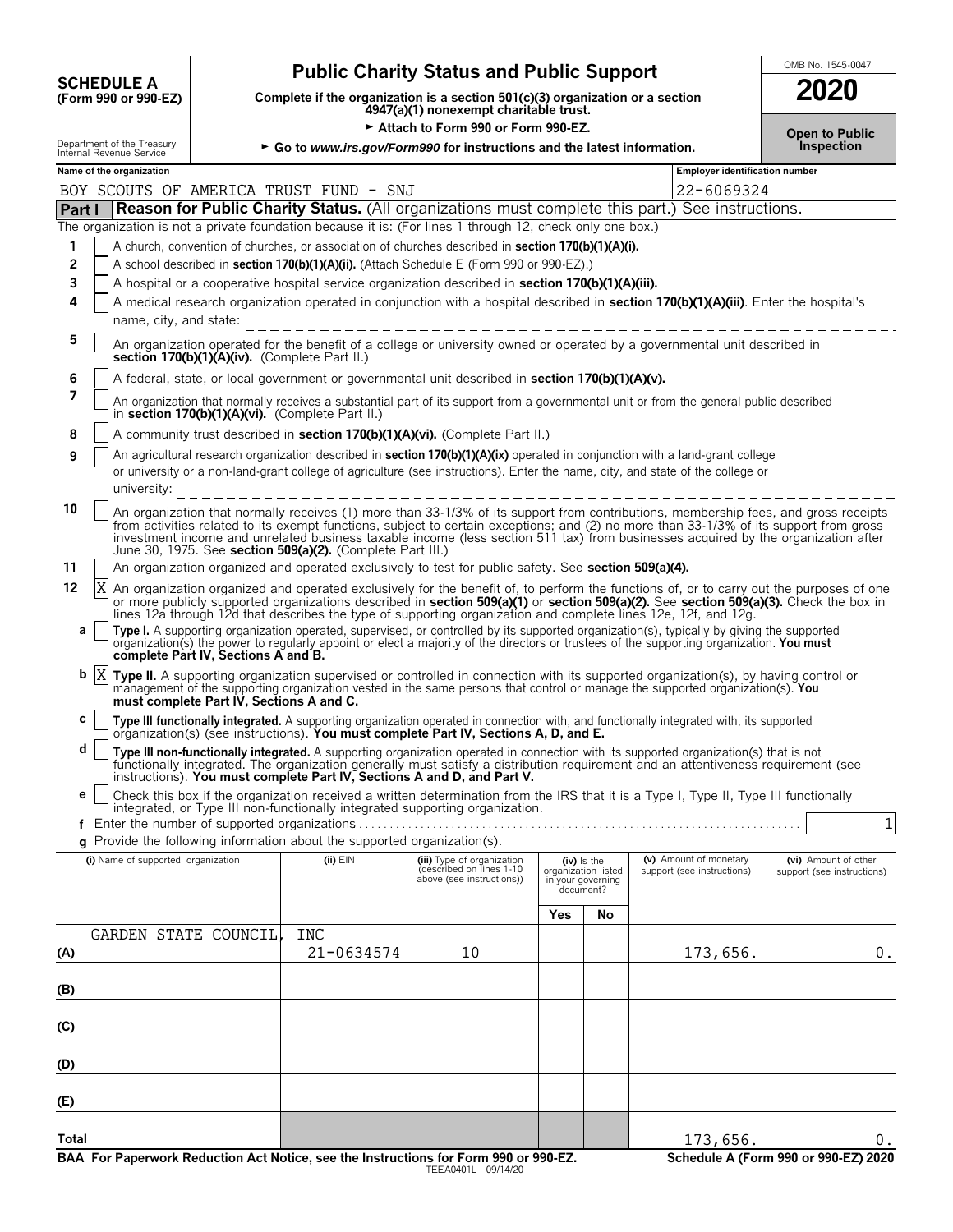**Part II Support Schedule for Organizations Described in Sections 170(b)(1)(A)(iv) and 170(b)(1)(A)(vi)** (Complete only if you checked the box on line 5, 7, or 8 of Part I or if the organization failed to qualify under Part III. If the organization fails to qualify under the tests listed below, please complete Part III.)

| <b>Section A. Public Support</b> |  |  |  |  |
|----------------------------------|--|--|--|--|
|----------------------------------|--|--|--|--|

| Calendar year (or fiscal year<br>beginning in) $\blacktriangleright$ |                                                                                                                                                                                                                                                                                                                                                                                                         | (a) 2016   | (b) $2017$ | $(c)$ 2018 | $(d)$ 2019 | (e) $2020$ | (f) Total |  |
|----------------------------------------------------------------------|---------------------------------------------------------------------------------------------------------------------------------------------------------------------------------------------------------------------------------------------------------------------------------------------------------------------------------------------------------------------------------------------------------|------------|------------|------------|------------|------------|-----------|--|
| 1.                                                                   | Gifts, grants, contributions, and<br>membership fees received. (Do not<br>include any 'unusual grants.'). $\dots$ .                                                                                                                                                                                                                                                                                     |            |            |            |            |            |           |  |
| 2                                                                    | Tax revenues levied for the<br>organization's benefit and<br>either paid to or expended<br>on its behalf                                                                                                                                                                                                                                                                                                |            |            |            |            |            |           |  |
| 3                                                                    | The value of services or<br>facilities furnished by a<br>governmental unit to the<br>organization without charge                                                                                                                                                                                                                                                                                        |            |            |            |            |            |           |  |
| 4                                                                    | <b>Total.</b> Add lines 1 through 3                                                                                                                                                                                                                                                                                                                                                                     |            |            |            |            |            |           |  |
| 5                                                                    | The portion of total<br>contributions by each person<br>(other than a governmental<br>unit or publicly supported<br>organization) included on line 1<br>that exceeds 2% of the amount<br>shown on line 11, column (f)                                                                                                                                                                                   |            |            |            |            |            |           |  |
|                                                                      | <b>Public support.</b> Subtract line 5                                                                                                                                                                                                                                                                                                                                                                  |            |            |            |            |            |           |  |
|                                                                      | <b>Section B. Total Support</b>                                                                                                                                                                                                                                                                                                                                                                         |            |            |            |            |            |           |  |
|                                                                      | Calendar year (or fiscal year<br>beginning in) $\blacktriangleright$                                                                                                                                                                                                                                                                                                                                    | (a) $2016$ | (b) $2017$ | $(c)$ 2018 | $(d)$ 2019 | (e) $2020$ | (f) Total |  |
|                                                                      | <b>7</b> Amounts from line $4, \ldots, \ldots$                                                                                                                                                                                                                                                                                                                                                          |            |            |            |            |            |           |  |
| 8                                                                    | Gross income from interest.<br>dividends, payments received<br>on securities loans, rents,<br>royalties, and income from<br>similar sources                                                                                                                                                                                                                                                             |            |            |            |            |            |           |  |
| 9                                                                    | Net income from unrelated<br>business activities, whether or<br>not the business is regularly<br>carried on                                                                                                                                                                                                                                                                                             |            |            |            |            |            |           |  |
| 10                                                                   | Other income. Do not include<br>gain or loss from the sale of<br>capital assets (Explain in                                                                                                                                                                                                                                                                                                             |            |            |            |            |            |           |  |
|                                                                      | 11 Total support. Add lines 7                                                                                                                                                                                                                                                                                                                                                                           |            |            |            |            |            |           |  |
| 12                                                                   |                                                                                                                                                                                                                                                                                                                                                                                                         |            |            |            |            | 12         |           |  |
| 13                                                                   | First 5 years. If the Form 990 is for the organization's first, second, third, fourth, or fifth tax year as a section 501(c)(3)                                                                                                                                                                                                                                                                         |            |            |            |            |            |           |  |
|                                                                      | <b>Section C. Computation of Public Support Percentage</b>                                                                                                                                                                                                                                                                                                                                              |            |            |            |            |            |           |  |
|                                                                      |                                                                                                                                                                                                                                                                                                                                                                                                         |            |            |            |            | 14         | ℅         |  |
| 15                                                                   |                                                                                                                                                                                                                                                                                                                                                                                                         |            |            |            |            | 15         | %         |  |
|                                                                      | 16a 33-1/3% support test-2020. If the organization did not check the box on line 13, and line 14 is 33-1/3% or more, check this box                                                                                                                                                                                                                                                                     |            |            |            |            |            |           |  |
|                                                                      | b 33-1/3% support test-2019. If the organization did not check a box on line 13 or 16a, and line 15 is 33-1/3% or more, check this box                                                                                                                                                                                                                                                                  |            |            |            |            |            |           |  |
|                                                                      | 17a 10%-facts-and-circumstances test-2020. If the organization did not check a box on line 13, 16a, or 16b, and line 14 is 10%<br>or more, and if the organization meets the facts-and-circumstances test, check this box and stop here. Explain in Part VI how<br>the organization meets the facts-and-circumstances test. The organization qualifies as a publicly supported organization             |            |            |            |            |            |           |  |
|                                                                      | <b>b 10%-facts-and-circumstances test-2019.</b> If the organization did not check a box on line 13, 16a, 16b, or 17a, and line 15 is 10%<br>or more, and if the organization meets the facts-and-circumstances test, check this box and stop here. Explain in Part VI how the<br>organization meets the 'facts-and-circumstances' test. The organization qualifies as a publicly supported organization |            |            |            |            |            |           |  |
|                                                                      | 18 Private foundation. If the organization did not check a box on line 13, 16a, 16b, 17a, or 17b, check this box and see instructions                                                                                                                                                                                                                                                                   |            |            |            |            |            |           |  |
|                                                                      |                                                                                                                                                                                                                                                                                                                                                                                                         |            |            |            |            |            |           |  |

**BAA Schedule A (Form 990 or 990-EZ) 2020**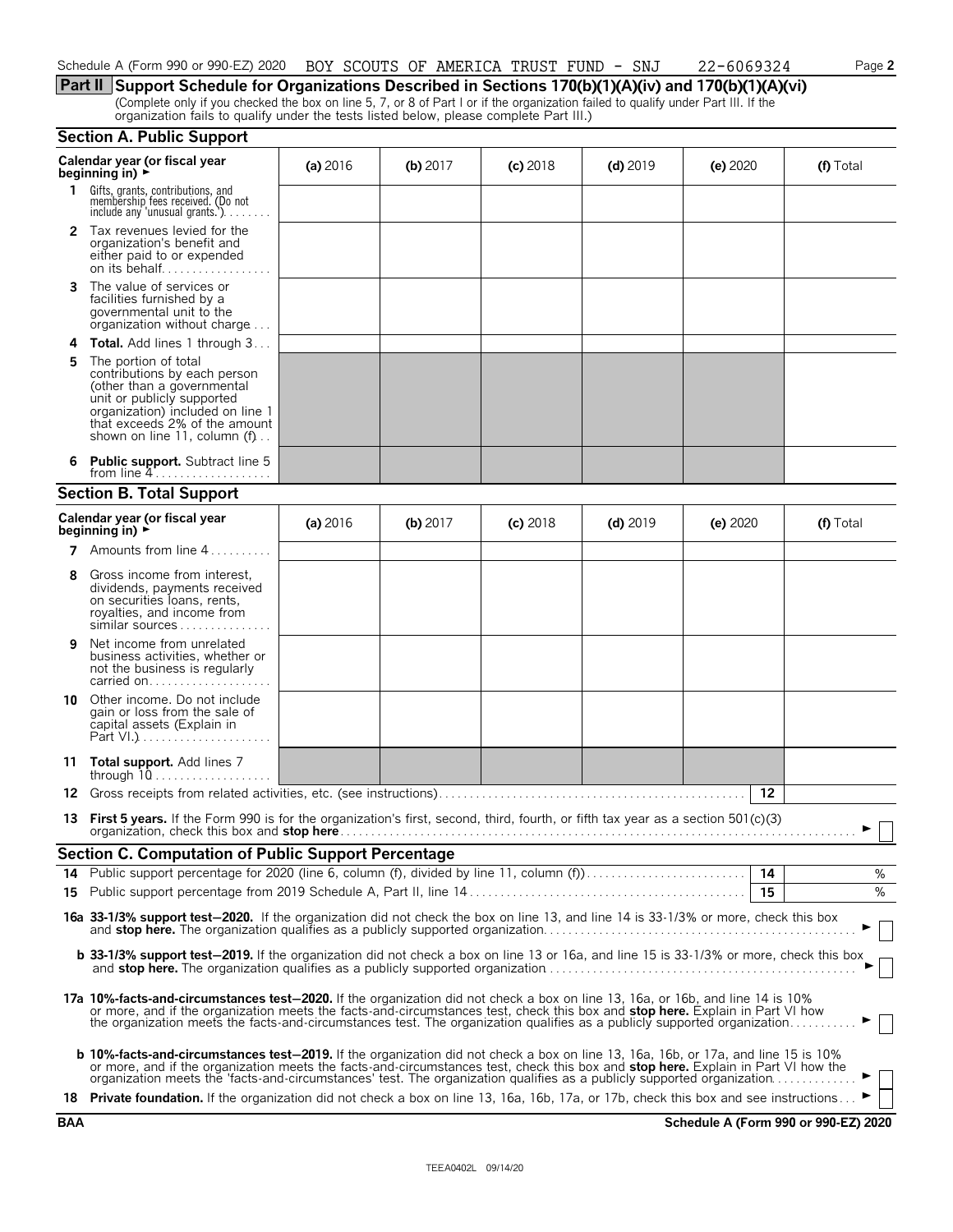### **Part III Support Schedule for Organizations Described in Section 509(a)(2)**

(Complete only if you checked the box on line 10 of Part I or if the organization failed to qualify under Part II. If the organization fails to qualify under the tests listed below, please complete Part II.)

|            | <b>Section A. Public Support</b>                                                                                                                                                                                                                                              |          |                    |            |            |          |                                      |
|------------|-------------------------------------------------------------------------------------------------------------------------------------------------------------------------------------------------------------------------------------------------------------------------------|----------|--------------------|------------|------------|----------|--------------------------------------|
|            | Calendar year (or fiscal year beginning in) ►                                                                                                                                                                                                                                 | (a) 2016 | (b) $2017$         | $(c)$ 2018 | $(d)$ 2019 | (e) 2020 | (f) Total                            |
|            | 1 Gifts, grants, contributions,<br>and membership fees<br>received. (Do not include<br>any 'unusual grants.')                                                                                                                                                                 |          |                    |            |            |          |                                      |
|            | 2 Gross receipts from admissions,<br>merchandise sold or services<br>performed, or facilities<br>furnished in any activity that is<br>related to the organization's<br>$tax\text{-}exempt$ purpose                                                                            |          |                    |            |            |          |                                      |
| 3.         | Gross receipts from activities<br>that are not an unrelated trade<br>or business under section 513.                                                                                                                                                                           |          |                    |            |            |          |                                      |
| 4          | Tax revenues levied for the<br>organization's benefit and<br>either paid to or expended on                                                                                                                                                                                    |          |                    |            |            |          |                                      |
| 5.         | The value of services or<br>facilities furnished by a<br>governmental unit to the<br>organization without charge                                                                                                                                                              |          |                    |            |            |          |                                      |
| 6          | <b>Total.</b> Add lines 1 through 5<br><b>7a</b> Amounts included on lines 1,<br>2, and 3 received from<br>disqualified persons                                                                                                                                               |          |                    |            |            |          |                                      |
|            | <b>b</b> Amounts included on lines 2<br>and 3 received from other than<br>disqualified persons that<br>exceed the greater of \$5,000 or<br>1% of the amount on line 13                                                                                                        |          |                    |            |            |          |                                      |
|            | c Add lines $7a$ and $7b$                                                                                                                                                                                                                                                     |          |                    |            |            |          |                                      |
|            | <b>Public support.</b> (Subtract line                                                                                                                                                                                                                                         |          |                    |            |            |          |                                      |
|            | <b>Section B. Total Support</b>                                                                                                                                                                                                                                               |          |                    |            |            |          |                                      |
|            | Calendar year (or fiscal year beginning in) $\blacktriangleright$                                                                                                                                                                                                             | (a) 2016 | (b) 2017           | $(c)$ 2018 | $(d)$ 2019 | (e) 2020 | (f) Total                            |
| 9.         | Amounts from line 6                                                                                                                                                                                                                                                           |          |                    |            |            |          |                                      |
|            | <b>10a</b> Gross income from interest, dividends,<br>payments received on securities loans,<br>rents, royalties, and income from<br><b>b</b> Unrelated business taxable<br>income (less section 511<br>taxes) from businesses                                                 |          |                    |            |            |          |                                      |
|            | acquired after June 30, 1975                                                                                                                                                                                                                                                  |          |                    |            |            |          |                                      |
| 11         | c Add lines 10a and $10b$<br>Net income from unrelated business<br>activities not included in line 10b,<br>whether or not the business is<br>regularly carried on $\dots\dots\dots\dots$                                                                                      |          |                    |            |            |          |                                      |
|            | 12 Other income. Do not include<br>gain or loss from the sale of<br>capital assets (Explain in                                                                                                                                                                                |          |                    |            |            |          |                                      |
|            | 13 Total support. (Add lines 9,<br>10c, 11, and $12$                                                                                                                                                                                                                          |          |                    |            |            |          |                                      |
|            | 14 First 5 years. If the Form 990 is for the organization's first, second, third, fourth, or fifth tax year as a section 501(c)(3)<br>organization, check this box and stop here                                                                                              |          |                    |            |            |          |                                      |
|            | <b>Section C. Computation of Public Support Percentage</b>                                                                                                                                                                                                                    |          |                    |            |            |          |                                      |
|            | 15 Public support percentage for 2020 (line 8, column (f), divided by line 13, column (f)                                                                                                                                                                                     |          |                    |            |            | 15       | န့                                   |
|            |                                                                                                                                                                                                                                                                               |          |                    |            |            | 16       | ०१०                                  |
|            | Section D. Computation of Investment Income Percentage                                                                                                                                                                                                                        |          |                    |            |            |          |                                      |
| 17         |                                                                                                                                                                                                                                                                               |          |                    |            |            | 17       | %                                    |
| 18         |                                                                                                                                                                                                                                                                               |          |                    |            |            | 18       | ०७                                   |
|            | 19a 33-1/3% support tests-2020. If the organization did not check the box on line 14, and line 15 is more than 33-1/3%, and line 17<br>is not more than 33-1/3%, check this box and stop here. The organization qualifies as a publicly supported organization                |          |                    |            |            |          |                                      |
|            | <b>b</b> 33-1/3% support tests-2019. If the organization did not check a box on line 14 or line 19a, and line 16 is more than 33-1/3%, and<br>line 18 is not more than 33-1/3%, check this box and stop here. The organization qualifies as a publicly supported organization |          |                    |            |            |          |                                      |
| 20         | Private foundation. If the organization did not check a box on line 14, 19a, or 19b, check this box and see instructions.                                                                                                                                                     |          |                    |            |            |          |                                      |
| <b>BAA</b> |                                                                                                                                                                                                                                                                               |          | TEEA0403L 09/14/20 |            |            |          | Schedule A (Form 990 or 990-EZ) 2020 |
|            |                                                                                                                                                                                                                                                                               |          |                    |            |            |          |                                      |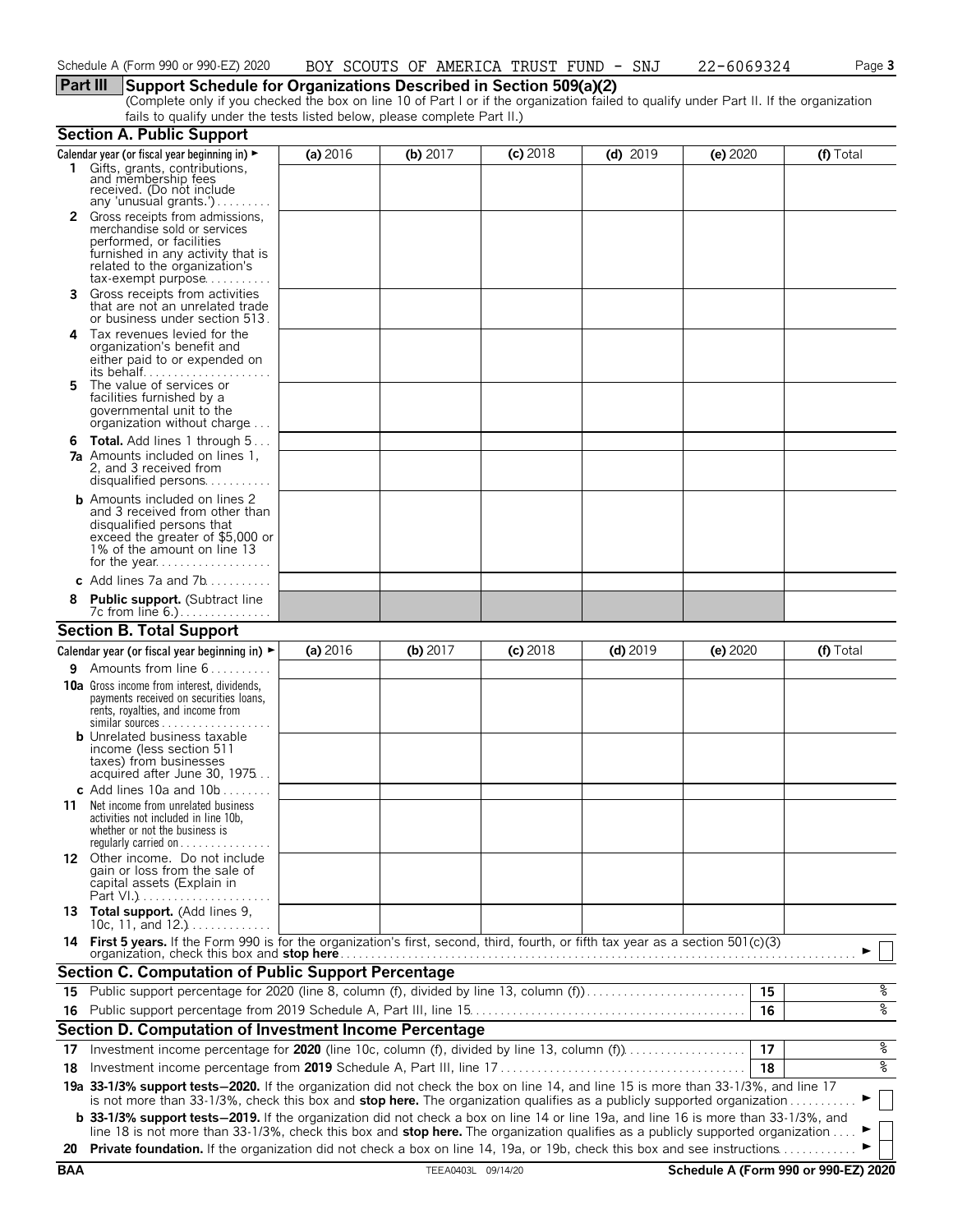### **Part IV Supporting Organizations**

(Complete only if you checked a box in line 12 on Part I. If you checked box 12a, Part I, complete Sections A and B. If you checked box 12b, Part I, complete Sections A and C. If you checked box 12c, Part I, complete Sections A, D, and E. If you checked box 12d, Part I, complete Sections A and D, and complete Part V.)

### **Section A. All Supporting Organizations**

|   | Yes                                                                                                                                                                                                                                                                                                                                                                                                                                                                                                                                          |                |   |   |
|---|----------------------------------------------------------------------------------------------------------------------------------------------------------------------------------------------------------------------------------------------------------------------------------------------------------------------------------------------------------------------------------------------------------------------------------------------------------------------------------------------------------------------------------------------|----------------|---|---|
|   | 1 Are all of the organization's supported organizations listed by name in the organization's governing documents?<br>If 'No,' describe in Part VI how the supported organizations are designated. If designated by class or purpose, describe<br>the designation. If historic and continuing relationship, explain.                                                                                                                                                                                                                          | 1              | Χ |   |
|   | 2 Did the organization have any supported organization that does not have an IRS determination of status under section<br>509(a)(1) or (2)? If 'Yes,' explain in <b>Part VI</b> how the organization determined that the supported organization was<br>described in section $509(a)(1)$ or (2).                                                                                                                                                                                                                                              | $\overline{2}$ |   | X |
|   | 3a Did the organization have a supported organization described in section 501(c)(4), (5), or (6)? If 'Yes,' answer lines 3b<br>and 3c below.                                                                                                                                                                                                                                                                                                                                                                                                | За             |   | X |
|   | <b>b</b> Did the organization confirm that each supported organization qualified under section 501(c)(4), (5), or (6) and<br>satisfied the public support tests under section 509(a)(2)? If 'Yes,' describe in Part VI when and how the organization<br>made the determination.                                                                                                                                                                                                                                                              | 3 <sub>b</sub> |   |   |
|   | c Did the organization ensure that all support to such organizations was used exclusively for section $170(c)(2)(B)$<br>purposes? If 'Yes,' explain in <b>Part VI</b> what controls the organization put in place to ensure such use.                                                                                                                                                                                                                                                                                                        | 3 <sub>c</sub> |   |   |
|   | 4a Was any supported organization not organized in the United States ('foreign supported organization')? If 'Yes' and<br>if you checked box 12a or 12b in Part I, answer lines 4b and 4c below.                                                                                                                                                                                                                                                                                                                                              | 4a             |   | X |
|   | <b>b</b> Did the organization have ultimate control and discretion in deciding whether to make grants to the foreign supported<br>organization? If 'Yes,' describe in Part VI how the organization had such control and discretion despite being controlled<br>or supervised by or in connection with its supported organizations.                                                                                                                                                                                                           | 4b             |   |   |
|   | c Did the organization support any foreign supported organization that does not have an IRS determination under<br>sections 501(c)(3) and 509(a)(1) or (2)? If 'Yes,' explain in <b>Part VI</b> what controls the organization used to ensure that<br>all support to the foreign supported organization was used exclusively for section $170(c)(2)(B)$ purposes.                                                                                                                                                                            | 4c             |   |   |
|   | 5a Did the organization add, substitute, or remove any supported organizations during the tax year? If 'Yes,' answer lines<br>5b and 5c below (if applicable). Also, provide detail in Part VI, including (i) the names and EIN numbers of the<br>supported organizations added, substituted, or removed; (ii) the reasons for each such action; (iii) the<br>authority under the organization's organizing document authorizing such action; and (iv) how the action was<br>accomplished (such as by amendment to the organizing document). | 5a             |   | Χ |
|   | <b>b Type I or Type II only.</b> Was any added or substituted supported organization part of a class already designated in the<br>organization's organizing document?                                                                                                                                                                                                                                                                                                                                                                        | 5b             |   |   |
|   | c Substitutions only. Was the substitution the result of an event beyond the organization's control?                                                                                                                                                                                                                                                                                                                                                                                                                                         | 5с             |   |   |
|   | 6 Did the organization provide support (whether in the form of grants or the provision of services or facilities) to<br>anyone other than (i) its supported organizations, (ii) individuals that are part of the charitable class benefited by one<br>or more of its supported organizations, or (iii) other supporting organizations that also support or benefit one or more of<br>the filing organization's supported organizations? If 'Yes,' provide detail in Part VI.                                                                 | 6              |   | Χ |
|   |                                                                                                                                                                                                                                                                                                                                                                                                                                                                                                                                              |                |   |   |
|   | 7 Did the organization provide a grant, loan, compensation, or other similar payment to a substantial contributor<br>(as defined in section 4958(c)(3)(C)), a family member of a substantial contributor, or a 35% controlled entity with<br>regard to a substantial contributor? If 'Yes,' complete Part I of Schedule L (Form 990 or 990-EZ).                                                                                                                                                                                              | 7              |   | Χ |
| 8 | Did the organization make a loan to a disqualified person (as defined in section 4958) not described in line 7? If 'Yes,'<br>complete Part I of Schedule L (Form 990 or 990-EZ).                                                                                                                                                                                                                                                                                                                                                             | 8              |   | Χ |
|   | 9a Was the organization controlled directly or indirectly at any time during the tax year by one or more disqualified persons,<br>as defined in section 4946 (other than foundation managers and organizations described in section 509(a)(1) or (2))?                                                                                                                                                                                                                                                                                       |                |   | X |
|   | If 'Yes,' provide detail in Part VI.<br><b>b</b> Did one or more disqualified persons (as defined in line 9a) hold a controlling interest in any entity in which the<br>supporting organization had an interest? If 'Yes,' provide detail in Part VI.                                                                                                                                                                                                                                                                                        | 9a<br>9b       |   | X |
|   | c Did a disqualified person (as defined in line 9a) have an ownership interest in, or derive any personal benefit from,<br>assets in which the supporting organization also had an interest? If 'Yes,' provide detail in <b>Part VI.</b>                                                                                                                                                                                                                                                                                                     | 9 <sub>c</sub> |   | X |
|   | 10a Was the organization subject to the excess business holdings rules of section 4943 because of section 4943(f) (regarding<br>certain Type II supporting organizations, and all Type III non-functionally integrated supporting organizations)? If 'Yes,'<br>answer line 10b below.                                                                                                                                                                                                                                                        | 10a            |   | X |
|   | <b>b</b> Did the organization have any excess business holdings in the tax year? (Use Schedule C, Form 4720, to determine<br>whether the organization had excess business holdings.).                                                                                                                                                                                                                                                                                                                                                        | 10b            |   |   |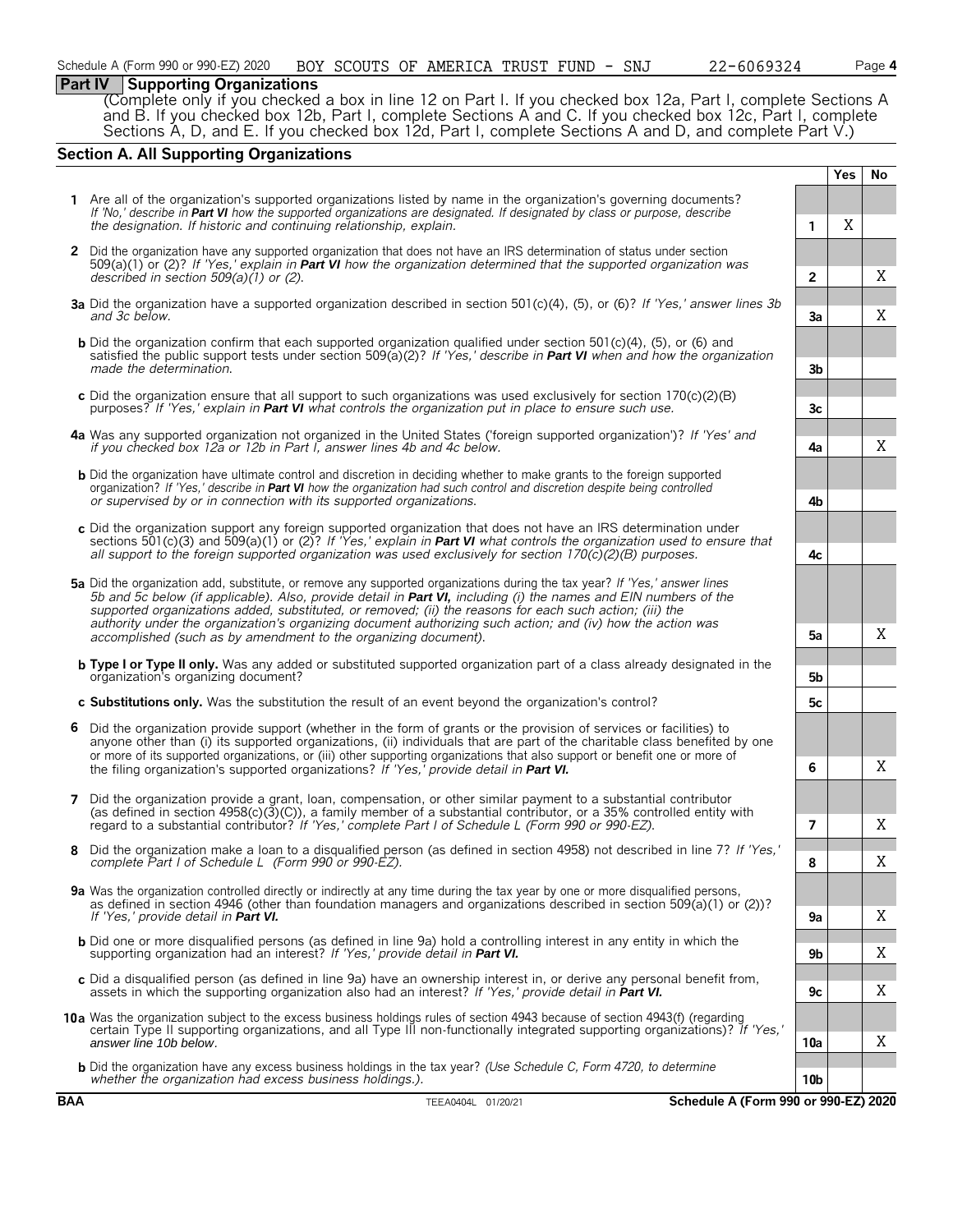| Schedule A (Form 990 or 990-EZ) 2020<br>BOY SCOUTS OF AMERICA TRUST FUND - SNJ<br>22-6069324                                            |                 |     | Page 5 |
|-----------------------------------------------------------------------------------------------------------------------------------------|-----------------|-----|--------|
| <b>Supporting Organizations (continued)</b><br><b>Part IV</b>                                                                           |                 |     |        |
|                                                                                                                                         |                 | Yes | Νo     |
| Has the organization accepted a gift or contribution from any of the following persons?<br>11                                           |                 |     |        |
| a A person who directly or indirectly controls, either alone or together with persons described in lines 11b and 11c below,             |                 |     |        |
| the governing body of a supported organization?                                                                                         | 11a             |     |        |
| <b>b</b> A family member of a person described in line 11a above?                                                                       | 11 <sub>b</sub> |     |        |
| C A 35% controlled entity of a person described in line 11a or 11b above? If 'Yes' to line 11a, 11b, or 11c, provide detail in Part VI. | 11c             |     |        |

### **Section B. Type I Supporting Organizations**

- **1** Did the governing body, members of the governing body, officers acting in their official capacity, or membership of one or more supported organizations have the power to regularly appoint or elect at least a majority of the organization's officers, directors, or trustees at all times during the tax year? *If 'No,' describe in Part VI how the supported organization(s) effectively operated, supervised, or controlled the organization's activities. If the organization had more than one supported organization, describe how the powers to appoint and/or remove officers, directors, or trustees were allocated among the supported organizations and what conditions or restrictions, if any, applied to such powers* **1** *during the tax* year.
- **2** Did the organization operate for the benefit of any supported organization other than the supported organization(s) that operated, supervised, or controlled the supporting organization? *If 'Yes,' explain in Part VI how providing such benefit carried out the purposes of the supported organization(s) that operated, supervised, or controlled the supporting organization.* **2**

### **Section C. Type II Supporting Organizations**

**Yes No 1** Were a majority of the organization's directors or trustees during the tax year also a majority of the directors or trustees of each of the organization's supported organization(s)? *If 'No,' describe in Part VI how control or management of the supporting organization was vested in the same persons that controlled or managed the supported organization(s).* **1** X

### **Section D. All Type III Supporting Organizations**

|                                                                                                                                                                                                                                                                                                                                                                                |  | ∕e< |  |
|--------------------------------------------------------------------------------------------------------------------------------------------------------------------------------------------------------------------------------------------------------------------------------------------------------------------------------------------------------------------------------|--|-----|--|
| Did the organization provide to each of its supported organizations, by the last day of the fifth month of the<br>organization's tax year, (i) a written notice describing the type and amount of support provided during the prior tax<br>year, (ii) a copy of the Form 990 that was most recently filed as of the date of notification, and (iii) copies of the              |  |     |  |
| organization's governing documents in effect on the date of notification, to the extent not previously provided?                                                                                                                                                                                                                                                               |  |     |  |
| 2 Were any of the organization's officers, directors, or trustees either (i) appointed or elected by the supported organization(s) or (ii) serving on the governing body of a supported organization? If 'No,' explain in Part                                                                                                                                                 |  |     |  |
|                                                                                                                                                                                                                                                                                                                                                                                |  |     |  |
| 3 By reason of the relationship described in line 2, above, did the organization's supported organizations have a significant<br>voice in the organization's investment policies and in directing the use of the organization's income or assets at<br>all times during the tax year? If 'Yes,' describe in Part VI the role the organization's supported organizations played |  |     |  |
| in this regard.                                                                                                                                                                                                                                                                                                                                                                |  |     |  |

### **Section E. Type III Functionally Integrated Supporting Organizations**

- **1** Check the box next to the method that the organization used to satisfy the Integral Part Test during the year (see instructions).
- **a** The organization satisfied the Activities Test. *Complete line 2 below.*
- **b** The organization is the parent of each of its supported organizations. *Complete line 3 below.*
- **c** The organization supported a governmental entity. *Describe in Part VI how you supported a governmental entity (see instructions).*

### **2** Activities Test. *Answer lines 2a and 2b below.* **Yes No**

- **a** Did substantially all of the organization's activities during the tax year directly further the exempt purposes of the supported organization(s) to which the organization was responsive? *If 'Yes,' then in Part VI identify those supported organizations and explain how these activities directly furthered their exempt purposes, how the organization was responsive to those supported organizations, and how the organization determined that these activities constituted substantially all of its activities.* **2a**
- **b** Did the activities described in line 2a, above, constitute activities that, but for the organization's involvement, one or more of the organization's supported organization(s) would have been engaged in? *If 'Yes,' explain in Part VI the reasons for the organization's position that its supported organization(s) would have engaged in these activities but for the organization's involvement.* **2b**
- **3** Parent of Supported Organizations. *Answer lines 3a and 3b below.*
- **a** Did the organization have the power to regularly appoint or elect a majority of the officers, directors, or trustees of each of the supported organizations? *If 'Yes' or 'No,' provide details in Part VI.* **3a**
- **b** Did the organization exercise a substantial degree of direction over the policies, programs, and activities of each of its supported organizations? *If 'Yes,' describe in Part VI the role played by the organization in this regard.* **3b**

**Yes No**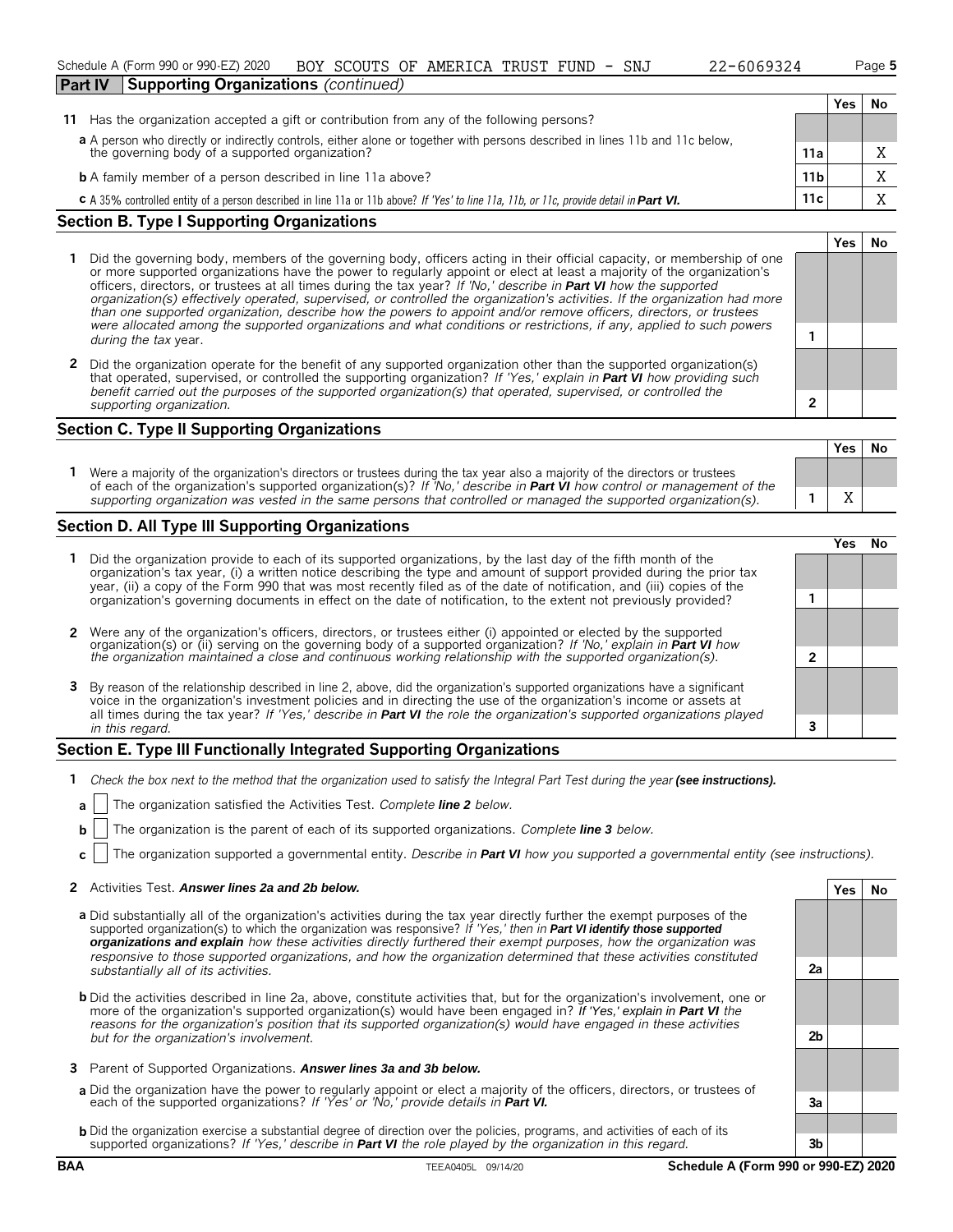| Schedule A (Form 990 or 990-EZ) 2020 BOY SCOUTS OF AMERICA TRUST FUND - SNJ      |  |  |  | 22-6069324 | Page 6 |
|----------------------------------------------------------------------------------|--|--|--|------------|--------|
| Part V   Type III Non-Functionally Integrated 509(a)(3) Supporting Organizations |  |  |  |            |        |

Check here if the organization satisfied the Integral Part Test as a qualifying trust on Nov. 20, 1970 (explain in Part VI). See instructions. All other Type III non-functionally integrated supporting organizations must co

|                | Section A - Adjusted Net Income                                                                                                                                                                                |                         | (A) Prior Year | (B) Current Year<br>(optional) |
|----------------|----------------------------------------------------------------------------------------------------------------------------------------------------------------------------------------------------------------|-------------------------|----------------|--------------------------------|
| 1.             | Net short-term capital gain                                                                                                                                                                                    | $\mathbf{1}$            |                |                                |
| $\overline{2}$ | Recoveries of prior-year distributions                                                                                                                                                                         | $\overline{2}$          |                |                                |
| 3              | Other gross income (see instructions)                                                                                                                                                                          | 3                       |                |                                |
| 4              | Add lines 1 through 3.                                                                                                                                                                                         | 4                       |                |                                |
| 5              | Depreciation and depletion                                                                                                                                                                                     | 5                       |                |                                |
| 6              | Portion of operating expenses paid or incurred for production or collection of gross<br>income or for management, conservation, or maintenance of property held for<br>production of income (see instructions) | 6                       |                |                                |
| 7              | Other expenses (see instructions)                                                                                                                                                                              | $\overline{7}$          |                |                                |
| 8              | Adjusted Net Income (subtract lines 5, 6, and 7 from line 4)                                                                                                                                                   | 8                       |                |                                |
|                | Section B - Minimum Asset Amount                                                                                                                                                                               |                         | (A) Prior Year | (B) Current Year<br>(optional) |
| $\mathbf{1}$   | Aggregate fair market value of all non-exempt-use assets (see instructions for short<br>tax year or assets held for part of year):                                                                             |                         |                |                                |
|                | <b>a</b> Average monthly value of securities                                                                                                                                                                   | 1a                      |                |                                |
|                | <b>b</b> Average monthly cash balances                                                                                                                                                                         | 1 <sub>b</sub>          |                |                                |
|                | c Fair market value of other non-exempt-use assets                                                                                                                                                             | 1c                      |                |                                |
|                | <b>d Total</b> (add lines 1a, 1b, and 1c)                                                                                                                                                                      | 1d                      |                |                                |
|                | <b>e Discount</b> claimed for blockage or other factors<br>(explain in detail in Part VI):                                                                                                                     |                         |                |                                |
|                | <b>2</b> Acquisition indebtedness applicable to non-exempt-use assets                                                                                                                                          | $\overline{2}$          |                |                                |
| 3              | Subtract line 2 from line 1d.                                                                                                                                                                                  | $\overline{\mathbf{3}}$ |                |                                |
| 4              | Cash deemed held for exempt use. Enter 0.015 of line 3 (for greater amount,<br>see instructions).                                                                                                              | 4                       |                |                                |
| 5.             | Net value of non-exempt-use assets (subtract line 4 from line 3)                                                                                                                                               | 5                       |                |                                |
| 6              | Multiply line 5 by 0.035.                                                                                                                                                                                      | 6                       |                |                                |
| 7              | Recoveries of prior-year distributions                                                                                                                                                                         | $\overline{7}$          |                |                                |
| 8              | Minimum Asset Amount (add line 7 to line 6)                                                                                                                                                                    | 8                       |                |                                |
|                | Section C - Distributable Amount                                                                                                                                                                               |                         |                | <b>Current Year</b>            |
| 1              | Adjusted net income for prior year (from Section A, line 8, column A)                                                                                                                                          | $\mathbf{1}$            |                |                                |
| $\overline{2}$ | Enter $0.85$ of line $1$ .                                                                                                                                                                                     | $\overline{2}$          |                |                                |
| 3              | Minimum asset amount for prior year (from Section B, line 8, column A)                                                                                                                                         | 3                       |                |                                |
| 4              | Enter greater of line 2 or line 3.                                                                                                                                                                             | 4                       |                |                                |
| 5              | Income tax imposed in prior year                                                                                                                                                                               | 5                       |                |                                |
| 6              | <b>Distributable Amount.</b> Subtract line 5 from line 4, unless subject to emergency<br>temporary reduction (see instructions).                                                                               | 6                       |                |                                |

**7**  $\mid$  Check here if the current year is the organization's first as a non-functionally integrated Type III supporting organization (see instructions).

**BAA Schedule A (Form 990 or 990-EZ) 2020**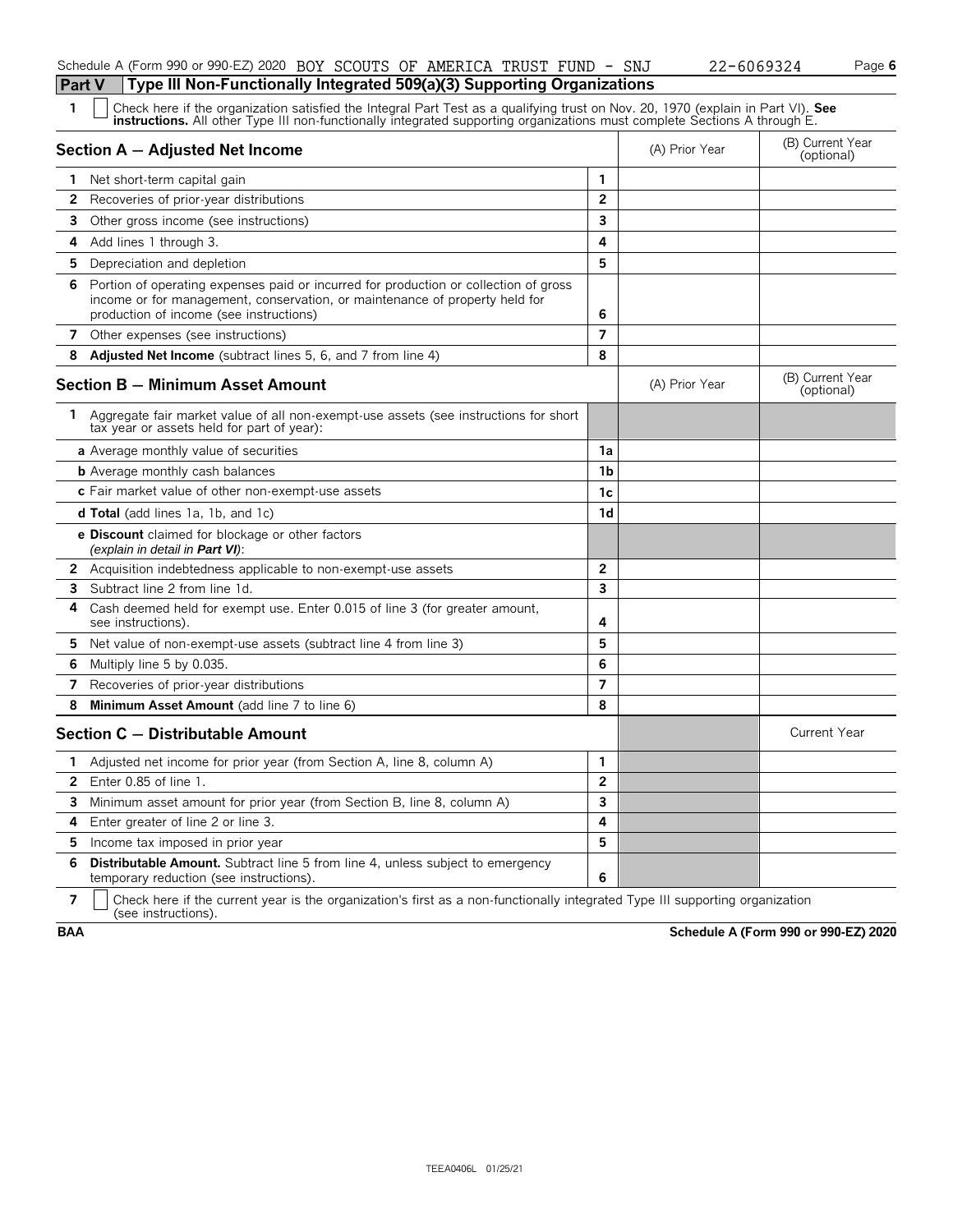| $\text{Tr}_{\mathbf{u}}$ III Non Eunctionally Intograted 500(a)(2) Cunnecting Organizations (continued)<br>$D_{\text{out}}$ $M$ |  |                                  |  |                                 |            |          |
|---------------------------------------------------------------------------------------------------------------------------------|--|----------------------------------|--|---------------------------------|------------|----------|
| Schedule A (Form 990 or 990-EZ) 2020                                                                                            |  | BOY SCOUTS OF AMERICA TRUST FUND |  | SNJ<br>$\overline{\phantom{0}}$ | 22-6069324 | $P$ aqe. |

| <b>Part V</b> | <b>If ype in Non-Functionally integrated 509(a)(5) Supporting Organizations</b> ( <i>continued)</i>                                                                           |                                              |                                               |                |                                           |
|---------------|-------------------------------------------------------------------------------------------------------------------------------------------------------------------------------|----------------------------------------------|-----------------------------------------------|----------------|-------------------------------------------|
|               | <b>Section D - Distributions</b>                                                                                                                                              |                                              |                                               |                | <b>Current Year</b>                       |
| 1             | Amounts paid to supported organizations to accomplish exempt purposes                                                                                                         |                                              |                                               | $\mathbf{1}$   |                                           |
|               | 2 Amounts paid to perform activity that directly furthers exempt purposes of supported organizations,                                                                         |                                              |                                               |                |                                           |
|               | in excess of income from activity                                                                                                                                             |                                              |                                               | 2              |                                           |
|               | 3 Administrative expenses paid to accomplish exempt purposes of supported organizations                                                                                       |                                              |                                               | 3              |                                           |
| 4             | Amounts paid to acquire exempt-use assets                                                                                                                                     |                                              |                                               | 4              |                                           |
| 5             | Qualified set-aside amounts (prior IRS approval required $-$ provide details in Part VI)                                                                                      |                                              |                                               | 5              |                                           |
| 6             | Other distributions (describe in Part VI). See instructions.                                                                                                                  |                                              | 6                                             |                |                                           |
|               | 7 Total annual distributions. Add lines 1 through 6.                                                                                                                          |                                              |                                               | $\overline{7}$ |                                           |
| 8             | Distributions to attentive supported organizations to which the organization is responsive (provide details                                                                   |                                              |                                               | 8              |                                           |
| 9             | in Part VI). See instructions.<br>Distributable amount for 2020 from Section C, line 6                                                                                        |                                              |                                               | 9              |                                           |
|               | 10 Line 8 amount divided by line 9 amount                                                                                                                                     |                                              |                                               | 10             |                                           |
|               |                                                                                                                                                                               |                                              |                                               |                |                                           |
|               | Section E - Distribution Allocations (see instructions)                                                                                                                       | (i)<br><b>Excess</b><br><b>Distributions</b> | (ii)<br><b>Underdistributions</b><br>Pre-2020 |                | (iii)<br>Distributable<br>Amount for 2020 |
|               | 1 Distributable amount for 2020 from Section C, line 6                                                                                                                        |                                              |                                               |                |                                           |
|               | 2 Underdistributions, if any, for years prior to 2020 (reasonable<br>cause required - explain in Part VI). See instructions.                                                  |                                              |                                               |                |                                           |
|               | 3 Excess distributions carryover, if any, to 2020                                                                                                                             |                                              |                                               |                |                                           |
|               | a From 2015                                                                                                                                                                   |                                              |                                               |                |                                           |
|               | <b>b</b> From 2016                                                                                                                                                            |                                              |                                               |                |                                           |
|               | c From 2017.                                                                                                                                                                  |                                              |                                               |                |                                           |
|               | $d$ From 2018                                                                                                                                                                 |                                              |                                               |                |                                           |
|               | e From 2019                                                                                                                                                                   |                                              |                                               |                |                                           |
|               | f Total of lines 3a through 3e                                                                                                                                                |                                              |                                               |                |                                           |
|               | g Applied to underdistributions of prior years                                                                                                                                |                                              |                                               |                |                                           |
|               | <b>h</b> Applied to 2020 distributable amount                                                                                                                                 |                                              |                                               |                |                                           |
|               | <i>i</i> Carryover from 2015 not applied (see instructions)                                                                                                                   |                                              |                                               |                |                                           |
|               | j Remainder. Subtract lines 3g, 3h, and 3i from line 3f.                                                                                                                      |                                              |                                               |                |                                           |
| 4             | Distributions for 2020 from Section D,<br>\$<br>line 7:                                                                                                                       |                                              |                                               |                |                                           |
|               | a Applied to underdistributions of prior years                                                                                                                                |                                              |                                               |                |                                           |
|               | <b>b</b> Applied to 2020 distributable amount                                                                                                                                 |                                              |                                               |                |                                           |
|               | c Remainder. Subtract lines 4a and 4b from line 4.                                                                                                                            |                                              |                                               |                |                                           |
| 5.            | Remaining underdistributions for years prior to 2020, if any.<br>Subtract lines 3q and 4a from line 2. For result greater than<br>zero, explain in Part VI. See instructions. |                                              |                                               |                |                                           |
|               | 6 Remaining underdistributions for 2020. Subtract lines 3h and 4b<br>from line 1. For result greater than zero, explain in Part VI. See<br>instructions.                      |                                              |                                               |                |                                           |
|               | 7 Excess distributions carryover to 2021. Add lines 3j and 4c.                                                                                                                |                                              |                                               |                |                                           |
| 8             | Breakdown of line 7:                                                                                                                                                          |                                              |                                               |                |                                           |
|               | <b>a</b> Excess from 2016                                                                                                                                                     |                                              |                                               |                |                                           |
|               | $b$ Excess from 2017.                                                                                                                                                         |                                              |                                               |                |                                           |
|               | $c$ Excess from 2018                                                                                                                                                          |                                              |                                               |                |                                           |
|               | <b>d</b> Excess from 2019                                                                                                                                                     |                                              |                                               |                |                                           |
|               | e Excess from 2020                                                                                                                                                            |                                              |                                               |                |                                           |

**BAA Schedule A (Form 990 or 990-EZ) 2020**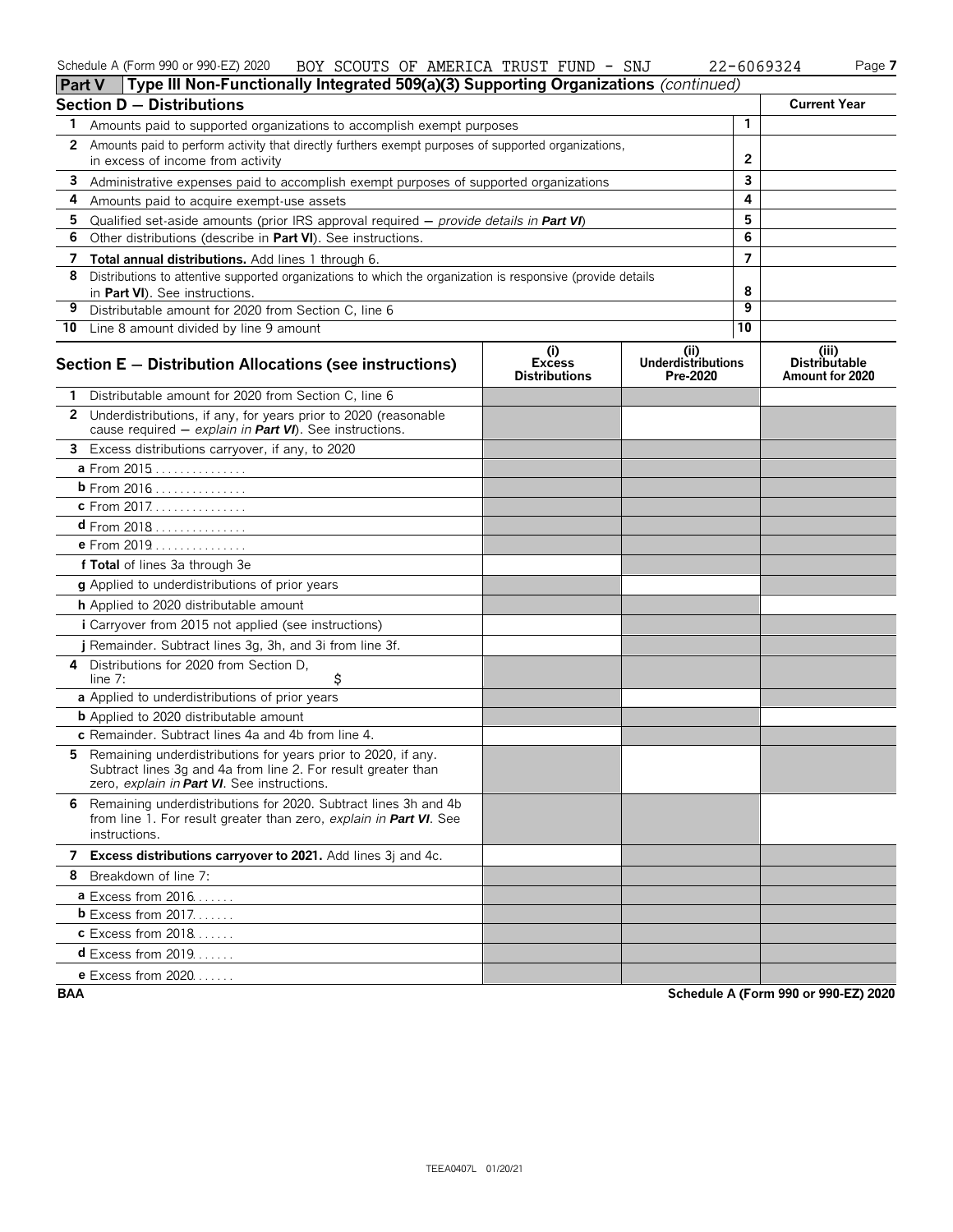|                | Schedule A (Form 990 or 990-EZ) 2020                                                                                   | BOY SCOUTS OF AMERICA TRUST FUND - SNJ |  | 22-6069324                                                                                                             | Page 8 |
|----------------|------------------------------------------------------------------------------------------------------------------------|----------------------------------------|--|------------------------------------------------------------------------------------------------------------------------|--------|
| <b>Part VI</b> |                                                                                                                        |                                        |  | <b>Supplemental Information.</b> Provide the explanations required by Part II, line 10; Part II, line 17a or 17b; Part |        |
|                | III, line 12; Part IV, Section A, lines 1, 2, 3b, 3c, 4b, 4c, 5a, 6, 9a, 9b, 9c, 11a, 11b, and 11c; Part IV, Section   |                                        |  |                                                                                                                        |        |
|                | B, lines 1 and 2; Part IV, Section C, line 1; Part IV, Section D, lines 2 and 3; Part IV, Section E, lines 1c, 2a, 2b, |                                        |  |                                                                                                                        |        |
|                | 3a, and 3b; Part V, line 1; Part V, Section B, line 1e; Part V, Section D, lines 5, 6, and 8; and Part V, Section E,   |                                        |  |                                                                                                                        |        |
|                | lines 2, 5, and 6. Also complete this part for any additional information. (See instructions.)                         |                                        |  |                                                                                                                        |        |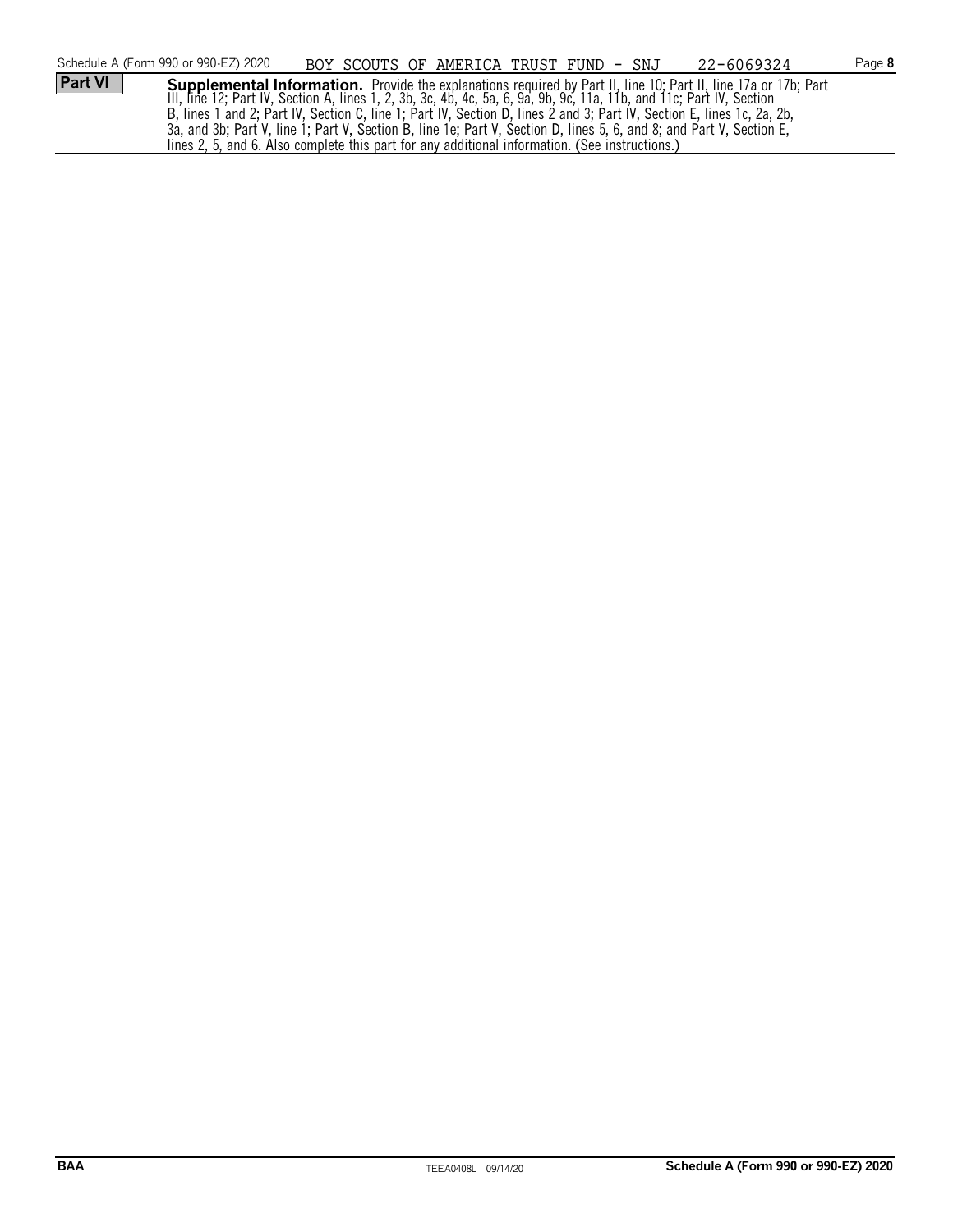|         | <b>SCHEDULE D</b>                                      |                                                                                                             | <b>Supplemental Financial Statements</b>                                                                                                                                                                                                                                                                                                                                               |                                                                                                      |                |                              |                                       | OMB No. 1545-0047               |
|---------|--------------------------------------------------------|-------------------------------------------------------------------------------------------------------------|----------------------------------------------------------------------------------------------------------------------------------------------------------------------------------------------------------------------------------------------------------------------------------------------------------------------------------------------------------------------------------------|------------------------------------------------------------------------------------------------------|----------------|------------------------------|---------------------------------------|---------------------------------|
|         | (Form 990)                                             |                                                                                                             | ► Complete if the organization answered 'Yes' on Form 990,<br>Part IV, line 6, 7, 8, 9, 10, 11a, 11b, 11c, 11d, 11e, 11f, 12a, or 12b.                                                                                                                                                                                                                                                 |                                                                                                      |                |                              |                                       | 2020                            |
|         | Department of the Treasury<br>Internal Revenue Service |                                                                                                             | Attach to Form 990.<br>► Go to www.irs.gov/Form990 for instructions and the latest information.                                                                                                                                                                                                                                                                                        |                                                                                                      |                |                              | <b>Inspection</b>                     | <b>Open to Public</b>           |
|         | Name of the organization                               |                                                                                                             |                                                                                                                                                                                                                                                                                                                                                                                        |                                                                                                      |                |                              | <b>Employer identification number</b> |                                 |
|         |                                                        |                                                                                                             |                                                                                                                                                                                                                                                                                                                                                                                        |                                                                                                      |                |                              |                                       |                                 |
|         |                                                        | BOY SCOUTS OF AMERICA TRUST FUND - SNJ                                                                      | Organizations Maintaining Donor Advised Funds or Other Similar Funds or Accounts.                                                                                                                                                                                                                                                                                                      |                                                                                                      |                | 22-6069324                   |                                       |                                 |
| Part I  |                                                        |                                                                                                             | Complete if the organization answered 'Yes' on Form 990, Part IV, line 6.                                                                                                                                                                                                                                                                                                              |                                                                                                      |                |                              |                                       |                                 |
|         |                                                        |                                                                                                             | (a) Donor advised funds                                                                                                                                                                                                                                                                                                                                                                |                                                                                                      |                | (b) Funds and other accounts |                                       |                                 |
| 1       |                                                        | Total number at end of year                                                                                 |                                                                                                                                                                                                                                                                                                                                                                                        |                                                                                                      |                |                              |                                       |                                 |
| 2       |                                                        | Aggregate value of contributions to (during year)                                                           |                                                                                                                                                                                                                                                                                                                                                                                        |                                                                                                      |                |                              |                                       |                                 |
| 3       |                                                        | Aggregate value of grants from (during year)                                                                |                                                                                                                                                                                                                                                                                                                                                                                        |                                                                                                      |                |                              |                                       |                                 |
| 4       |                                                        | Aggregate value at end of year                                                                              |                                                                                                                                                                                                                                                                                                                                                                                        |                                                                                                      |                |                              |                                       |                                 |
| 5.      |                                                        |                                                                                                             | Did the organization inform all donors and donor advisors in writing that the assets held in donor advised funds<br>are the organization's property, subject to the organization's exclusive legal control?                                                                                                                                                                            |                                                                                                      |                |                              | Yes                                   | No                              |
| 6       |                                                        |                                                                                                             | Did the organization inform all grantees, donors, and donor advisors in writing that grant funds can be used only for charitable purposes and not for the benefit of the donor or donor advisor, or for any other purpose conf                                                                                                                                                         |                                                                                                      |                |                              | Yes                                   | No                              |
| Part II |                                                        | <b>Conservation Easements.</b>                                                                              |                                                                                                                                                                                                                                                                                                                                                                                        |                                                                                                      |                |                              |                                       |                                 |
|         |                                                        |                                                                                                             | Complete if the organization answered 'Yes' on Form 990, Part IV, line 7.                                                                                                                                                                                                                                                                                                              |                                                                                                      |                |                              |                                       |                                 |
| 1.      |                                                        |                                                                                                             | Purpose(s) of conservation easements held by the organization (check all that apply).                                                                                                                                                                                                                                                                                                  |                                                                                                      |                |                              |                                       |                                 |
|         |                                                        | Preservation of land for public use (for example, recreation or education)<br>Protection of natural habitat |                                                                                                                                                                                                                                                                                                                                                                                        | Preservation of a historically important land area<br>Preservation of a certified historic structure |                |                              |                                       |                                 |
|         |                                                        | Preservation of open space                                                                                  |                                                                                                                                                                                                                                                                                                                                                                                        |                                                                                                      |                |                              |                                       |                                 |
|         |                                                        |                                                                                                             | 2 Complete lines 2a through 2d if the organization held a qualified conservation contribution in the form of a conservation easement on the                                                                                                                                                                                                                                            |                                                                                                      |                |                              |                                       |                                 |
|         | last day of the tax year.                              |                                                                                                             |                                                                                                                                                                                                                                                                                                                                                                                        |                                                                                                      |                |                              |                                       |                                 |
|         |                                                        |                                                                                                             |                                                                                                                                                                                                                                                                                                                                                                                        |                                                                                                      |                |                              |                                       | Held at the End of the Tax Year |
|         |                                                        |                                                                                                             |                                                                                                                                                                                                                                                                                                                                                                                        |                                                                                                      | 2a             |                              |                                       |                                 |
|         |                                                        |                                                                                                             |                                                                                                                                                                                                                                                                                                                                                                                        |                                                                                                      | 2 <sub>b</sub> |                              |                                       |                                 |
|         |                                                        |                                                                                                             | <b>c</b> Number of conservation easements on a certified historic structure included in (a) $\dots \dots \dots$                                                                                                                                                                                                                                                                        |                                                                                                      | 2c             |                              |                                       |                                 |
|         |                                                        |                                                                                                             | <b>d</b> Number of conservation easements included in (c) acquired after 7/25/06, and not on a historic                                                                                                                                                                                                                                                                                |                                                                                                      | 2d             |                              |                                       |                                 |
|         | tax year $\blacktriangleright$                         |                                                                                                             | 3 Number of conservation easements modified, transferred, released, extinguished, or terminated by the organization during the                                                                                                                                                                                                                                                         |                                                                                                      |                |                              |                                       |                                 |
|         |                                                        | Number of states where property subject to conservation easement is located $\blacktriangleright$           |                                                                                                                                                                                                                                                                                                                                                                                        |                                                                                                      |                |                              |                                       |                                 |
| 5       |                                                        |                                                                                                             | Does the organization have a written policy regarding the periodic monitoring, inspection, handling of violations,                                                                                                                                                                                                                                                                     |                                                                                                      |                |                              | Yes                                   | No                              |
|         |                                                        |                                                                                                             | 6 Staff and volunteer hours devoted to monitoring, inspecting, handling of violations, and enforcing conservation easements during the year                                                                                                                                                                                                                                            |                                                                                                      |                |                              |                                       |                                 |
|         | ►\$                                                    |                                                                                                             | 7 Amount of expenses incurred in monitoring, inspecting, handling of violations, and enforcing conservation easements during the year                                                                                                                                                                                                                                                  |                                                                                                      |                |                              |                                       |                                 |
| 8       |                                                        |                                                                                                             | Does each conservation easement reported on line 2(d) above satisfy the requirements of section 170(h)(4)(B)(i)                                                                                                                                                                                                                                                                        |                                                                                                      |                |                              | Yes                                   | <b>No</b>                       |
| 9       | conservation easements.                                |                                                                                                             | In Part XIII, describe how the organization reports conservation easements in its revenue and expense statement and balance sheet, and<br>include, if applicable, the text of the footnote to the organization's financial statements that describes the organization's accounting for                                                                                                 |                                                                                                      |                |                              |                                       |                                 |
|         |                                                        |                                                                                                             | Part III   Organizations Maintaining Collections of Art, Historical Treasures, or Other Similar Assets.<br>Complete if the organization answered 'Yes' on Form 990, Part IV, line 8.                                                                                                                                                                                                   |                                                                                                      |                |                              |                                       |                                 |
|         |                                                        |                                                                                                             | 1a If the organization elected, as permitted under FASB ASC 958, not to report in its revenue statement and balance sheet works of art,<br>historical treasures, or other similar assets held for public exhibition, education, or research in furtherance of public service, provide in<br>Part XIII the text of the footnote to its financial statements that describes these items. |                                                                                                      |                |                              |                                       |                                 |
|         |                                                        | following amounts relating to these items:                                                                  | <b>b</b> If the organization elected, as permitted under FASB ASC 958, to report in its revenue statement and balance sheet works of art,<br>historical treasures, or other similar assets held for public exhibition, education, or research in furtherance of public service, provide the                                                                                            |                                                                                                      |                |                              |                                       |                                 |
|         |                                                        |                                                                                                             |                                                                                                                                                                                                                                                                                                                                                                                        |                                                                                                      |                | $\triangleright$ \$          |                                       |                                 |
| 2       |                                                        |                                                                                                             |                                                                                                                                                                                                                                                                                                                                                                                        |                                                                                                      |                |                              |                                       |                                 |
|         |                                                        |                                                                                                             | If the organization received or held works of art, historical treasures, or other similar assets for financial gain, provide the following<br>amounts required to be reported under FASB ASC 958 relating to these items:                                                                                                                                                              |                                                                                                      |                |                              |                                       |                                 |

| BAA For Paperwork Reduction Act Notice, see the Instructions for Form 990. | TEEA3301L 08/18/20 | Schedule D (Form 990) 2020 |
|----------------------------------------------------------------------------|--------------------|----------------------------|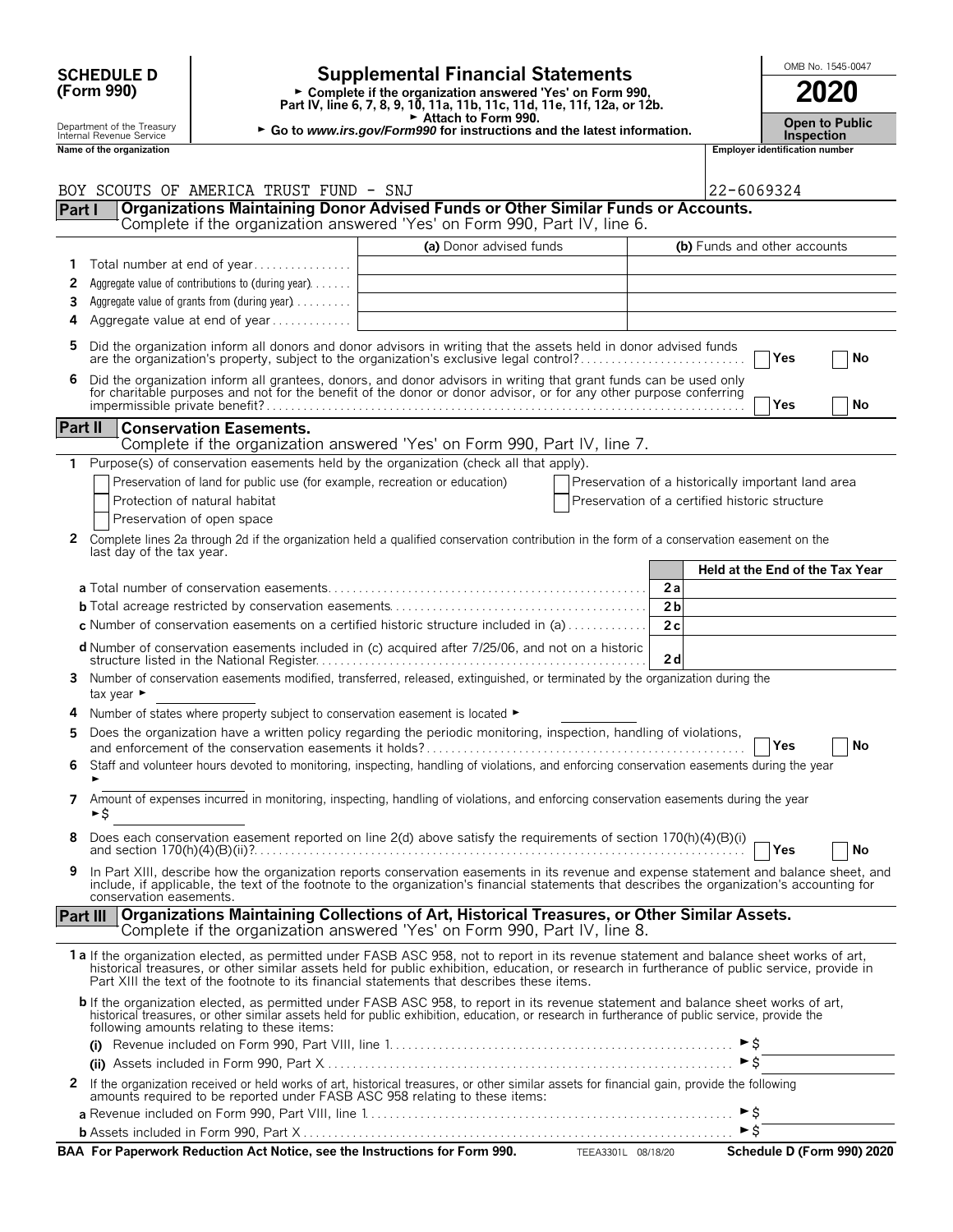|                 | Schedule D (Form 990) 2020 BOY SCOUTS OF AMERICA TRUST FUND - SNJ                                                                                                                                                         |                  |                                         |                                    | 22-6069324                      |                            | Page 2    |
|-----------------|---------------------------------------------------------------------------------------------------------------------------------------------------------------------------------------------------------------------------|------------------|-----------------------------------------|------------------------------------|---------------------------------|----------------------------|-----------|
| <b>Part III</b> | Organizations Maintaining Collections of Art, Historical Treasures, or Other Similar Assets (continued)                                                                                                                   |                  |                                         |                                    |                                 |                            |           |
| 3               | Using the organization's acquisition, accession, and other records, check any of the following that make significant use of its collection<br>items (check all that apply):                                               |                  |                                         |                                    |                                 |                            |           |
| a               | Public exhibition                                                                                                                                                                                                         |                  |                                         | Loan or exchange program           |                                 |                            |           |
| b               | Scholarly research                                                                                                                                                                                                        |                  | Other<br>е                              |                                    |                                 |                            |           |
| С               | Preservation for future generations                                                                                                                                                                                       |                  |                                         |                                    |                                 |                            |           |
|                 | Provide a description of the organization's collections and explain how they further the organization's exempt purpose in<br>Part XIII.                                                                                   |                  |                                         |                                    |                                 |                            |           |
|                 | During the year, did the organization solicit or receive donations of art, historical treasures, or other similar assets to be sold to raise funds rather than to be maintained as part of the organization's collection? |                  |                                         |                                    |                                 | <b>Yes</b>                 | <b>No</b> |
| <b>Part IV</b>  | <b>Escrow and Custodial Arrangements.</b> Complete if the organization answered 'Yes' on Form 990, Part IV,                                                                                                               |                  |                                         |                                    |                                 |                            |           |
|                 | line 9, or reported an amount on Form 990, Part X, line 21.                                                                                                                                                               |                  |                                         |                                    |                                 |                            |           |
|                 | 1a Is the organization an agent, trustee, custodian or other intermediary for contributions or other assets not included                                                                                                  |                  |                                         |                                    |                                 |                            |           |
|                 | <b>b</b> If 'Yes,' explain the arrangement in Part XIII and complete the following table:                                                                                                                                 |                  |                                         |                                    |                                 | Yes                        | No        |
|                 |                                                                                                                                                                                                                           |                  |                                         |                                    |                                 | Amount                     |           |
|                 |                                                                                                                                                                                                                           |                  |                                         |                                    | 1 с                             |                            |           |
|                 |                                                                                                                                                                                                                           |                  |                                         |                                    | 1 d                             |                            |           |
|                 |                                                                                                                                                                                                                           |                  |                                         |                                    | 1е                              |                            |           |
|                 |                                                                                                                                                                                                                           |                  |                                         |                                    | 1f                              |                            |           |
|                 | 2a Did the organization include an amount on Form 990, Part X, line 21, for escrow or custodial account liability?                                                                                                        |                  |                                         |                                    |                                 | Yes                        | No        |
|                 |                                                                                                                                                                                                                           |                  |                                         |                                    |                                 |                            |           |
|                 |                                                                                                                                                                                                                           |                  |                                         |                                    |                                 |                            |           |
| <b>Part V</b>   | <b>Endowment Funds.</b> Complete if the organization answered 'Yes' on Form 990, Part IV, line 10.                                                                                                                        |                  |                                         |                                    |                                 |                            |           |
|                 |                                                                                                                                                                                                                           | (a) Current year | (b) Prior year                          | (c) Two years back                 | (d) Three years back            | (e) Four years back        |           |
|                 | <b>1 a</b> Beginning of year balance                                                                                                                                                                                      |                  |                                         |                                    |                                 |                            |           |
|                 | <b>b</b> Contributions                                                                                                                                                                                                    |                  |                                         |                                    |                                 |                            |           |
|                 | c Net investment earnings, gains,<br>and losses                                                                                                                                                                           |                  |                                         |                                    |                                 |                            |           |
|                 | <b>d</b> Grants or scholarships $\ldots$                                                                                                                                                                                  |                  |                                         |                                    |                                 |                            |           |
|                 | <b>e</b> Other expenditures for facilities<br>and programs                                                                                                                                                                |                  |                                         |                                    |                                 |                            |           |
|                 | <b>f</b> Administrative expenses $\ldots$                                                                                                                                                                                 |                  |                                         |                                    |                                 |                            |           |
|                 | <b>q</b> End of year balance $\ldots \ldots \ldots$                                                                                                                                                                       |                  |                                         |                                    |                                 |                            |           |
|                 | 2 Provide the estimated percentage of the current year end balance (line 1g, column (a)) held as:                                                                                                                         |                  |                                         |                                    |                                 |                            |           |
|                 | a Board designated or quasi-endowment $\blacktriangleright$                                                                                                                                                               |                  |                                         |                                    |                                 |                            |           |
|                 | <b>b</b> Permanent endowment ►                                                                                                                                                                                            | ిం               |                                         |                                    |                                 |                            |           |
|                 | c Term endowment $\blacktriangleright$                                                                                                                                                                                    | يو               |                                         |                                    |                                 |                            |           |
|                 | The percentages on lines 2a, 2b, and 2c should equal 100%.                                                                                                                                                                |                  |                                         |                                    |                                 |                            |           |
|                 | 3a Are there endowment funds not in the possession of the organization that are held and administered for the                                                                                                             |                  |                                         |                                    |                                 |                            |           |
|                 | organization by:                                                                                                                                                                                                          |                  |                                         |                                    |                                 | Yes                        | No        |
|                 |                                                                                                                                                                                                                           |                  |                                         |                                    |                                 | 3a(i)                      |           |
|                 | <b>b</b> If 'Yes' on line 3a(ii), are the related organizations listed as required on Schedule R?                                                                                                                         |                  |                                         |                                    |                                 | 3a(ii)                     |           |
|                 | 4 Describe in Part XIII the intended uses of the organization's endowment funds.                                                                                                                                          |                  |                                         |                                    |                                 | 3 <sub>b</sub>             |           |
|                 |                                                                                                                                                                                                                           |                  |                                         |                                    |                                 |                            |           |
|                 | <b>Part VI</b> Land, Buildings, and Equipment.<br>Complete if the organization answered 'Yes' on Form 990, Part IV, line 11a. See Form 990, Part X, line 10.                                                              |                  |                                         |                                    |                                 |                            |           |
|                 |                                                                                                                                                                                                                           |                  |                                         |                                    |                                 |                            |           |
|                 | Description of property                                                                                                                                                                                                   |                  | (a) Cost or other basis<br>(investment) | (b) Cost or other<br>basis (other) | (c) Accumulated<br>depreciation | (d) Book value             |           |
|                 |                                                                                                                                                                                                                           |                  |                                         |                                    |                                 |                            |           |
|                 |                                                                                                                                                                                                                           |                  |                                         |                                    |                                 |                            |           |
|                 | c Leasehold improvements                                                                                                                                                                                                  |                  |                                         |                                    |                                 |                            |           |
|                 |                                                                                                                                                                                                                           |                  |                                         |                                    |                                 |                            |           |
|                 |                                                                                                                                                                                                                           |                  |                                         |                                    |                                 |                            |           |
|                 | Total. Add lines 1a through 1e. (Column (d) must equal Form 990, Part X, column (B), line 10c.)                                                                                                                           |                  |                                         |                                    | ▶                               |                            | 0.        |
| <b>BAA</b>      |                                                                                                                                                                                                                           |                  |                                         |                                    |                                 | Schedule D (Form 990) 2020 |           |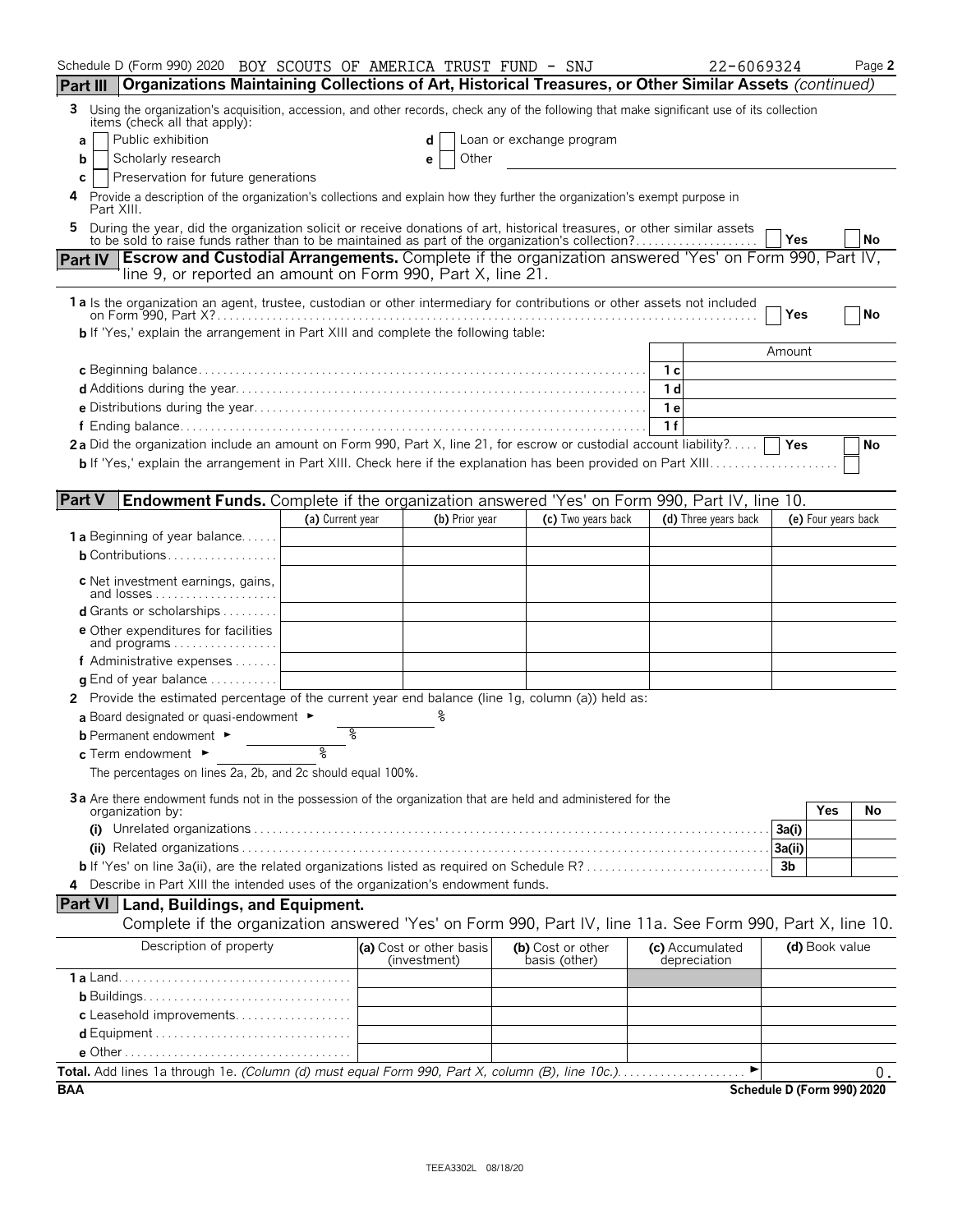| Schedule D (Form 990) 2020<br>BOY SCOUTS OF AMERICA TRUST FUND - SNJ                                                                                                                                           |                              |     | Page 3<br>22-6069324                                      |
|----------------------------------------------------------------------------------------------------------------------------------------------------------------------------------------------------------------|------------------------------|-----|-----------------------------------------------------------|
| <b>Part VII Investments - Other Securities.</b><br>Complete if the organization answered 'Yes' on Form 990, Part IV, line 11b. See Form 990, Part X, line 12.                                                  |                              | N/A |                                                           |
| (a) Description of security or category (including name of security)                                                                                                                                           | (b) Book value               |     | (c) Method of valuation: Cost or end-of-year market value |
| (1) Financial derivatives                                                                                                                                                                                      |                              |     |                                                           |
| (2) Closely held equity interests                                                                                                                                                                              |                              |     |                                                           |
| (3) Other                                                                                                                                                                                                      |                              |     |                                                           |
| $\underline{\underline{(A)}}$                                                                                                                                                                                  |                              |     |                                                           |
| (B)                                                                                                                                                                                                            |                              |     |                                                           |
| $\underline{(C)}$                                                                                                                                                                                              |                              |     |                                                           |
| (D)                                                                                                                                                                                                            |                              |     |                                                           |
| (E)                                                                                                                                                                                                            |                              |     |                                                           |
| (F)                                                                                                                                                                                                            |                              |     |                                                           |
| (G)<br>(H)                                                                                                                                                                                                     |                              |     |                                                           |
| $($ l $)$                                                                                                                                                                                                      |                              |     |                                                           |
| Total. (Column (b) must equal Form 990, Part X, column (B) line 12.). $\Box$                                                                                                                                   |                              |     |                                                           |
|                                                                                                                                                                                                                |                              |     |                                                           |
| N/A Nill <b>Investments – Program Related.</b> N/A N/A Reart VIII Investments – Program Related.<br>Complete if the organization answered 'Yes' on Form 990, Part IV, line 11c. See Form 990, Part X, line 13. |                              |     |                                                           |
| (a) Description of investment                                                                                                                                                                                  | (b) Book value               |     | (c) Method of valuation: Cost or end-of-year market value |
| (1)                                                                                                                                                                                                            |                              |     |                                                           |
| (2)                                                                                                                                                                                                            |                              |     |                                                           |
| (3)                                                                                                                                                                                                            |                              |     |                                                           |
| (4)                                                                                                                                                                                                            |                              |     |                                                           |
| (5)                                                                                                                                                                                                            |                              |     |                                                           |
| (6)                                                                                                                                                                                                            |                              |     |                                                           |
| (7)                                                                                                                                                                                                            |                              |     |                                                           |
| (8)                                                                                                                                                                                                            |                              |     |                                                           |
| (9)<br>(10)                                                                                                                                                                                                    |                              |     |                                                           |
| Total. (Column (b) must equal Form 990, Part X, column (B) line 13.).                                                                                                                                          |                              |     |                                                           |
| <b>Other Assets.</b><br><b>Part IX</b>                                                                                                                                                                         | N/A                          |     |                                                           |
| Complete if the organization answered 'Yes' on Form 990, Part IV, line 11d. See Form 990, Part X, line 15.                                                                                                     |                              |     |                                                           |
| (1)                                                                                                                                                                                                            | (a) Description              |     | (b) Book value                                            |
| (2)                                                                                                                                                                                                            |                              |     |                                                           |
| (3)                                                                                                                                                                                                            |                              |     |                                                           |
| (4)                                                                                                                                                                                                            |                              |     |                                                           |
| (5)                                                                                                                                                                                                            |                              |     |                                                           |
| (6)                                                                                                                                                                                                            |                              |     |                                                           |
| $\overline{(\overline{7})}$<br>(8)                                                                                                                                                                             |                              |     |                                                           |
| (9)                                                                                                                                                                                                            |                              |     |                                                           |
| (10)                                                                                                                                                                                                           |                              |     |                                                           |
|                                                                                                                                                                                                                |                              |     | ▶                                                         |
| <b>Part X</b><br><b>Other Liabilities.</b>                                                                                                                                                                     |                              |     |                                                           |
| Complete if the organization answered 'Yes' on Form 990, Part IV, line 11e or 11f. See Form 990, Part X, line 25.                                                                                              |                              |     |                                                           |
| 1.                                                                                                                                                                                                             | (a) Description of liability |     | (b) Book value                                            |
| Federal income taxes<br>(1)<br>(2)                                                                                                                                                                             |                              |     |                                                           |
| (3)                                                                                                                                                                                                            |                              |     |                                                           |
| (4)                                                                                                                                                                                                            |                              |     |                                                           |
| (5)                                                                                                                                                                                                            |                              |     |                                                           |
| $\overline{(6)}$                                                                                                                                                                                               |                              |     |                                                           |
| (7)                                                                                                                                                                                                            |                              |     |                                                           |
| (8)                                                                                                                                                                                                            |                              |     |                                                           |
| (9)                                                                                                                                                                                                            |                              |     |                                                           |
| (10)<br>(11)                                                                                                                                                                                                   |                              |     |                                                           |
|                                                                                                                                                                                                                |                              |     |                                                           |
| 2. Liability for uncertain tax positions. In Part XIII, provide the text of the footnote to the organization's financial statements that reports the organization's liability for uncertain                    |                              |     |                                                           |
|                                                                                                                                                                                                                |                              |     |                                                           |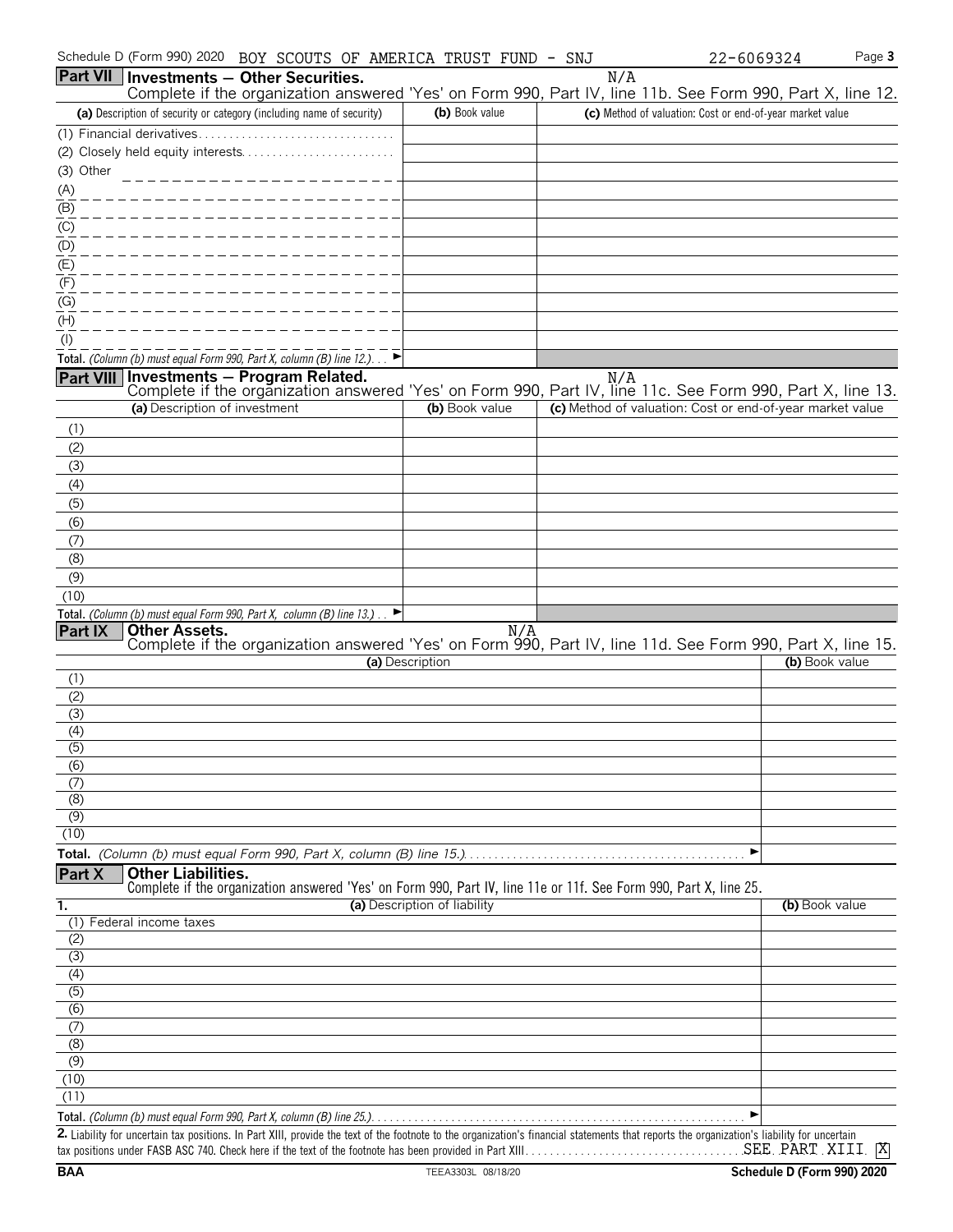| Schedule D (Form 990) 2020 BOY SCOUTS OF AMERICA TRUST FUND - SNJ                                     | 22-6069324   | Page 4     |
|-------------------------------------------------------------------------------------------------------|--------------|------------|
| Part XI   Reconciliation of Revenue per Audited Financial Statements With Revenue per Return.         |              |            |
| Complete if the organization answered 'Yes' on Form 990, Part IV, line 12a.                           |              |            |
|                                                                                                       | $\mathbf{1}$ | 1,846,390. |
| Amounts included on line 1 but not on Form 990, Part VIII, line 12:<br>2                              |              |            |
| 2a                                                                                                    |              |            |
| 2 <sub>h</sub>                                                                                        |              |            |
|                                                                                                       |              |            |
|                                                                                                       |              |            |
|                                                                                                       | 2e           |            |
|                                                                                                       | $\mathbf{3}$ | 1,846,390. |
| Amounts included on Form 990, Part VIII, line 12, but not on line 1:<br>4                             |              |            |
|                                                                                                       |              |            |
|                                                                                                       |              |            |
|                                                                                                       | 4 c          |            |
| 5 Total revenue. Add lines 3 and 4c. (This must equal Form 990, Part I, line 12.)                     | 5            | 1,846,390. |
| <b>Part XII Reconciliation of Expenses per Audited Financial Statements With Expenses per Return.</b> |              |            |
| Complete if the organization answered 'Yes' on Form 990, Part IV, line 12a.                           |              |            |
|                                                                                                       | $\mathbf{1}$ | 23, 147.   |
| Amounts included on line 1 but not on Form 990, Part IX, line 25:<br>$\mathbf{2}^{\prime}$            |              |            |
| 2a                                                                                                    |              |            |
| 2 <sub>b</sub>                                                                                        |              |            |
|                                                                                                       |              |            |
|                                                                                                       |              |            |
|                                                                                                       | 2e           |            |
| 3.                                                                                                    | 3            | 23, 147.   |
| Amounts included on Form 990, Part IX, line 25, but not on line 1:<br>4                               |              |            |
| <b>a</b> Investment expenses not included on Form 990, Part VIII, line 7b. 4a                         |              |            |
| 4 <sub>h</sub>                                                                                        |              |            |
|                                                                                                       | 4 c          |            |
| 5 Total expenses. Add lines 3 and 4c. (This must equal Form 990, Part I, line 18.)                    | 5            | 23, 147.   |
| Part XIII Supplemental Information.                                                                   |              |            |

Provide the descriptions required for Part II, lines 3, 5, and 9; Part III, lines 1a and 4; Part IV, lines 1b and 2b; Part V,

line 4; Part X, line 2; Part XI, lines 2d and 4b; and Part XII, lines 2d and 4b. Also complete this part to provide any additional information.

### **PART X - FASB ASC 740 FOOTNOTE**

THE ORGANIZATION IS EXEMPT FROM FEDERAL INCOME TAXES UNDER SECTION 501(C)(3) OF THE INTERNAL REVENUE CODE. THE ORGANIZATION IS ALSO EXEMPT FROM STATE INCOME TAXES AND IS REGISTERED WITH THE STATE OF NEW JERSEY CHARITABLE REGISTRATION AND INVESTIGATION ACT (CRI) OF 1994. THE ORGANIZATION CURRENTLY HAS NO UNRELATED BUSINESS INCOME. NO PROVISION HAS BEEN MADE FOR FEDERAL OR STATE INCOME TAXES. THE ORGANIZATION HAS ADOPTED THE PROVISIONS OF THE FASB STANDARD ON ACCOUNTING FOR UNCERTAINTY IN INCOME

| <b>BAA</b> |       |     |                                                                    |  |  |  |  | Schedule D (Form 990) 2020 |  |
|------------|-------|-----|--------------------------------------------------------------------|--|--|--|--|----------------------------|--|
|            | TAXES | THE | ORGANIZATION DOES NOT BELIEVE THERE ARE ANY MATERIAL UNCERTAIN TAX |  |  |  |  |                            |  |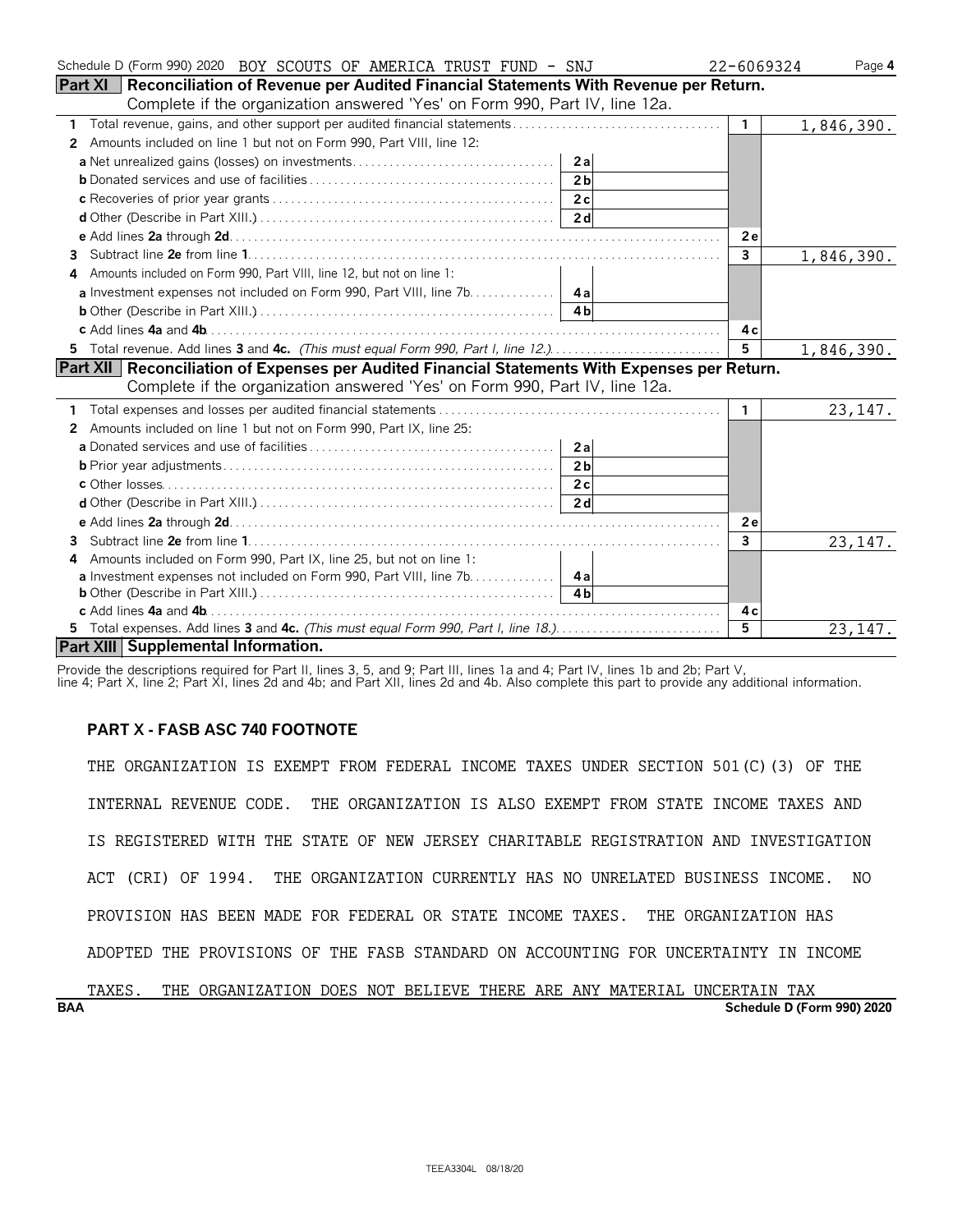### **PART X - FASB ASC 740 FOOTNOTE (CONTINUED)**

POSITIONS AND, ACCORDINGLY, IT WILL NOT RECOGNIZE ANY LIABILITY FOR UNRECOGNIZED TAX BENEFITS. FOR THE YEAR ENDED DECEMBER 31, 2020, THERE WERE NO INTEREST OR PENALTIES RECORDED OR INCLUDED IN THE CONSOLIDATED FINANCIAL STATEMENTS. THE ORGANIZATION IS GENERALLY NO LONGER SUBJECT TO EXAMINATION BY THE INTERNAL REVENUE SERVICE FOR YEARS BEFORE JANUARY 1, 2017. THE ORGANIZATION IS GENERALLY NO LONGER SUBJECT TO EXAMINATION BY THE NEW JERSEY ATTORNEY GENERAL FOR YEARS BEFORE JANUARY 1, 2016.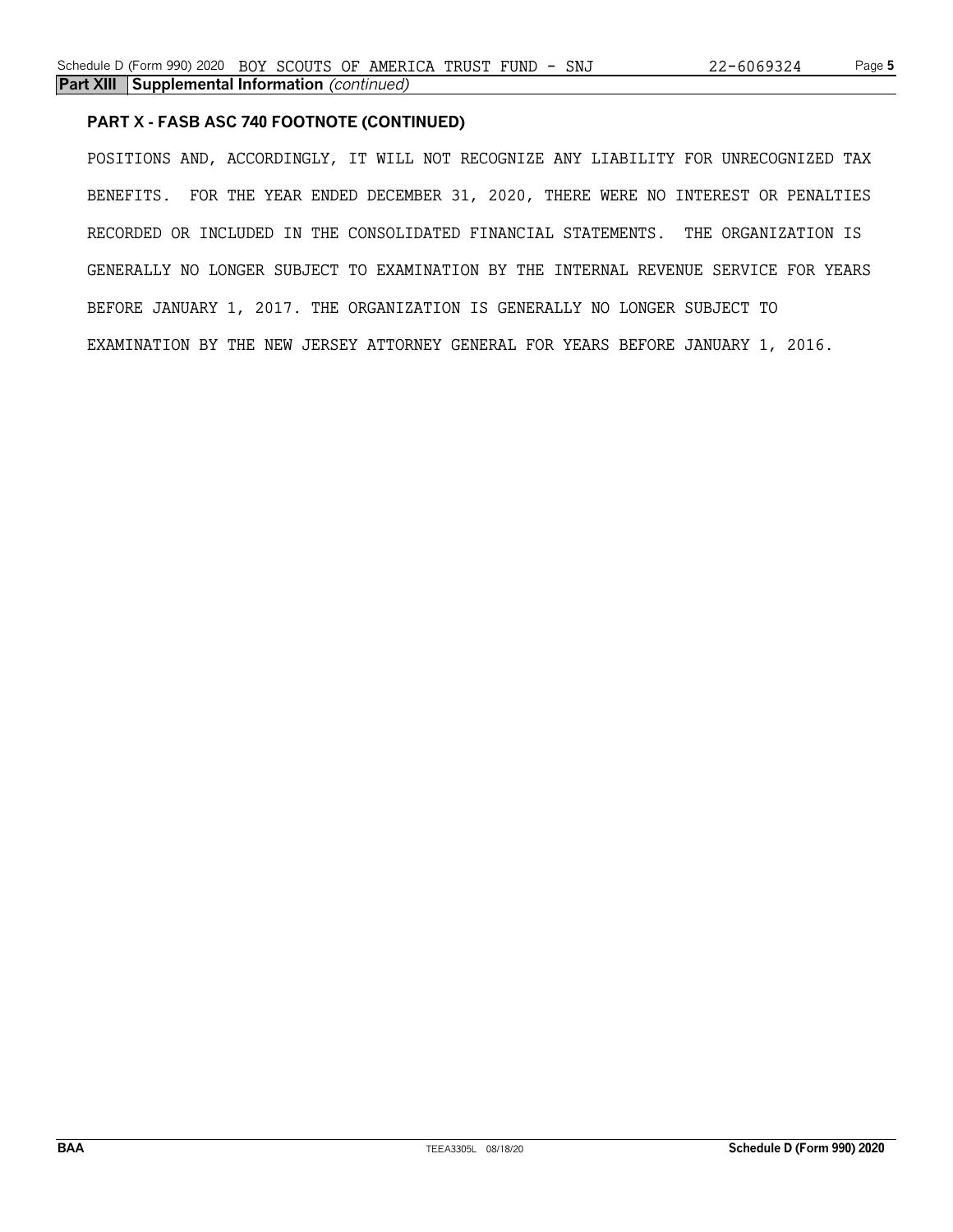**CHEDULE O** Supplemental Information to Form 990 or 990-EZ<br>
Form 990 or 990-EZ) Complete to provide information for responses to specific questions on **(Form 990 or 990-EZ) Complete to provide information for responses to specific questions on Form 990 or 990-EZ or to provide any additional information. 2020** Attach to Form 990 or 990-EZ.

**Open to Public Department of the Treasury Go to** *Public* **Department of the latest information.<br>■ Co to** *www.irs.gov/Form990* **for the latest information.** 

Department of the Treasury<br>Internal Revenue Service

### BOY SCOUTS OF AMERICA TRUST FUND - SNJ 22-6069324

### **FORM 990, PART VI, LINE 11B - FORM 990 REVIEW PROCESS**

THE FORM 990 IS REVIEWED BY THE SCOUT EXECUTIVE PRIOR TO FILLING.

### **FORM 990, PART VI, LINE 12C - EXPLANATION OF MONITORING AND ENFORCEMENT OF CONFLICTS**

SCOUT EXECUTIVE MONITORS ACTIVITY OF THE ORGANIZATION FOR CONFLICTS OF INTEREST.

### **FORM 990, PART VI, LINE 19 - OTHER ORGANIZATION DOCUMENTS PUBLICLY AVAILABLE**

THE ORGANIZATION MAKES ITS GOVERNING DOCUMENTS, POLICIES AND FINANCIAL STATEMENTS

AVAILABLE TO THE PUBLIC UPON REQUEST.

### **FORM 990, PART XI, LINE 9 OTHER CHANGES IN NET ASSETS OR FUND BALANCES**

|  | TRANSFERS TO SUPPORTED ORGANIZATION | $-1$ |
|--|-------------------------------------|------|
|  | ™∩™™™™™™™™™™™™™                     | $-1$ |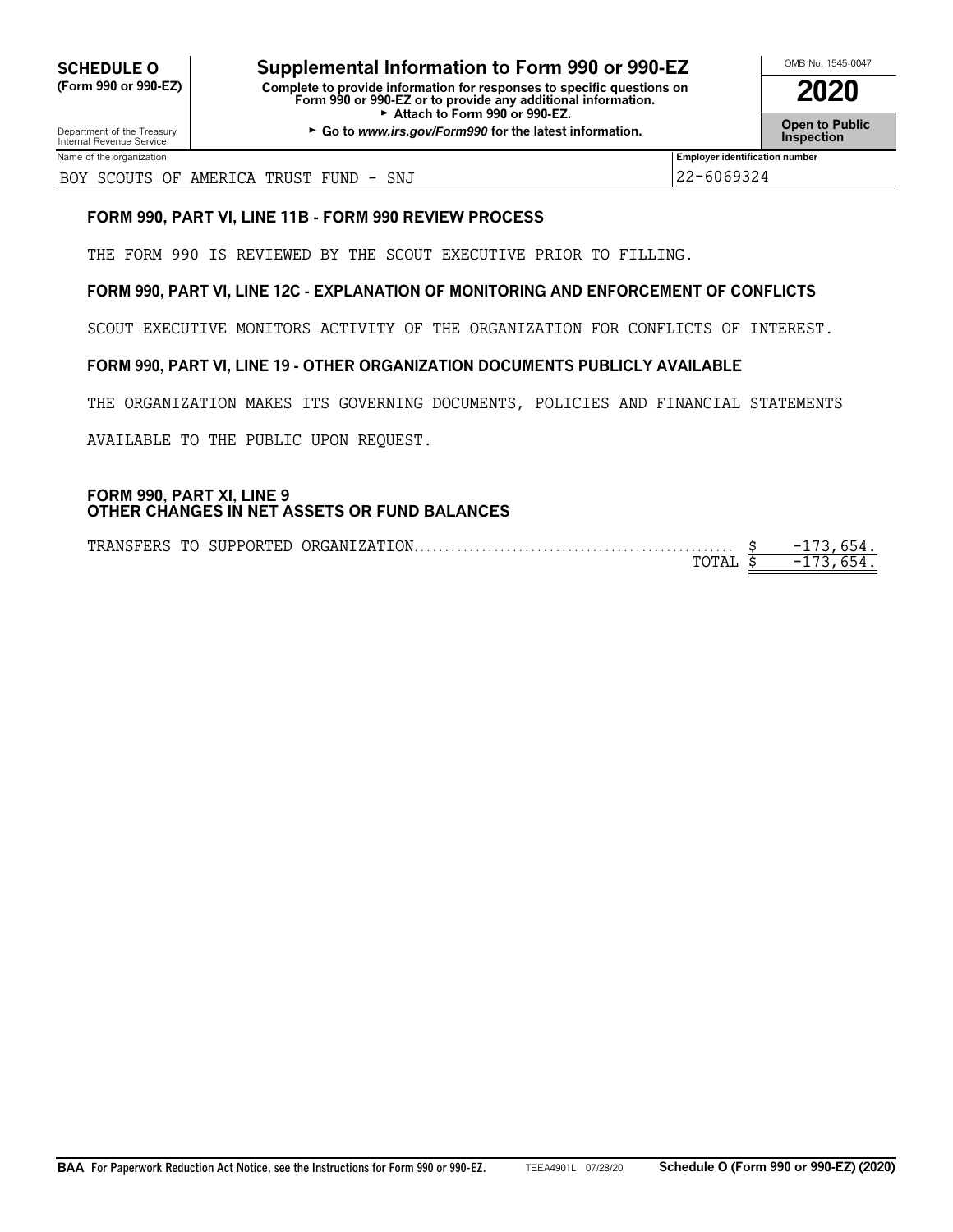# **SCHEDULE R Related Organizations and Unrelated Partnerships**<br>(Form 990) **Related Organization answered 'Yes' on Form 990, Part IV, line 33, 34, 35h**

Form 990)<br>Form 990, Part IV, line 33, 34, 35b, 36, or 37.<br>Attach to Form 990.

► Go to *www.irs.gov/Form990* for instructions and the latest information. <br>Inspection

OMB No. 1545-0047

22-6069324

Department of the Treasury<br>Internal Revenue Service

Name of the organization **BOY SCOUTS OF AMERICA TRUST FUND - SNJ Employer identification number** 

### **Part I Identification of Disregarded Entities.** Complete if the organization answered 'Yes' on Form 990, Part IV, line 33.

| (a)<br>Name, address, and EIN (if applicable) of disregarded entity                                                                                                                                                          |                         | (b)<br>Primary activity            |                                                     | (c)<br>Legal domicile (state<br>or foreign country) |                               |  | (d)<br>Total income                                    |                                     | (e)<br>End-of-year assets | (f)<br>Direct controlling<br>entity |                                                            |        |
|------------------------------------------------------------------------------------------------------------------------------------------------------------------------------------------------------------------------------|-------------------------|------------------------------------|-----------------------------------------------------|-----------------------------------------------------|-------------------------------|--|--------------------------------------------------------|-------------------------------------|---------------------------|-------------------------------------|------------------------------------------------------------|--------|
| (1)                                                                                                                                                                                                                          |                         |                                    |                                                     |                                                     |                               |  |                                                        |                                     |                           |                                     |                                                            |        |
|                                                                                                                                                                                                                              |                         |                                    |                                                     |                                                     |                               |  |                                                        |                                     |                           |                                     |                                                            |        |
| (3)                                                                                                                                                                                                                          |                         |                                    |                                                     |                                                     |                               |  |                                                        |                                     |                           |                                     |                                                            |        |
|                                                                                                                                                                                                                              |                         |                                    |                                                     |                                                     |                               |  |                                                        |                                     |                           |                                     |                                                            |        |
| Part II   Identification of Related Tax-Exempt Organizations. Complete if the organization answered 'Yes' on Form 990, Part IV, line 34, because it<br>had one or more related tax-exempt organizations during the tax year. |                         |                                    |                                                     |                                                     |                               |  |                                                        |                                     |                           |                                     |                                                            |        |
| (a)<br>Name, address, and EIN of related organization                                                                                                                                                                        | (b)<br>Primary activity |                                    | (c)<br>Legal domicile (state<br>or foreign country) |                                                     | (d)<br>Exempt Code<br>section |  | (e)<br>Public charity status<br>(if section 501(c)(3)) | (f)<br>Direct controlling<br>entity |                           |                                     | $(g)$<br>Sec 512(b)(13)<br>controlled entity?<br>Yes<br>No |        |
| (1) GARDEN STATE COUNCIL, INC.<br>693 RANCOCAS MOUNT HOLLY ROAD<br>WEST HAMPTON, NJ 08060                                                                                                                                    |                         |                                    | NJ                                                  |                                                     | 501 $(C)$ 3                   |  |                                                        |                                     |                           |                                     |                                                            |        |
| $\frac{1}{21} - \frac{1}{0634574}$<br>(2) BOY SCOUTS OF AMERICA, TRUST FUND<br>693 RANCOCAS MOUNT HOLLY ROAD<br>WEST HAMPTON, NJ 08060                                                                                       |                         | REGIONAL COUNCIL<br>INVESTMENT     |                                                     |                                                     |                               |  | LINE 9                                                 |                                     | N/A                       |                                     |                                                            | X      |
| $\overline{23} - \overline{7433061}$<br>(3) BCCBSALNT<br>693 RANCOCAS MOUNT HOLLY ROAD<br>WEST HAMPTON, NJ 08060<br>$\overline{27} - 2183792$                                                                                |                         | LAND FOR LEAVE<br>NO TRACE CAMPING |                                                     | NJ<br>NJ                                            | 501 $(C)$ 3<br>501 $(C)$ 3    |  | LINE 9<br>LINE 9                                       |                                     | N/A<br>N/A                |                                     |                                                            | X<br>X |
| $\overline{(4)}$                                                                                                                                                                                                             |                         |                                    |                                                     |                                                     |                               |  |                                                        |                                     |                           |                                     |                                                            |        |

**BAA For Paperwork Reduction Act Notice, see the Instructions for Form 990.** TEEA5001L 07/15/20 TEEA5001L 07/15/20 Schedule **R** (Form 990) 2020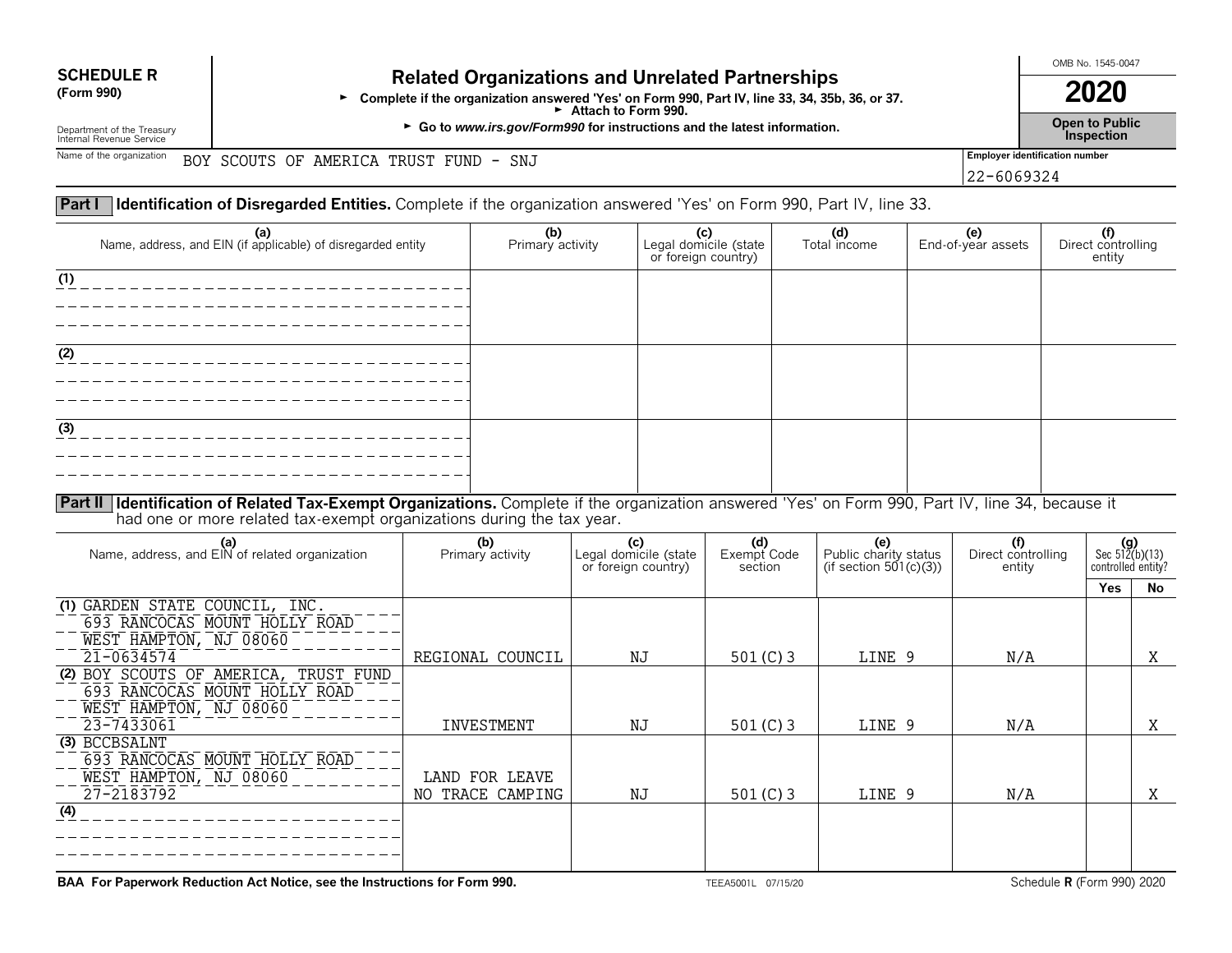### Schedule **R** (Form 990) 2020 BOY SCOUTS OF AMERICA TRUST FUND - SNJ 22-6069324 Page 2

Part III I **Identification of Related Organizations Taxable as a Partnership.** Complete if the organization answered 'Yes' on Form 990, Part IV, line 34,<br>because it had one or more related organizations treated as a partne

| (a)<br>Name, address, and EIN of<br>related organization | (b)<br>Primary activity                                                                                                                      | (c)<br>Legal<br>domicile<br>(state or<br>foreign | (d)<br>Direct<br>controlling<br>entity |  | (e)<br>Predominant income<br>(related, unrelated,<br>excluded from tax<br>under sections |                    | (f)<br>Share of total<br>income |  |                                           | (g)<br>Share of<br>end-of-year<br>assets | (h)<br>Dispropor-<br>tionate<br>allocations? |           | (i)<br>Code V-UBI<br>amount in box<br>20 of Schedule<br>K-1 (Form | managing<br>partner? | (j)<br>General or | (k)<br>Percentage<br>ownership                |
|----------------------------------------------------------|----------------------------------------------------------------------------------------------------------------------------------------------|--------------------------------------------------|----------------------------------------|--|------------------------------------------------------------------------------------------|--------------------|---------------------------------|--|-------------------------------------------|------------------------------------------|----------------------------------------------|-----------|-------------------------------------------------------------------|----------------------|-------------------|-----------------------------------------------|
|                                                          |                                                                                                                                              | country)                                         |                                        |  | $512 - 514$                                                                              |                    |                                 |  |                                           |                                          | Yes                                          | <b>No</b> | 1065)                                                             | Yes                  | <b>No</b>         |                                               |
| $\frac{(1)}{(1)}$ _ _ _ _ _ _ _ _ _ _ _ _ _              |                                                                                                                                              |                                                  |                                        |  |                                                                                          |                    |                                 |  |                                           |                                          |                                              |           |                                                                   |                      |                   |                                               |
|                                                          |                                                                                                                                              |                                                  |                                        |  |                                                                                          |                    |                                 |  |                                           |                                          |                                              |           |                                                                   |                      |                   |                                               |
|                                                          |                                                                                                                                              |                                                  |                                        |  |                                                                                          |                    |                                 |  |                                           |                                          |                                              |           |                                                                   |                      |                   |                                               |
| $(2)$ _ _ _ _ _ _ _ _ _ _ _ _                            |                                                                                                                                              |                                                  |                                        |  |                                                                                          |                    |                                 |  |                                           |                                          |                                              |           |                                                                   |                      |                   |                                               |
|                                                          |                                                                                                                                              |                                                  |                                        |  |                                                                                          |                    |                                 |  |                                           |                                          |                                              |           |                                                                   |                      |                   |                                               |
|                                                          |                                                                                                                                              |                                                  |                                        |  |                                                                                          |                    |                                 |  |                                           |                                          |                                              |           |                                                                   |                      |                   |                                               |
|                                                          |                                                                                                                                              |                                                  |                                        |  |                                                                                          |                    |                                 |  |                                           |                                          |                                              |           |                                                                   |                      |                   |                                               |
| (3)                                                      |                                                                                                                                              |                                                  |                                        |  |                                                                                          |                    |                                 |  |                                           |                                          |                                              |           |                                                                   |                      |                   |                                               |
|                                                          |                                                                                                                                              |                                                  |                                        |  |                                                                                          |                    |                                 |  |                                           |                                          |                                              |           |                                                                   |                      |                   |                                               |
|                                                          |                                                                                                                                              |                                                  |                                        |  |                                                                                          |                    |                                 |  |                                           |                                          |                                              |           |                                                                   |                      |                   |                                               |
| <b>Part IV</b>                                           | Identification of Related Organizations Taxable as a Corporation or Trust. Complete if the organization answered 'Yes' on Form 990, Part IV, |                                                  |                                        |  |                                                                                          |                    |                                 |  |                                           |                                          |                                              |           |                                                                   |                      |                   |                                               |
|                                                          | line 34, because it had one or more related organizations treated as a corporation or trust during the tax year.                             |                                                  |                                        |  |                                                                                          |                    |                                 |  |                                           |                                          |                                              |           |                                                                   |                      |                   |                                               |
| (a)<br>Name, address, and EIN of related organization    |                                                                                                                                              |                                                  | (b)<br>Primary activity                |  | (c)<br>Legal domicile                                                                    |                    | (d)<br>Direct                   |  | (e)<br>Type of entity<br>(C corp, S corp, | (f)<br>Share of                          |                                              |           | (g)<br>Share of end-of-                                           | (h)<br>Percentage    |                   | (i)<br>Sec $5!2(b)(13)$<br>controlled entity? |
|                                                          |                                                                                                                                              |                                                  |                                        |  | (state or foreign<br>country)                                                            |                    | controlling<br>entity           |  | or trust)                                 | total income                             |                                              |           | year assets                                                       | ownership            |                   | Yes<br>No                                     |
| (1)<br>_______________________                           |                                                                                                                                              |                                                  |                                        |  |                                                                                          |                    |                                 |  |                                           |                                          |                                              |           |                                                                   |                      |                   |                                               |
|                                                          |                                                                                                                                              |                                                  |                                        |  |                                                                                          |                    |                                 |  |                                           |                                          |                                              |           |                                                                   |                      |                   |                                               |
|                                                          |                                                                                                                                              |                                                  |                                        |  |                                                                                          |                    |                                 |  |                                           |                                          |                                              |           |                                                                   |                      |                   |                                               |
| (2)                                                      |                                                                                                                                              |                                                  |                                        |  |                                                                                          |                    |                                 |  |                                           |                                          |                                              |           |                                                                   |                      |                   |                                               |
|                                                          |                                                                                                                                              |                                                  |                                        |  |                                                                                          |                    |                                 |  |                                           |                                          |                                              |           |                                                                   |                      |                   |                                               |
|                                                          |                                                                                                                                              |                                                  |                                        |  |                                                                                          |                    |                                 |  |                                           |                                          |                                              |           |                                                                   |                      |                   |                                               |
|                                                          |                                                                                                                                              |                                                  |                                        |  |                                                                                          |                    |                                 |  |                                           |                                          |                                              |           |                                                                   |                      |                   |                                               |
| (3)                                                      |                                                                                                                                              |                                                  |                                        |  |                                                                                          |                    |                                 |  |                                           |                                          |                                              |           |                                                                   |                      |                   |                                               |
|                                                          |                                                                                                                                              |                                                  |                                        |  |                                                                                          |                    |                                 |  |                                           |                                          |                                              |           |                                                                   |                      |                   |                                               |
|                                                          |                                                                                                                                              |                                                  |                                        |  |                                                                                          |                    |                                 |  |                                           |                                          |                                              |           |                                                                   |                      |                   |                                               |
| <b>BAA</b>                                               |                                                                                                                                              |                                                  |                                        |  |                                                                                          | TEEA5002L 07/15/20 |                                 |  |                                           |                                          |                                              |           |                                                                   |                      |                   | Schedule R (Form 990) 2020                    |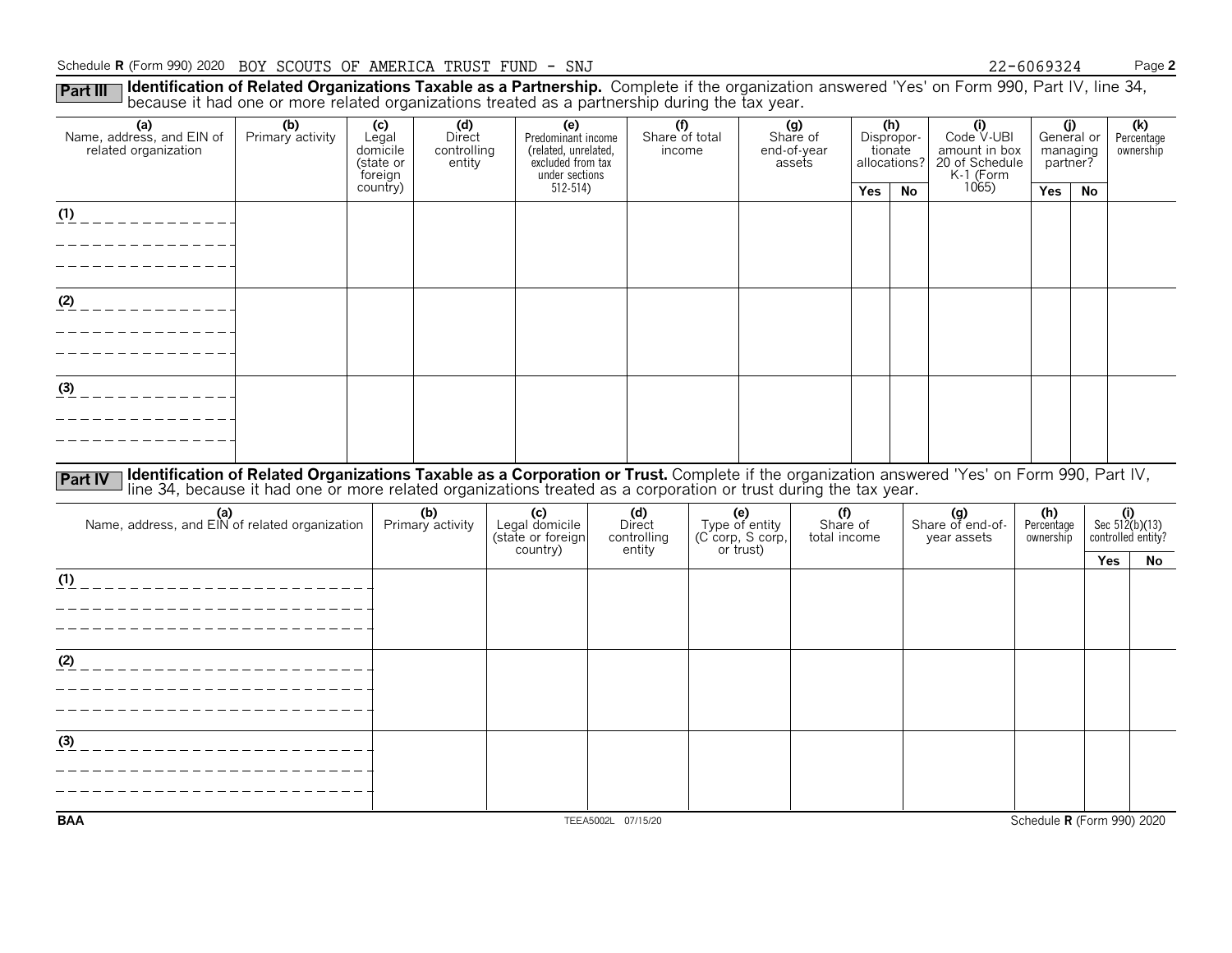## **Part V** Transactions With Related Organizations. Complete if the organization answered 'Yes' on Form 990, Part IV, line 34, 35b, or 36.

|                | Yes | No                                              |
|----------------|-----|-------------------------------------------------|
|                |     |                                                 |
| 1 a            |     | X                                               |
| 1 b            |     | X                                               |
| 1 с            |     | X                                               |
| 1 d            |     | X                                               |
| 1 e            |     | X                                               |
|                |     |                                                 |
| 1 f            |     | X                                               |
| 1 g            |     | $\overline{X}$                                  |
| 1 h            |     | X                                               |
| 1i             |     | $\mathbf X$                                     |
| 1j             |     | $\mathbf X$                                     |
|                |     |                                                 |
| 1 k            |     | X                                               |
| 11             |     | X                                               |
| 1 m            |     | X                                               |
| 1n             |     | $\mathbf X$                                     |
| 1ο             |     | X                                               |
|                |     |                                                 |
|                |     | X                                               |
| 1 a            |     | X                                               |
|                |     |                                                 |
| 1r             |     | X                                               |
| 1 <sub>S</sub> |     | X                                               |
|                |     |                                                 |
|                |     |                                                 |
|                |     |                                                 |
|                |     |                                                 |
|                |     |                                                 |
|                |     |                                                 |
|                |     |                                                 |
|                |     |                                                 |
|                |     |                                                 |
|                |     |                                                 |
|                |     |                                                 |
|                |     |                                                 |
|                |     |                                                 |
|                |     |                                                 |
|                | 1 p | (d)<br>Method of determining<br>amount involved |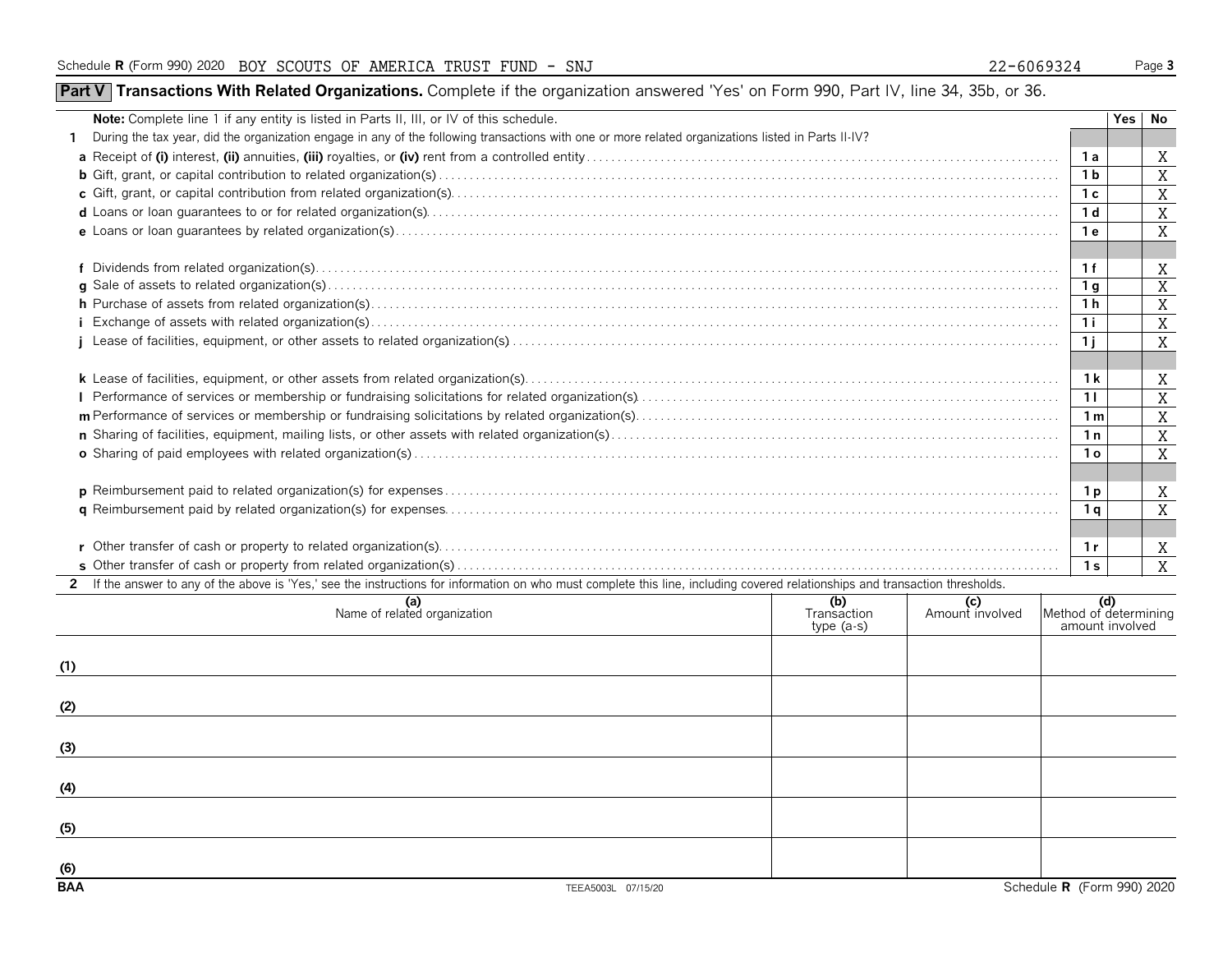### **Part VI** Unrelated Organizations Taxable as a Partnership. Complete if the organization answered 'Yes' on Form 990, Part IV, line 37.

Provide the following information for each entity taxed as a partnership through which the organization conducted more than five percent of its activities (measured by total assets or gross revenue) that was not a related organization. See instructions regarding exclusion for certain investment partnerships.

|                                                                                                                                                                                                                                                                                                                                                                                                                                                        | (c)<br>Legal domicile<br>(state or foreign<br>country) | (d)<br>Predominant<br>income<br>(related, unre-<br>lated, excluded | (e)<br>Are all partners<br>$\frac{\text{section}}{501(c)(3)}$<br>organizations? |    | Share of<br>total income | (g)<br>Share of<br>end-of-year<br>assets | (h)<br>Dispropor-<br>tionate<br>allocations? |    | $(i)$<br>Code $\vee$ UBI<br>amount in box<br>20 of Schedule<br>K-1<br>(Form 1065) | (i)<br>General or Percentage<br>managing<br>partner? |    | ownership                  |
|--------------------------------------------------------------------------------------------------------------------------------------------------------------------------------------------------------------------------------------------------------------------------------------------------------------------------------------------------------------------------------------------------------------------------------------------------------|--------------------------------------------------------|--------------------------------------------------------------------|---------------------------------------------------------------------------------|----|--------------------------|------------------------------------------|----------------------------------------------|----|-----------------------------------------------------------------------------------|------------------------------------------------------|----|----------------------------|
|                                                                                                                                                                                                                                                                                                                                                                                                                                                        |                                                        | from tax under<br>sections 512-514)                                | Yes                                                                             | No |                          |                                          | Yes                                          | No |                                                                                   | Yes                                                  | No |                            |
| $\boxed{ \frac{1}{12} \frac{1}{2} \frac{1}{2} \frac{1}{2} \frac{1}{2} \frac{1}{2} \frac{1}{2} \frac{1}{2} \frac{1}{2} \frac{1}{2} \frac{1}{2} \frac{1}{2} \frac{1}{2} \frac{1}{2} \frac{1}{2} \frac{1}{2} \frac{1}{2} \frac{1}{2} \frac{1}{2} \frac{1}{2} \frac{1}{2} \frac{1}{2} \frac{1}{2} \frac{1}{2} \frac{1}{2} \frac{1}{2} \frac{1}{2} \frac{1}{2} \frac{1}{2} \frac{1}{2} \frac{1}{2$<br>----------------<br>_ _ _ _ _ _ _ _ _ _ _ _ _ _ _ _ _ |                                                        |                                                                    |                                                                                 |    |                          |                                          |                                              |    |                                                                                   |                                                      |    |                            |
| <u>(2) _ _ _ _ _ _ _ _ _ _ _ _ _ _ _</u>                                                                                                                                                                                                                                                                                                                                                                                                               |                                                        |                                                                    |                                                                                 |    |                          |                                          |                                              |    |                                                                                   |                                                      |    |                            |
| $\frac{(3)}{2}$<br>. _ _ _ _ _ _ _ _ _ _ _ _ _ _ _                                                                                                                                                                                                                                                                                                                                                                                                     |                                                        |                                                                    |                                                                                 |    |                          |                                          |                                              |    |                                                                                   |                                                      |    |                            |
| $(4)$ _ _ _ _ _ _ _ _ _ _ _ _ _ _ _ _                                                                                                                                                                                                                                                                                                                                                                                                                  |                                                        |                                                                    |                                                                                 |    |                          |                                          |                                              |    |                                                                                   |                                                      |    |                            |
| (5)<br>. _ _ _ _ _ _ _ _ _ _ _ _ _ _                                                                                                                                                                                                                                                                                                                                                                                                                   |                                                        |                                                                    |                                                                                 |    |                          |                                          |                                              |    |                                                                                   |                                                      |    |                            |
| <u>____________________</u><br>_ _ _ _ _ _ _ _ _ _ _ _ _ _ _ _ _                                                                                                                                                                                                                                                                                                                                                                                       |                                                        |                                                                    |                                                                                 |    |                          |                                          |                                              |    |                                                                                   |                                                      |    |                            |
| $\frac{1}{\left(\frac{7}{2}\right)^2}$<br>-----------------                                                                                                                                                                                                                                                                                                                                                                                            |                                                        |                                                                    |                                                                                 |    |                          |                                          |                                              |    |                                                                                   |                                                      |    |                            |
| (8)<br>______________                                                                                                                                                                                                                                                                                                                                                                                                                                  |                                                        |                                                                    |                                                                                 |    |                          |                                          |                                              |    |                                                                                   |                                                      |    |                            |
| <b>BAA</b>                                                                                                                                                                                                                                                                                                                                                                                                                                             |                                                        |                                                                    | TEEA5004L 07/15/20                                                              |    |                          |                                          |                                              |    |                                                                                   |                                                      |    | Schedule R (Form 990) 2020 |